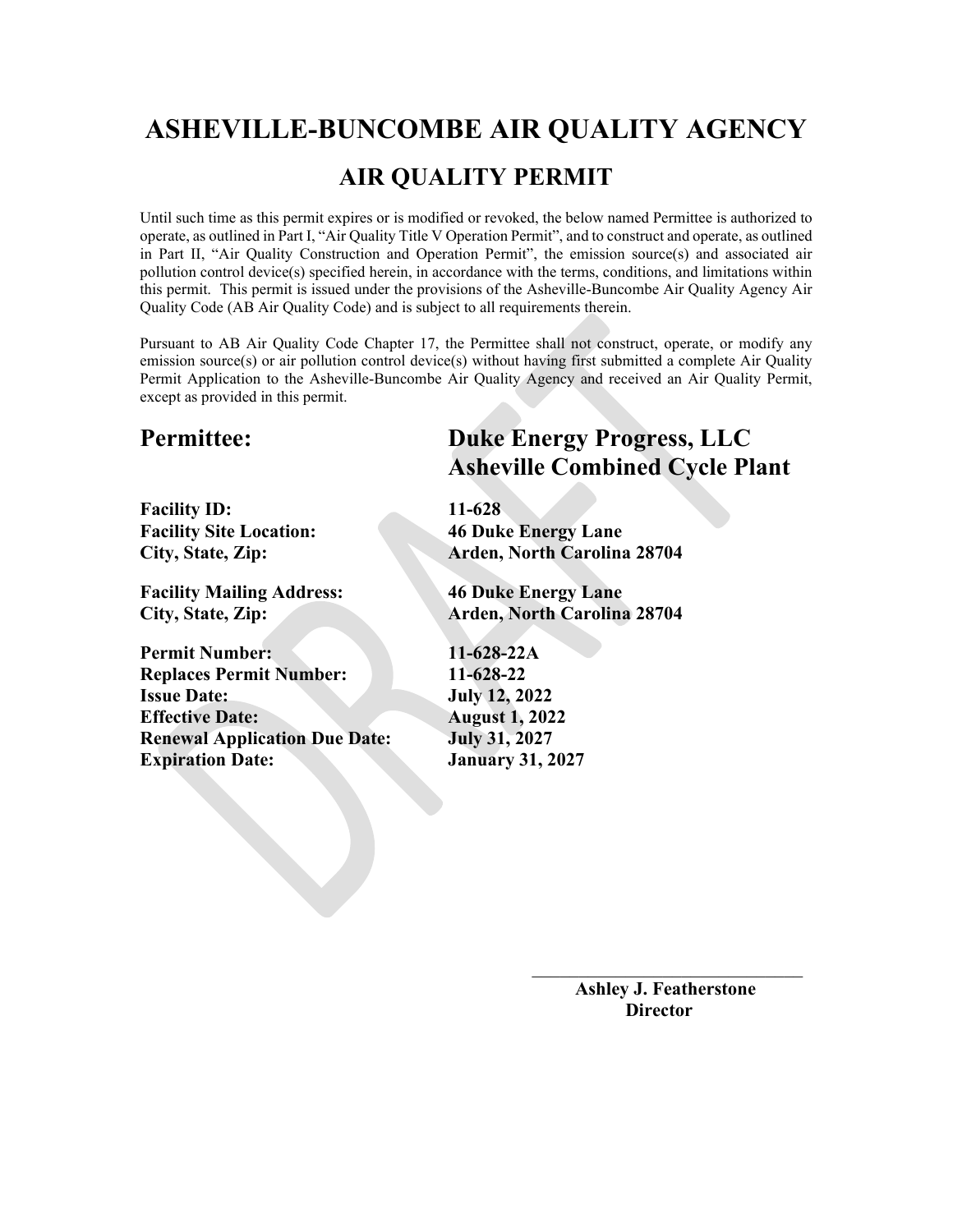# **TABLE OF CONTENTS**

# **PART I - AIR QUALITY TITLE V OPERATION PERMIT**

SECTION 1 - PERMITTED EMISSION SOURCE(S) AND ASSOCIATED AIR POLLUTION CONTROL DEVICE(S)

SECTION 2 - SPECIFIC CONDITIONS AND LIMITATIONS

SECTION 3 - ACID RAIN PROGRAM REQUIREMENTS

SECTION 4 - GENERAL CONDITIONS AND LIMITATIONS

# **ATTACHMENTS**

List of Insignificant Activities List of Acronyms Acid Rain Permit Application dated October 20, 2020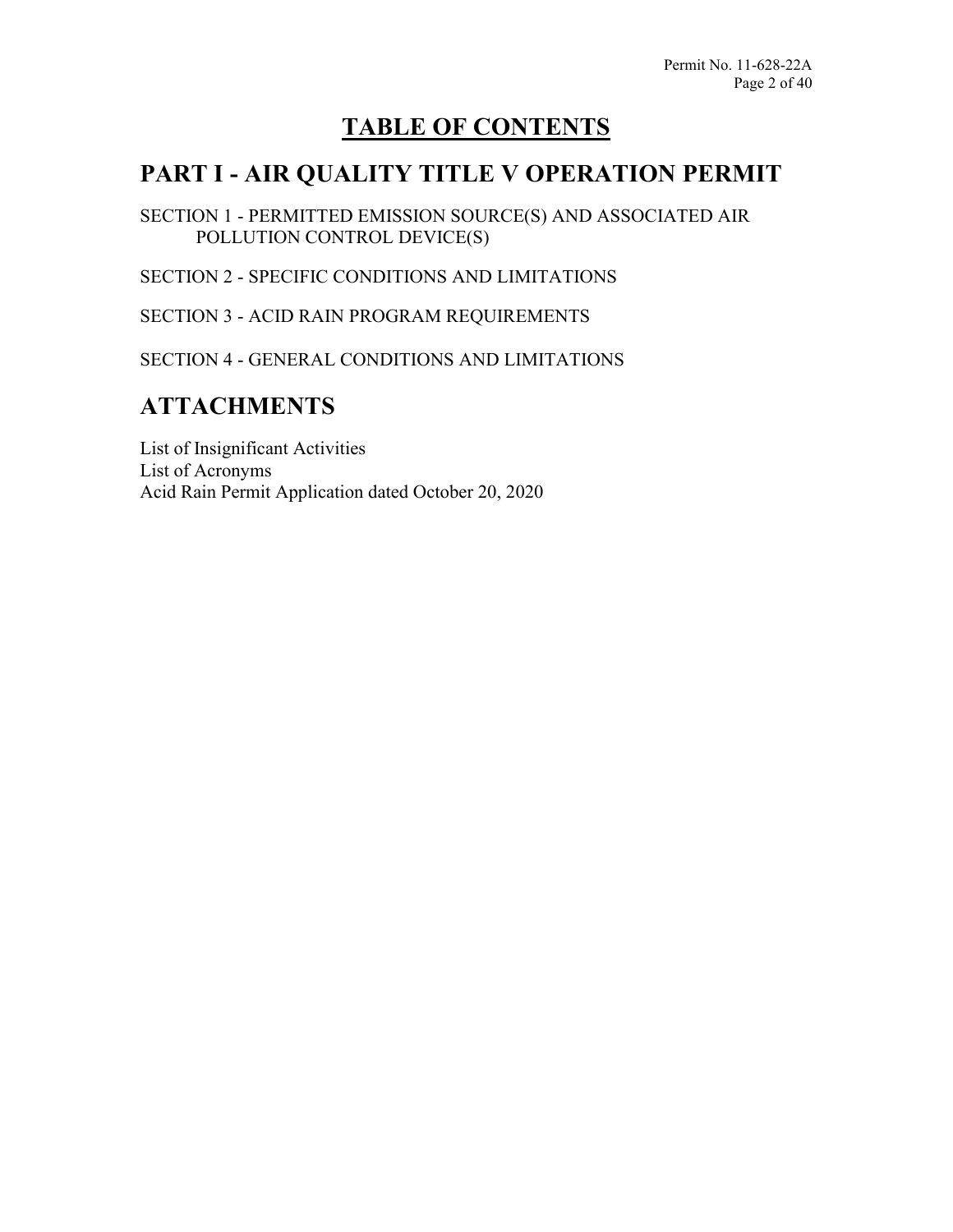# **PART I - AIR QUALITY TITLE V OPERATION PERMIT**

The Asheville-Buncombe Air Quality Agency (AB Air Quality), the United States Environmental Protection Agency (EPA), and citizens as defined under the Federal Clean Air Act have the authority to enforce the terms, conditions, and limitations contained in Part I of this permit unless otherwise specified.

Under AB Air Quality Code Chapter 17, the operation of emission source(s) and associated air pollution control device(s) listed in Part I of this permit is based on plans, specifications, operating parameters, and other information as submitted in the Air Quality Permit Application.

### **SECTION 1 - PERMITTED EMISSION SOURCE(S) AND ASSOCIATED AIR POLLUTION CONTROL DEVICE(S)**

The following table contains a summary of all permitted emission sources and associated air pollution control devices:

| <b>Emission</b><br><b>Source ID</b> | <b>Emission Source Description</b>                                                                                                                                                                                                                                             | Control<br><b>Device ID</b>                        | <b>Control Device Description</b>                                                                                                                                                       |
|-------------------------------------|--------------------------------------------------------------------------------------------------------------------------------------------------------------------------------------------------------------------------------------------------------------------------------|----------------------------------------------------|-----------------------------------------------------------------------------------------------------------------------------------------------------------------------------------------|
| Unit 5 and<br>Unit 7                | Two (2) natural gas/No. 2 fuel oil<br>fired simple/combined cycle internal<br>combustion turbines with a nominal<br>rated capacity of 2,207 MMBtu per<br>hour each, equipped with two steam<br>turbines (Units 6 and 8). (Includes<br>bypass stacks for simple cycle<br>mode.) | SCR5 and<br>$SCR7*$<br>OxdnCat5<br>and<br>OxdnCat7 | Selective Catalytic Reduction<br>System (applicable for<br>combined-cycle mode of<br>operation only)<br>Oxidation catalyst (applicable<br>for combined-cycle mode of<br>operation only) |
| Unit 3 IC<br>Turbine                | One (1) 1,929 million BTU per hour<br>(nominally rated) General Electric<br>natural gas / No. 2 fuel oil-fired<br>simple cycle internal combustion<br>turbine                                                                                                                  | <b>NA</b>                                          | NA                                                                                                                                                                                      |
| Unit 4 IC<br>Turbine                | One (1) 1,929 million BTU per hour<br>(nominally rated) General Electric<br>natural gas / No. 2 fuel oil-fired<br>simple cycle internal combustion<br>turbine                                                                                                                  | <b>NA</b>                                          | <b>NA</b>                                                                                                                                                                               |
| AuxBoiler                           | One (1) 47.6 MMBtu per hour<br>natural gas-fired auxiliary boiler                                                                                                                                                                                                              | NA                                                 |                                                                                                                                                                                         |
| DPH1A and<br>DPH1B                  | Two (2) 8.8 MMBtu/hr natural gas-<br>fired dew point heaters                                                                                                                                                                                                                   | <b>NA</b>                                          |                                                                                                                                                                                         |
| Emergency<br>Generator 2<br>& 3     | Two (2) diesel-fired emergency use<br>black start engines with rated output<br>capacities of 1,400 horsepower each                                                                                                                                                             | NA                                                 |                                                                                                                                                                                         |
| Fire Pump<br>Engine $2^*$           | One (1) diesel-fired emergency use<br>fire pump engine with a rated output<br>capacity of 335 horsepower                                                                                                                                                                       | <b>NA</b>                                          |                                                                                                                                                                                         |
| CTWR1 &<br>CTWR2                    | Two $(2)$ cooling towers                                                                                                                                                                                                                                                       | <b>NA</b>                                          |                                                                                                                                                                                         |
| Emergency<br>Generator 4*           | One (1) diesel-fired emergency use<br>engine with a rated output capacity<br>of 762 horsepower for the water<br>treatment system                                                                                                                                               | <b>NA</b>                                          |                                                                                                                                                                                         |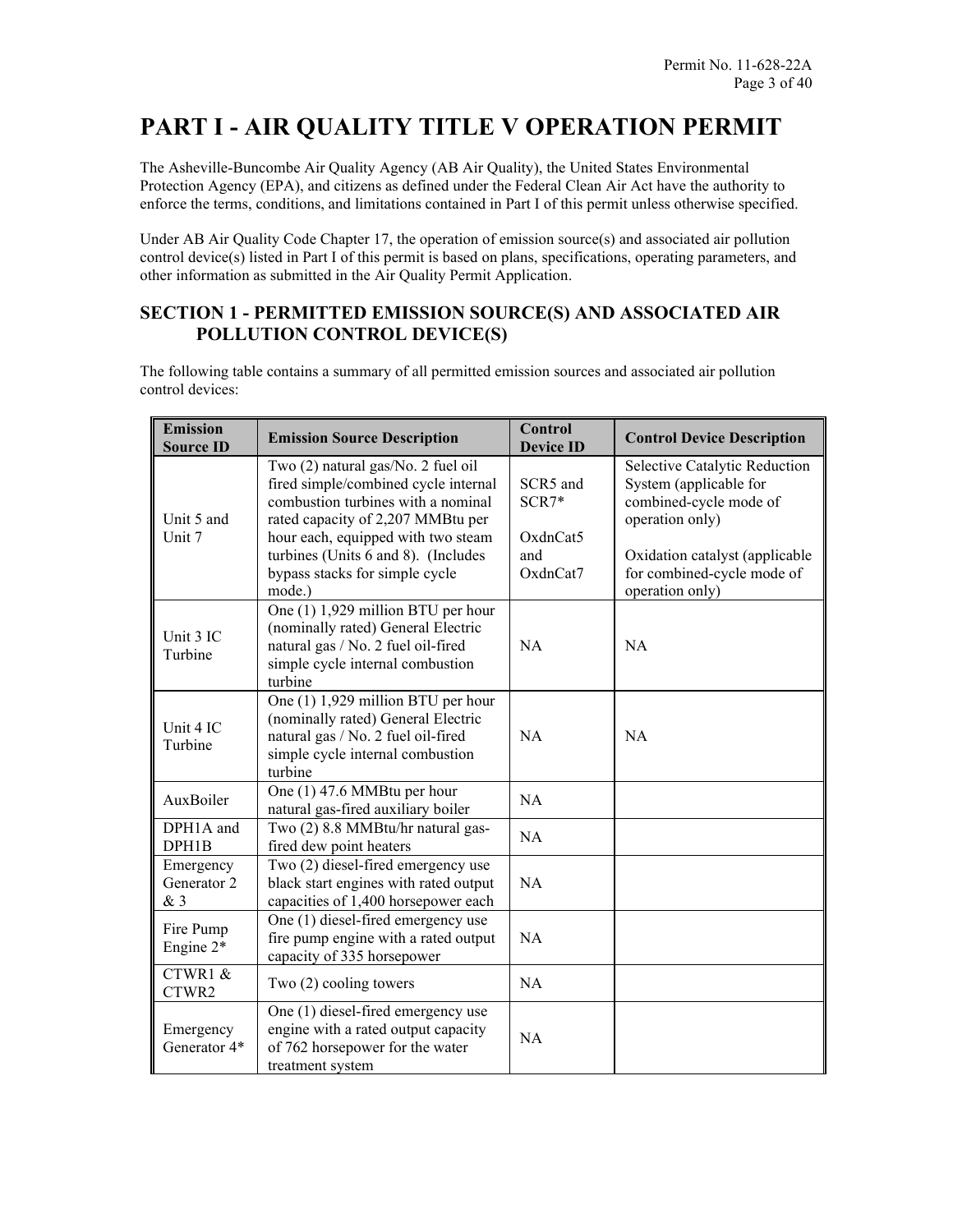| <b>Emission</b><br><b>Source ID</b> | <b>Emission Source Description</b>                                                                                                 | Control<br><b>Device ID</b> | <b>Control Device Description</b> |
|-------------------------------------|------------------------------------------------------------------------------------------------------------------------------------|-----------------------------|-----------------------------------|
| Emergency<br>Generator 5*           | One (1) diesel-fired emergency use<br>engine with a rated output capacity<br>of 142 horsepower for the landfill<br>leachate system | <b>NA</b>                   |                                   |
| Heat $1**$                          | One (1) 4.0 MMBtu/hr natural gas-<br>fired heater                                                                                  | ΝA                          |                                   |

\*Because this source is subject to a MACT standard, it is being listed as a permitted source rather than as an insignificant activity, so that the relevant requirements can be listed in the permit.

\*\* This source is included as permitted equipment because they were included in a facility wide NC Air toxics analysis.

### **SECTION 2 - SPECIFIC CONDITIONS AND LIMITATIONS**

The emission sources and associated air pollution control devices listed below are subject to the following specific terms, conditions, and limitations, including the testing, monitoring, recordkeeping, and reporting requirements as specified herein:

### **2.1 - Emission Source ID Unit 5 & Unit 7**

The following table provides a summary of limits and standards for the emission sources referenced above:

| <b>Regulated</b><br>Pollutant | <b>Limits / Standards</b>                                                                                                                                                                                                                                                                                                                                                                                                                          | <b>Applicable Regulation</b>                                    |
|-------------------------------|----------------------------------------------------------------------------------------------------------------------------------------------------------------------------------------------------------------------------------------------------------------------------------------------------------------------------------------------------------------------------------------------------------------------------------------------------|-----------------------------------------------------------------|
|                               | 40 tons $SO_2$ per consecutive 12-month period;<br>0.05 percent by weight sulfur content of No. 2 fuel<br>oil;                                                                                                                                                                                                                                                                                                                                     | AB Air Quality Code<br>4.0530                                   |
| Sulfur dioxide                | 0.06 lb/million Btu heat input                                                                                                                                                                                                                                                                                                                                                                                                                     | AB Air Quality Code<br>4.0524 (40 CFR Part 60,<br>Subpart KKKK) |
|                               | Phase II Acid Rain program requirements (see<br>Section 3)                                                                                                                                                                                                                                                                                                                                                                                         | AB Air Quality Code<br>17.0402                                  |
| Particulate matter            | See Section 2.6                                                                                                                                                                                                                                                                                                                                                                                                                                    | AB Air Quality Code<br>4.0530<br><b>Actuals PAL</b>             |
| Nitrogen oxides               | 15 ppm while burning natural gas when operating at<br>75 percent of peak load or greater<br>96 ppm while burning natural gas when operating at<br>less than 75 percent load or operating at less than<br>$0^{\circ}$ F<br>42 ppm while burning No. 2 fuel oil when operating<br>at 75 percent of peak load or greater<br>96 ppm while burning No. 2 fuel when operating at<br>less than 75 percent load or operating at less than<br>$0^{\circ}$ F | AB Air Quality Code<br>4.0524 (40 CFR Part 60,<br>Subpart KKKK) |
|                               | 13,725 tons $NOX$ per consecutive 12-month period                                                                                                                                                                                                                                                                                                                                                                                                  | AB Air Quality Code<br>4.0530                                   |
|                               | Phase II Acid Rain program requirements (see<br>Section 3)                                                                                                                                                                                                                                                                                                                                                                                         | AB Air Quality Code<br>17.0402                                  |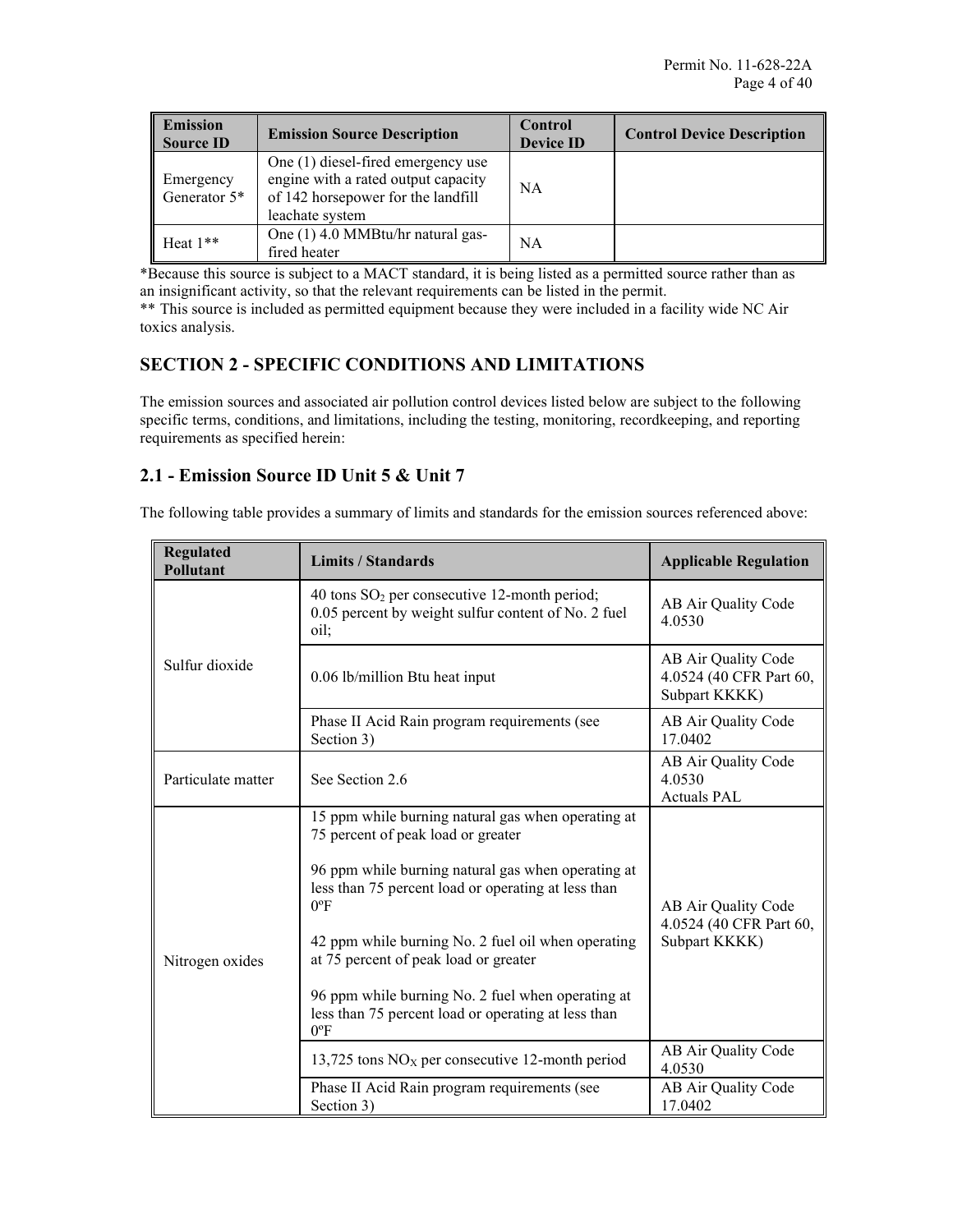| <b>Regulated</b><br>Pollutant | Limits / Standards                                                         |                               |
|-------------------------------|----------------------------------------------------------------------------|-------------------------------|
|                               | Cross State Air Pollution Rule (CSAPR)<br>requirements (see Section 2.1.F) | AB Air Quality Code<br>4.2400 |
| Visible emissions             | 20 percent opacity                                                         | AB Air Quality Code<br>4.0521 |

### (A) **AB Air Quality CODE 4.0530 - PREVENTION OF SIGNIFICANT DETERIORATION (SULFUR DIOXIDE AND PARTICULATE MATTER REQUIREMENTS)**

(1) **Emission Limitation/Standard** [AB Air Quality Code 4.0530(g), 17.0317(a)(1), & 17.0508(b)] In order to preclude applicability of AB Air Quality Code  $4.0530(g)$  for major sources and major modifications, the following limitations shall apply:

| <b>Regulated Pollutant</b>      | Limits / Standards (tons per year) | <b>Control Technology</b>                                                                   |
|---------------------------------|------------------------------------|---------------------------------------------------------------------------------------------|
| Nitrogen oxides                 | 1,029.55                           | selective catalytic reduction<br>(applicable for combined-<br>cycle mode of operation only) |
| Sulfur dioxide                  | 2,074.71                           | sulfur content of natural gas<br>shall not exceed 1.7 grains per<br>100 standard cubic feet |
| Particulate Matter (filterable) | 56.36                              | none                                                                                        |
| PM-10 & PM-2.5                  | 201.25                             | none                                                                                        |
| Carbon monoxide                 | 259.64                             | oxidation catalyst (applicable<br>for combined-cycle mode of<br>operation only)             |
| VOCs                            | 53.13                              | oxidation catalyst (applicable<br>for combined-cycle mode of<br>operation only)             |
| Sulfuric acid                   | 19.40                              | sulfur content of natural gas<br>shall not exceed 1.7 grains per<br>100 standard cubic feet |
| Lead                            | 0.61                               | none                                                                                        |

### (2) **Testing** [AB Air Quality Code 4.2600]

The Permittee has completed initial testing for these sources (Unit 5 and 7). If additional emissions testing is required, the testing shall be performed in accordance with AB Air Quality Code 4.2600 and General Condition JJ. If the results of this test are above the limit given in Section  $2.2(A)(1)$  above, the Permittee shall be deemed in noncompliance with AB Air Quality Code 4.0530.

### (3) **Monitoring** [AB Air Quality Code 4.0605(b), 17.0317(b), & 17.0508(f)]

The Permittee shall keep records of the monthly emissions from each source (ID Nos. Unit 5 Turbine and Unit 7 Turbine), in a logbook (written or in electronic format). The Permittee shall be deemed in noncompliance with AB Air Quality Code 4.0530(g) if these records are not kept or if any of the above limits are exceeded. Emissions shall be determined as follows:

*Total Emissions= ∑ Unit 5 +Unit 7*

(a) Nitrogen Oxides

Emissions of nitrogen oxides shall be determined using a continuous emissions monitoring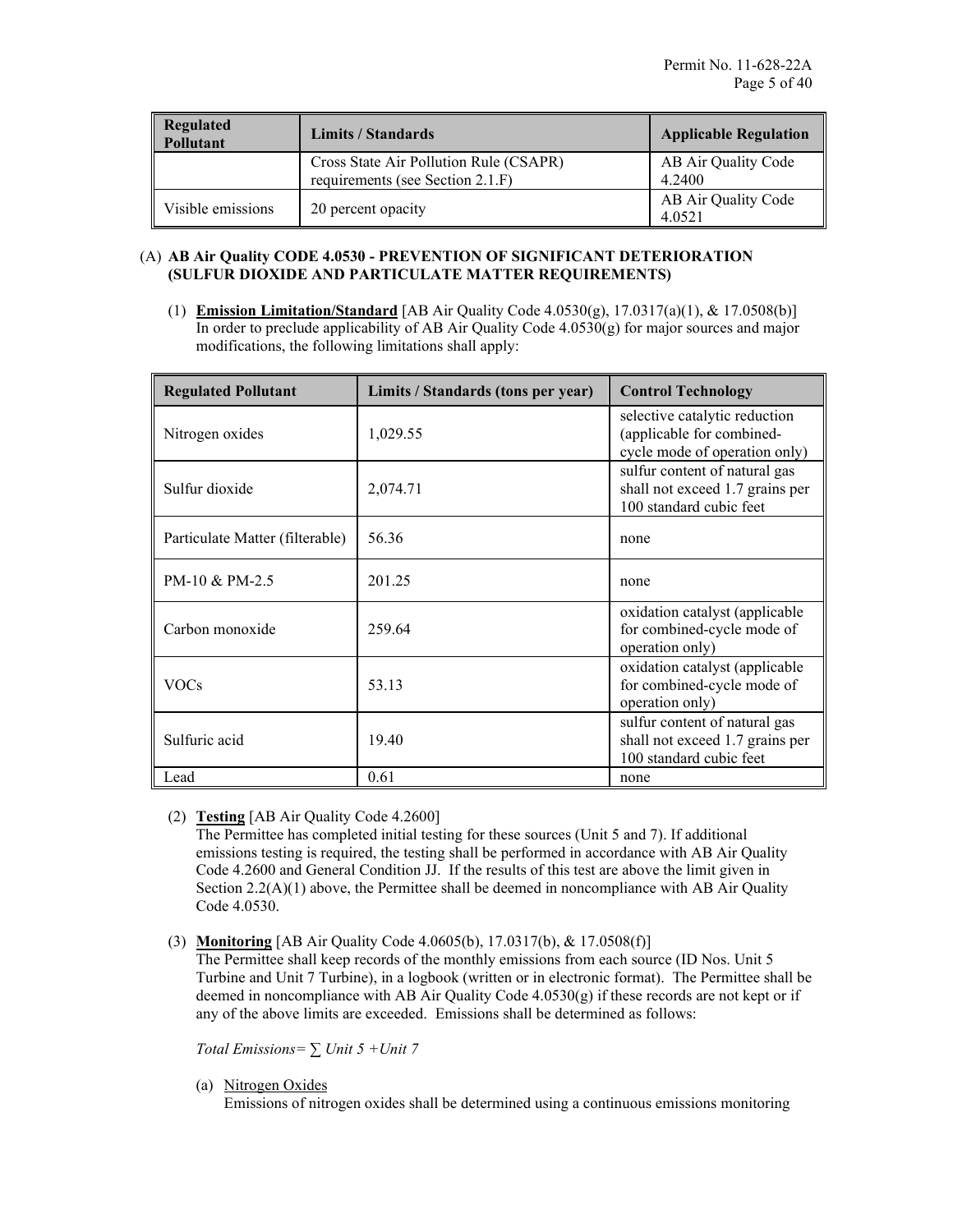(CEM) system meeting the requirements of AB Air Quality Code 4.0613 - 40 CFR Part 60 Appendix B "Performance Specifications" and Appendix F "Quality Assurance Procedures." If the owner or operator has installed a nitrogen oxides CEMS to meet the requirements of 40 CFR Part 75 and is continuing to meet the ongoing requirements of 40 CFR Part 75, that CEMS may be used to meet the requirements of this section, and used to calculate total nitrogen oxide emissions in accordance with the following equation. Data reported to meet the requirements of this section shall include data substituted using the missing data procedures in subpart D of 40 CFR Part 75 and may be bias adjusted according to the procedures of 40 CFR Part 75.

*Total Monthly Emissions (NOx) =* 

*Unit 5 CEMS* + *Unit 7 CEMS*

(b) Sulfur Dioxide

Emissions of sulfur dioxide for Unit 5 and Unit 5 shall be determined using the following equation:

*Total Monthly Emissions (SO<sub>2</sub>) =* 

*(0.000724 lb/mmBtu) \* (mmBtu SC oil, Unit 5 + mmBtu SC oil, Unit 7) \* (ton/2000 lb) +*

*(0.000923 lb/mmBtu) \* (mmBtu SC gas, Unit 5 + mmBtu SC gas, Unit 7) \* (ton/2000 lb) +*

*(0.000724 lb/mmBtu) \* (mmBtu CC oil, Unit 5 + mmBtu CC oil, Unit 7) \* (ton/2000 lb) +*

*(0.000923 lb/mmBtu) \* (mmBtu CC gas, Unit 5 + mmBtu CC gas, Unit 7) \* (ton/2000 lb)* 

(c) Particulate Matter (filterable)

In order to demonstrate compliance with the PM emission limit of 56.36 tons per 12-month rolling average, the Permittee shall monitor the operating hours on fuel oil and natural gas and calculate the monthly PM emissions from each source as follows:

*Total Monthly Emissions (PM) =* 

*(14.2 lb/hr) \* ((hours/month SC oil, Unit 5) \* (ton/2000 lb) +*

*(2.50 lb/hr) \* ((hours/month SC gas, Unit 5) \* (ton/2000 lb) +*

*(14.2 lb/hr) \* ((hours/month CC oil, Unit 5) \* (ton/2000 lb) +*

*(2.50 lb/hr) \* ((hours/month CC gas, Unit 5) \* (ton/2000 lb) +*

*(14.2 lb/hr) \* ((hours/month SC oil, Unit 7) \* (ton/2000 lb) +*

*(2.50 lb/hr) \* ((hours/month SC gas, Unit 7) \* (ton/2000 lb) +*

*(14.2 lb/hr) \* ((hours/month CC oil, Unit 7) \* (ton/2000 lb) +*

*(2.50 lb/hr) \* ((hours/month CC gas, Unit 7) \* (ton/2000 lb)* 

(d) PM-10 and PM-2.5

In order to demonstrate compliance with the PM-10 and PM-2.5 emissions limits of 201.25 tons per 12-month rolling average, the Permittee shall monitor the operating hours on fuel oil and natural gas and calculate the monthly PM emissions from each source as follows:

*Total Monthly Emissions (PM) =*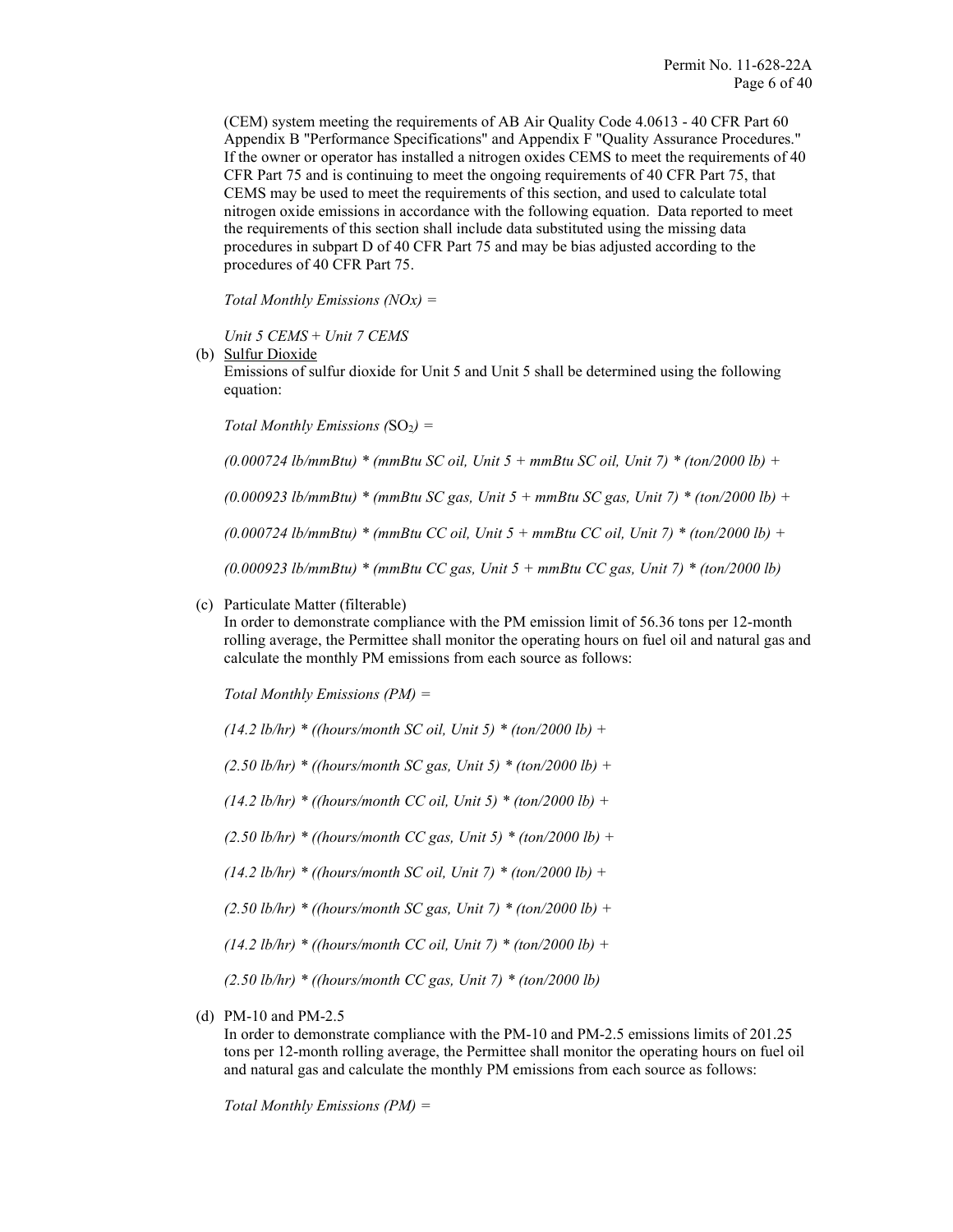*(39.7 lb/hr) \* ((hours/month SC oil, Unit 5) \* (ton/2000 lb) + (8.70 lb/hr) \* ((hours/month SC gas, Unit 5) \* (ton/2000 lb) + (39.7 lb/hr) \* ((hours/month CC oil, Unit 5) \* (ton/2000 lb) + (8.70 lb/hr) \* ((hours/month CC gas, Unit 5) \* (ton/2000 lb) + (39.7 lb/hr) \* ((hours/month SC oil, Unit 7) \* (ton/2000 lb) + (8.70 lb/hr) \* ((hours/month SC gas, Unit 7) \* (ton/2000 lb) + (39.7 lb/hr) \* ((hours/month CC oil, Unit 7) \* (ton/2000 lb) + (8.70 lb/hr) \* ((hours/month CC gas, Unit 7) \* (ton/2000 lb)* 

(e) Carbon Monoxide

Emissions of carbon monoxide shall be determined for Combustion Turbines Unit 5 and Unit 7 using a CEM system that meets the requirements of AB Air Quality Code 4.0613 except that:

- (i) A Cylinder Gas Audit (CGA) shall be conducted at least once each QA operating quarter on each simple cycle stack CO CEMS and each combined-cycle stack CO CEMS in accordance with 40 CFR Part 75, Appendix B, §2.2.1 instead of once every calendar quarter. A QA operating quarter for each CO CEMS is defined as a calendar quarter in which the unit operates at least 168 unit operating hours (in simple-cycle or combinedcycle mode), and a unit operating hour is a clock hour during which a unit combusts any fuel, either for part of the hour or for the entire hour. Regardless of the number of hours of operation, at a minimum, a CGA shall be conducted at least once every four calendar quarters on each CO CEMS consistent with the requirements in 40 CFR Part 75, Appendix B, §2.2.3(f).
- (ii) A Relative Accuracy Test Audit (RATA) shall be conducted once every four successive QA operating quarters (as defined above) in accordance with 40 CFR Part 75, Appendix B, §2.3.1.2 instead of once every four calendar quarters. Regardless of the number of hours of operation, at a minimum, a RATA shall be conducted at least once every eight calendar quarters on each CO CEMS consistent with the requirements in 40 CFR Part 75, Appendix B, §2.3.l.l(a).
- (iii) All grace period provisions from Part 75, Appendix B, §2.2.4 and, §2.3.3 apply.

In order to demonstrate compliance with the carbon monoxide emissions limit of 259.64 tons per 12-month rolling average, the Permittee shall monitor the monthly carbon monoxide emissions from each source as follows:

*Total Monthly Emissions (CO) =* 

*Unit 5 CEMS + Unit 7 CEMS*

(f) VOCs

In order to demonstrate compliance with the VOC emissions limit of 53.13 tons per 12-month rolling average, the Permittee shall monitor the operating hours on natural gas and fuel oil in simple cycle and combined cycle modes for Combustion Turbines Unit 5 and Unit 7 and calculate the monthly carbon monoxide emissions from each source as follows: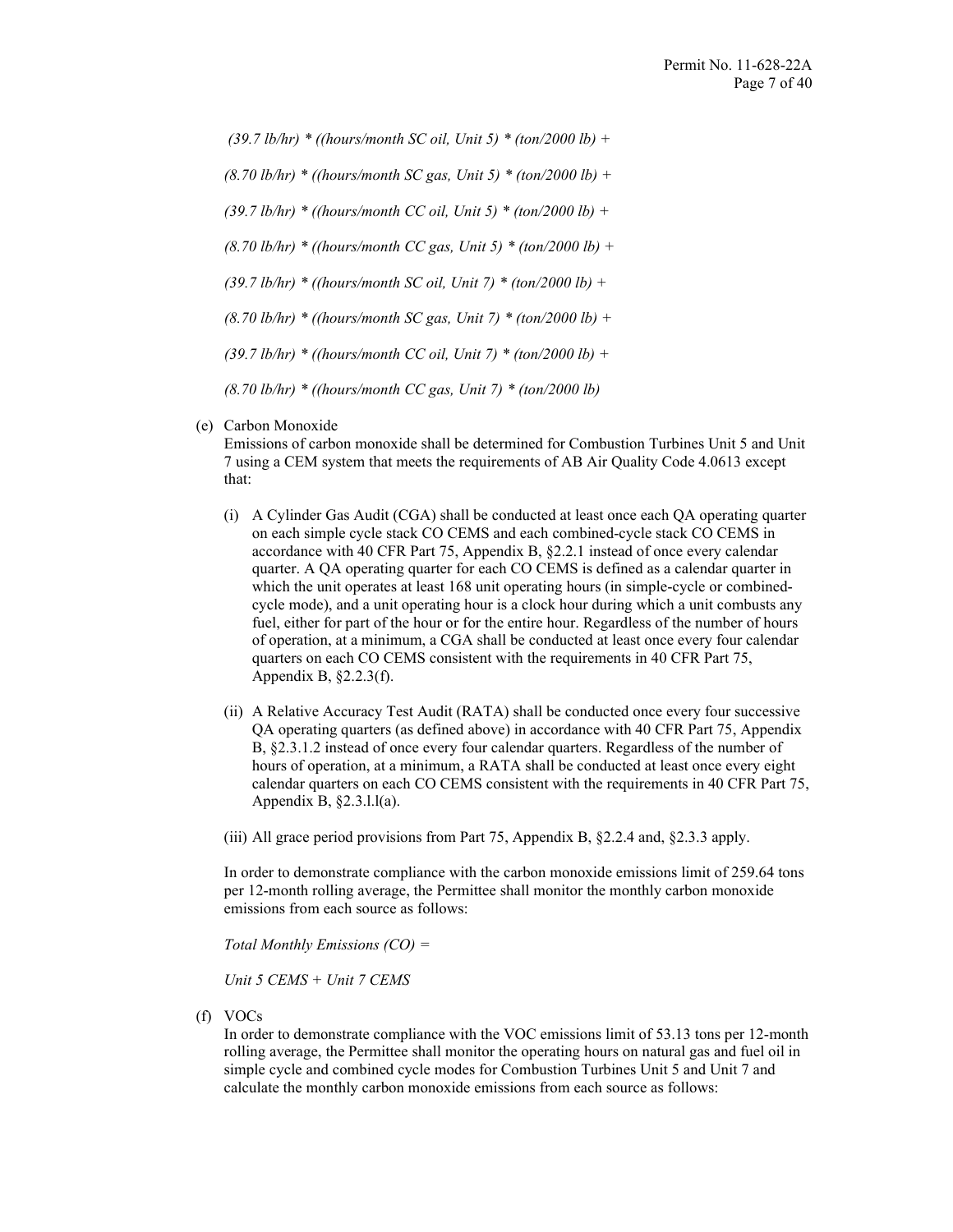*Total Monthly Emissions (VOC) =* 

*(0.00403 lb/mmBtu) \* (mmBtu SC oil, Unit 5 + mmBtu SC oil, Unit 7) \* (ton/2000 lb) +*

*(0.00170 lb/mmBtu) \* (mmBtu SC gas, Unit 5 + mmBtu SC gas, Unit 7) \* (ton/2000 lb) +*

*(0.00203 lb/mmBtu) \* (mmBtu CC oil, Unit 5 + mmBtu CC oil, Unit 7) \* (ton/2000 lb) +*

*(0.00128 lb/mmBtu) \* (mmBtu CC gas, Unit 5 + mmBtu CC gas, Unit 7) \* (ton/2000 lb)* 

- (g) Sulfuric acid and Lead No monitoring is required for sulfuric acid and lead.
- (4) **Reporting** [AB Air Quality Code 17.0508(f)]

Records (written or electronic format) of the above monitoring shall be maintained onsite and made available to an authorized AB Air Quality representative upon request. The records shall include the following:

(a) The Permittee shall submit an annual summary report, acceptable to the Director, of emissions of the above pollutants from each source (ID Nos. Unit 5 Turbine and Unit 7 Turbine) and the total for all sources based on the calculations above (tons per rolling consecutive 12-month period) postmarked on or before January 30 of each calendar year for the preceding 12-month period between January and December. The emissions must be calculated for each of the 12 month periods over the previous 17 months.

#### (B) **AB Air Quality CODE 4.0524 - NEW SOURCE PERFORMANCE STANDARDS**

The Permittee shall comply with all applicable provisions, including the requirements for emission standards, notification, testing, reporting, record keeping, and monitoring, contained in Environmental Management Commission Standard 15A NCAC 02D .0524 "New Source Performance Standards" as promulgated in 40 CFR Part 60 Subpart KKKK, including Subpart A "General Provisions."

- (1) **Emission Limitation/Standard** [AB Air Quality Code 4.0524(a) & 17.0508(b)] NOx emissions (except during startup, shutdowns, and malfunction) from Unit 5 and Unit 7 while burning natural gas shall not exceed:
	- (a) 15 ppm at 15 percent  $O_2$ , or
	- (b) 96 ppm at 15 percent O2 when operating at less than 75 percent of peak load or operating at ambient temperature below 0° F.
- (2) **Emission Limitation/Standard** [AB Air Quality Code 4.0524(a) & 17.0508(b)] NOx emissions (except during startup, shutdowns, and malfunction) from Unit 5 and Unit 7 while burning No. 2 fuel oil shall not exceed:
	- (a) 42 ppm at 15 percent  $O_2$ , or
	- (b) 96 ppm at 15 percent O2 when operating at less than 75 percent of peak load or operating at ambient temperature below 0° F.
- (3) **Emission Limitation/Standard** [AB Air Quality Code 4.0524(a) & 17.0508(b)] SO2 emissions (except during startup, shutdowns, and malfunction) from Unit 5 and Unit 7 shall not exceed:
	- (a) 0.06 lb/million Btu heat input (fuel sulfur content limit) [§60.4330]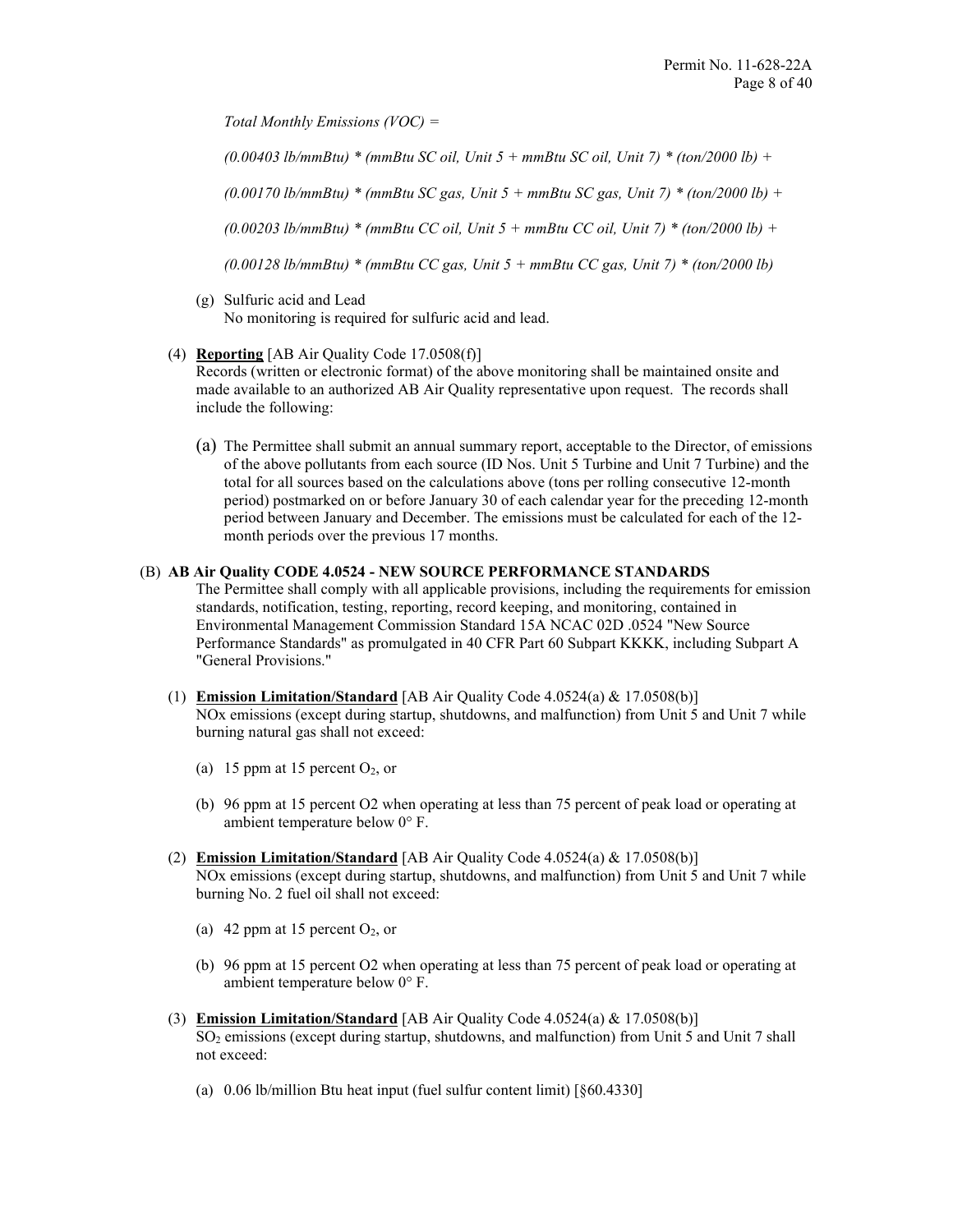### (4) **Testing** [AB Air Quality Code 4.2600]

The Permittee has completed initial testing for these sources (Unit 5 and 7). If additional emissions testing is required, the testing shall be performed in accordance with AB Air Quality Code 4.2600 and General Condition JJ. If the results of this test are above the limit given in Section  $2.2(B)(1)$  and  $2.2(B)(2)$  above, the Permittee shall be deemed in noncompliance with AB Air Quality Code 4.0524.

- (5) **Monitoring/Recordkeeping** [AB Air Quality Code 4.0524(a) and 17.0508(f)]
	- (a) The Permittee shall operate and maintain the combustion turbines, air pollution control equipment, and monitoring equipment in a manner consistent with good air pollution control practices for minimizing emissions at all times including during startup, shutdown and malfunction in accordance with §60.4333. The Permittee shall be deemed in noncompliance with AB Air Quality Code 4.0524, specifically with requirements of 40 CFR 60.11(d), if the Permittee, to the extent practicable, does not maintain and operate combustion turbines including associated air pollution control equipment in a manner consistent with good air pollution control practice for minimizing emissions, at all times including periods of startup, shutdown, and malfunction.
	- (b) The Permittee shall install, certify, maintain and operate a NOx continuous emissions monitoring system (CEMS) on each combined cycle and simple cycle turbine stack or ductwork as described in §60.4340(b), to demonstrate compliance with the applicable NOx emission limit. Excess emissions are based on a 30-day rolling average for combined cycle operation, and on a 4-hour rolling average for simple-cycle operation, and shall be determined in accordance with §60.4345 and §60.4350. For operation periods during which multiple emissions standards apply, the applicable standard is the average of the applicable standards during each hour. For hours with multiple emissions standards, the applicable limit for that hour is determined based on the condition that corresponded to the highest emissions standard in accordance with  $\S 60.4380(b)(3)$ . If the NOx CEMS does not comply with the requirements of §60.4340(b) and §60.4345, or the NOx emissions (except during startups, shutdowns, and malfunction) exceeds the applicable NOx limit, the Permittee shall be deemed in noncompliance with AB Air Quality Code 4.0524
	- (c) For natural gas, the Permittee shall demonstrate compliance with the applicable SO2 emission limit by using representative fuel sampling data showing sulfur content of the fuel does not exceed 0.060 lb SO2/MMBtu in accordance with 60.4365(b). For natural gas, the Permittee shall provide at a minimum the amount of data in Section 2.3.1.4 or 2.3.2.4 of Appendix D to Part 75. The Permittee shall be deemed in noncompliance with AB Air Quality Code 4.0524, if the Permittee does not make the above demonstration for natural gas, if the demonstrations indicate that the sulfur content of natural gas exceeds 0.060 lb SO2/MMBtu, if the SO2 emissions (excluding the emissions during startup, shutdown, and malfunction) from the combustion turbines exceeds the applicable emission limit, or if these records are not maintained.
	- (d) For fuel oil, the Permittee shall demonstrate compliance with the applicable SO2 emission limit by using representative fuel sampling data showing that the sulfur content of the fuel does not exceed 0.060 lb SO2/MMBtu in accordance with §60.4370(a). For fuel oil, the Permittee shall use one of the total sulfur sampling options and the associated sampling frequency described in sections 2.2.3, 2.2.4.1, 2.2.4.2, and 2.2.4.3 of Appendix D to Part 75 (i.e., flow proportional sampling, daily sampling, sampling from the unit's storage tank after each addition of fuel to the tank, or sampling each delivery prior to combining it with fuel oil already in the intended storage tank). The Permittee shall be deemed in noncompliance with AB Air Quality Code 4.0524, if the Permittee does not make the above demonstration for fuel oil, if the demonstrations indicate that the sulfur content of fuel oil exceeds 0. 060 lb SO2/MMBtu, if the SO2 emissions (excluding the emissions during startup, shutdown, and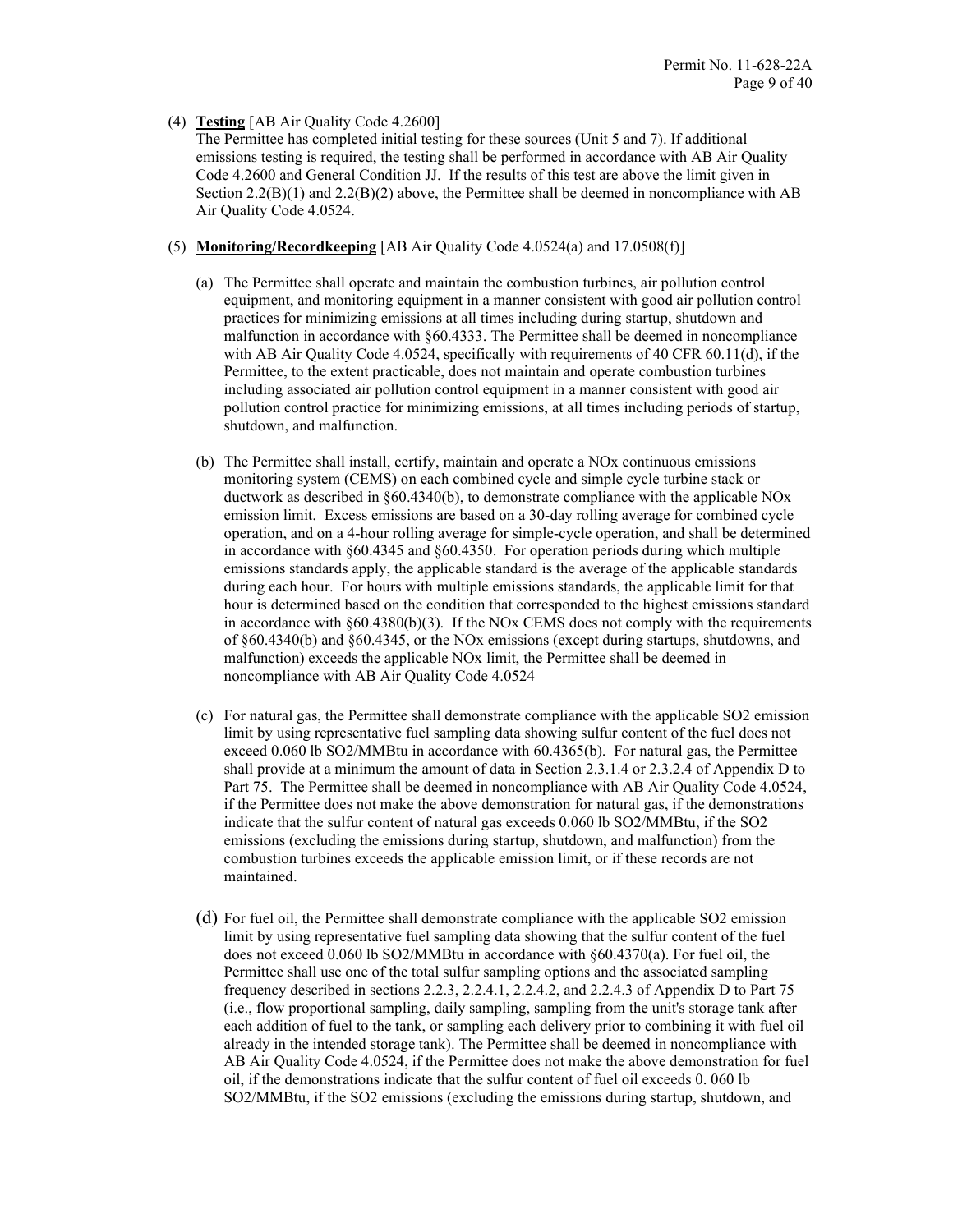malfunction) from the combustion turbines exceeds the applicable emission limit, or if these records are not maintained.

- (6) **Reporting** [AB Air Quality Code 4.0524(a) & 17.0508(f)] The Permittee shall conduct reporting according to the following:
	- (a) The Permittee shall submit reports of excess emissions and monitor downtime in accordance with §60.7(c). Excess emissions must be reported for all periods of operation, including startup, shutdown, and malfunctions. All reports required under  $\S60.7(c)$  must be postmarked by the 30th day following the end of each 6-month period. [§60.4375(a), and §60.4395]
		- (i) Excess emissions and monitor downtime for the NOx CEMS are defined as follows: [§60.4380(b)]
			- (a) Excess Emissions. To demonstrate compliance, an excess emission is any unit operating period in which the 30-day rolling average (for combined-cycle operation) or4-hour rolling average (for simple-cycle operation) NOx emission rate exceeds the applicable emission limit.
			- (b) Monitor Downtime. To demonstrate compliance, a period of monitor downtime is any unit operating hour in which the data for any of the following parameters are either missing or invalid: NOx and either  $CO<sub>2</sub>$  or  $O<sub>2</sub>$  concentration.
			- (c) For operating periods (i.e., 4-hour rolling or 30-day rolling periods) during which multiple emissions standards apply, the applicable standard is the average of the applicable standards during each hour. For hours with multiple emissions standards (i.e., during fuel switches or hours with load changes across75% peak load), the applicable limit for that hour is determined based on the condition that corresponded to the highest emissions standard.  $[§60.4380(b)(3)]$
		- (ii) Excess emissions and monitor downtime for the fuel sulfur content are defined as follows: [§60.4385]
			- (a) For samples of gaseous fuel, an excess emission occurs each unit operating hour included in the period beginning on the date and hour of any sample for which the sulfur content of the fuel being fired in the combustion turbine exceeds the applicable limit and ending on the date and hour that a subsequent sample is taken that demonstrates compliance with the sulfur limit.
			- (b) If the option to sample each delivery of fuel oil has been selected, the Permittee shall immediately switch to one of the other oil sampling options (i.e., daily sampling, flow proportional sampling, or sampling from the unit's storage tank) if the sulfur content of a delivery exceeds 0.05 weight percent. The Permittee shall continue to use one of the other sampling options until all of the oil from the delivery has been combusted, and the Permittee shall evaluate excess emissions according to §60.4385(a). When all of the fuel from the delivery has been burned, the Permittee may resume using the as-delivered sampling option.
			- (c) A period of monitor downtime begins when a required sample is not taken by its due date. A period of monitor downtime also begins on the date and hour of a required sample, if invalid results are obtained. The period of monitor downtime ends on the date and hour of the next valid sample.
	- (b) The Permittee shall submit a summary report of monitoring and record keeping activities postmarked on or before January 30 of each calendar year for the preceding six-month period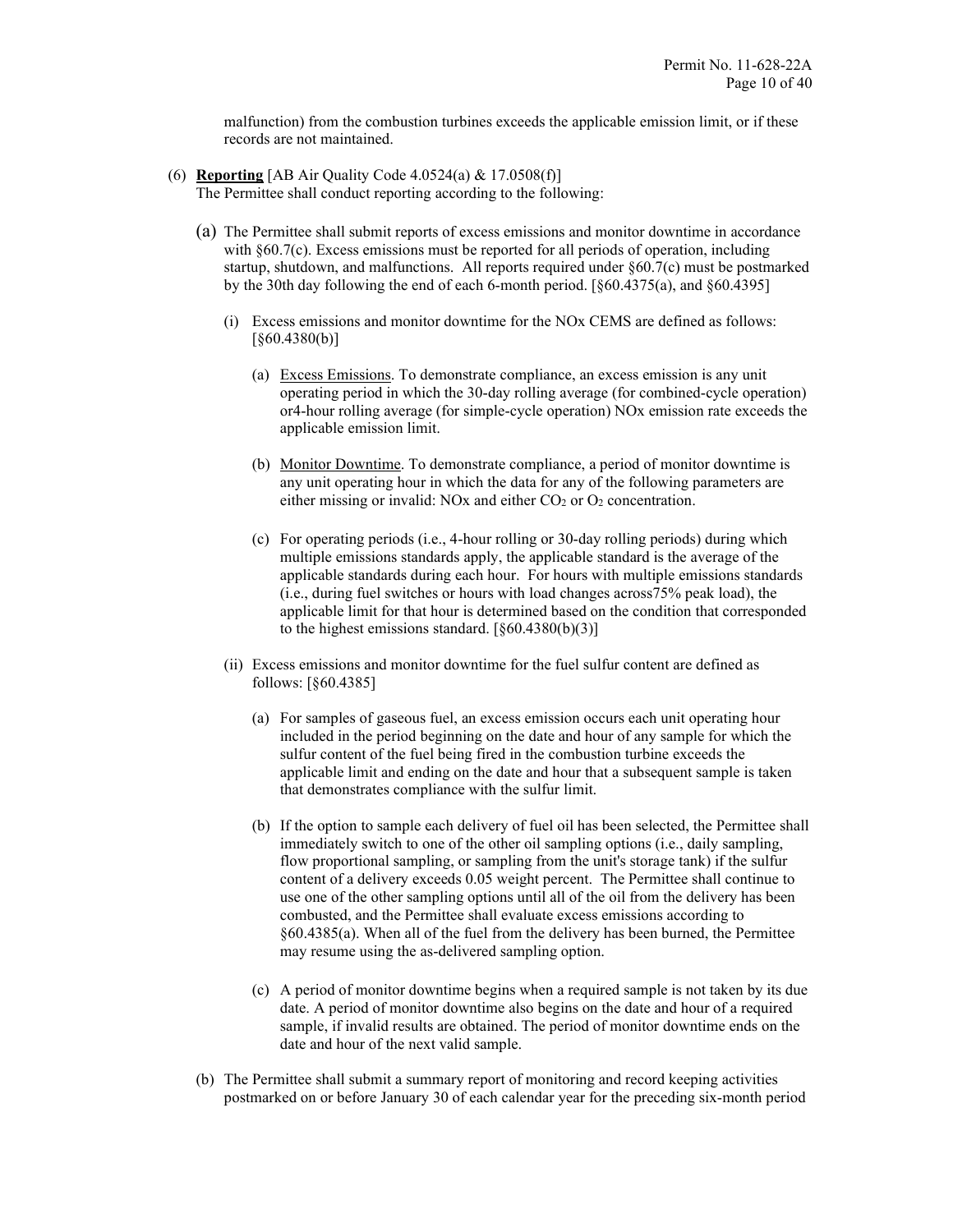between July and December and July 30 of each calendar year for the preceding six-month period between January and June. All instances of deviations from the requirements of this permit must be clearly identified.

### (C) **AB Air Quality CODE 4.0524 - NEW SOURCE PERFORMANCE STANDARDS**

- (1) **Emission Limitation/Standard** To comply with 40 CFR Part 60, Subpart TTTT, "Standards of Performance for Greenhouse Gas Emissions from Electric Generating Units," the permittee shall comply with all applicable provisions, including the requirements for emission standards, notification, testing, reporting, record keeping, and monitoring, contained in Chapter 4.0524 "New Source Performance Standards (NSPS)" as promulgated in 40 CFR Part 60 Subpart TTTT, including Subpart A "General Provisions." These standards were promulgated on October 23, 2015. This rule establishes standards for emissions of carbon dioxide  $(CO<sub>2</sub>)$  for affected fossil fuel fired electric generating units (EGUs) constructed after January 8, 2014. The standard for newly constructed base load stationary combustion turbines that combust more than 90% natural gas on an annual heat input basis is  $1,000$  pounds  $CO<sub>2</sub>/MWh$  gross energy output.
- (2) **Monitoring/Recordkeeping** [AB Air Quality Code 17.0508(f)] To assure compliance with the emissions limit above, the Permittee shall maintain purchase records of natural gas and No. 2 fuel oil. These records must be kept for a period of 3 years. [AB Air Quality Code 4.0524]

### (D) **AB Air Quality CODE 4.0521 - CONTROL OF VISIBLE EMISSIONS**

(1) **Emission Limitation/Standard** [AB Air Quality Code 4.0521(d) & 17.0508(b)] Visible emissions from these sources shall not exceed 20 percent opacity when averaged over a six-minute period. However, six-minute averaging periods may exceed 20 percent not more than once in any hour and not more than four times in any 24-hour period. In no event shall the sixminute average exceed 87 percent opacity.

### (E) **AB Air Quality CODE 2.400 – CROSS STATE AIR POLLUTION RULE (CSAPR)**

(1) **Emission Limitation/Standard** [AB Air Quality Code 4.0521(d) & 17.0508(b)] For the two combustion turbines (ID Nos. Unit 5 and Unit 7), the Permittee shall comply with all applicable requirements of 40 CPR Part 97, Subpart AAAAA "TR NOx Annual Trading Program", Subpart BBBBB "TR NOx Ozone Season Trading Program", and Subpart CCCCC "TR SO2 Group 1 Trading Program".

### **2.2 - Emission Source ID Unit 3 IC Turbine & Unit 4 IC Turbine**

The following table provides a summary of limits and standards for the emission sources referenced above:

| <b>Regulated</b><br>Limits / Standards<br>Pollutant |                                                                                                                | <b>Applicable Regulation</b>                                  |
|-----------------------------------------------------|----------------------------------------------------------------------------------------------------------------|---------------------------------------------------------------|
| Sulfur dioxide                                      | 40 tons $SO_2$ per consecutive 12-month period;<br>0.05 percent by weight sulfur content of No. 2 fuel<br>oil: | AB Air Quality Code<br>4.0530                                 |
|                                                     | 0.8 percent by weight sulfur content of all fuels                                                              | AB Air Quality Code<br>4.0524 (40 CFR Part 60,<br>Subpart GG) |
| Particulate matter                                  | See Section 2.6                                                                                                | AB Air Quality Code<br>4.0530<br><b>Actuals PAL</b>           |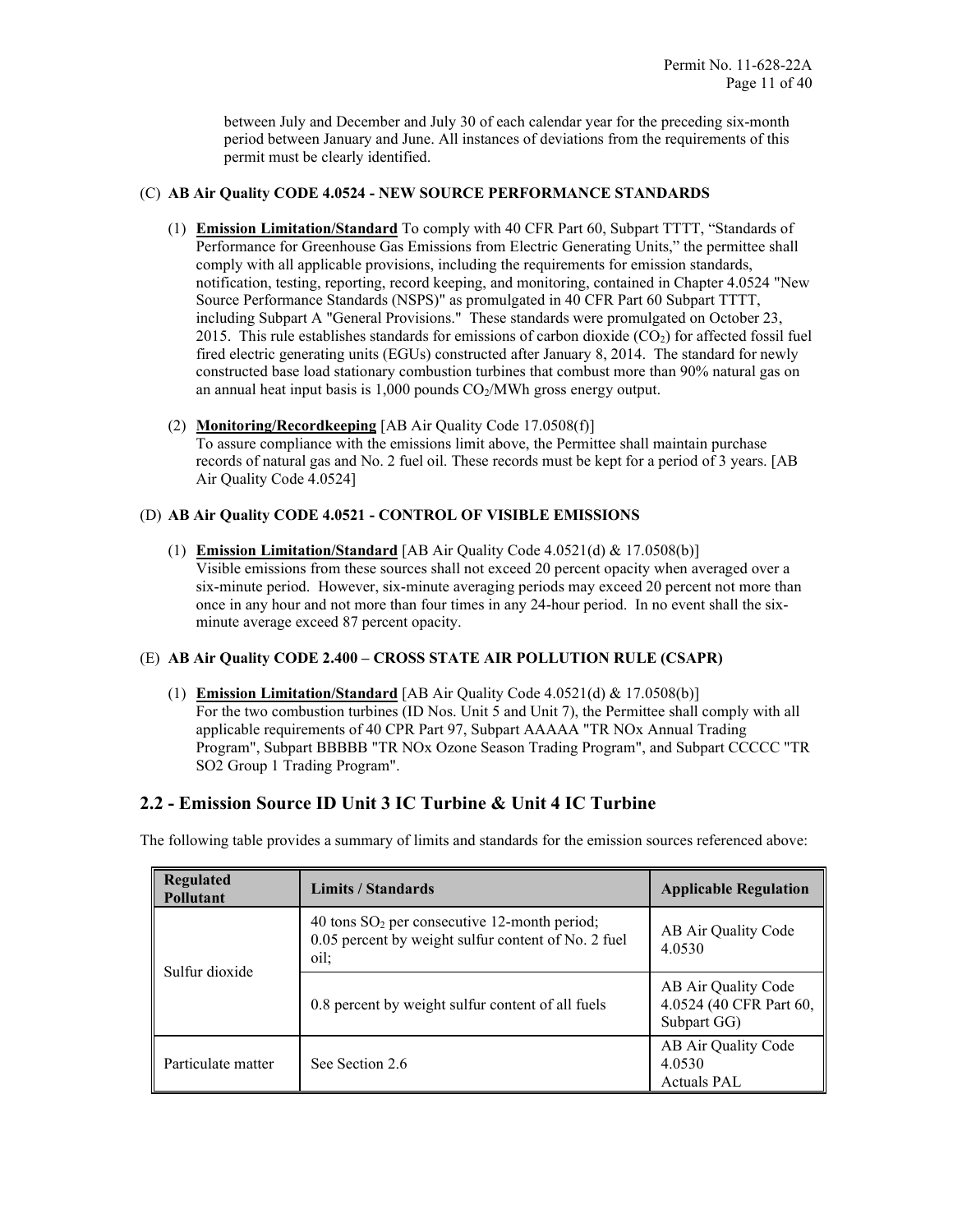| Regulated<br><b>Pollutant</b> | Limits / Standards                                                                                                                                                                                                                 | <b>Applicable Regulation</b>                                  |
|-------------------------------|------------------------------------------------------------------------------------------------------------------------------------------------------------------------------------------------------------------------------------|---------------------------------------------------------------|
| Nitrogen oxides               | $0.0103$ percent (103 ppm) by volume at 15 percent<br>oxygen and on a dry basis for natural gas<br>combustion:<br>$0.0101$ percent (101 ppm) by volume at 15 percent<br>oxygen and on a dry basis for No. 2 fuel oil<br>combustion | AB Air Quality Code<br>4.0524 (40 CFR Part 60,<br>Subpart GG) |
|                               | 13,725 tons $NOX$ per consecutive 12-month period                                                                                                                                                                                  | AB Air Quality Code<br>4.0530                                 |
|                               | Cross State Air Pollution Rule (CSAPR)<br>requirements (see Section 2.2.E)                                                                                                                                                         | AB Air Quality Code<br>4.2400                                 |
| Visible emissions             | 20 percent opacity                                                                                                                                                                                                                 | AB Air Quality Code<br>4.0521                                 |

### (A) **AB Air Quality CODE 4.0530 - PREVENTION OF SIGNIFICANT DETERIORATION (SULFUR DIOXIDE AND PARTICULATE MATTER REQUIREMENTS)**

- (1) **Emission Limitation/Standard** [AB Air Quality Code 4.0530(g), 17.0317(a)(1), & 17.0508(b)] In order to preclude applicability of AB Air Quality Code  $4.0530(g)$  for major sources and major modifications, the following limitations shall apply:
	- (a) Both sources shall emit no more than 40 tons of sulfur dioxide  $(SO<sub>2</sub>)$  per consecutive 12month period;
	- (b) The No. 2 fuel oil combusted in both sources shall not exceed 0.05 percent by weight sulfur content; and
- (2) **Testing** [AB Air Quality Code 4.2600]

No testing is required at this time; however, AB Air Quality reserves the right to require appropriate testing at a later date. If emissions testing is required, the testing shall be performed in accordance with AB Air Quality Code 4.2600 and General Condition JJ. If the results of this test are above the limit given in Section  $2.2(A)(1)$  above, the Permittee shall be deemed in noncompliance with AB Air Quality Code 4.0530.

- (3) **Monitoring** [AB Air Quality Code 4.0605(b), 17.0317(b), & 17.0508(f)] To assure compliance with the limitations given in Section  $2.2(A)(1)$  above, the Permittee shall monitor the following:
	- (a) The hourly fuel-specific heat input measured in accordance with 40 CFR Part 75;
	- (b) The sulfur content of No. 2 fuel oil combusted in each combustion turbine as specified in §60.334(i) of 40 CFR Part 60, using the test methods and procedures in §60.335(b)(10) and  $(11);$
	- (c) The calculated monthly  $SO_2$  emissions based on the hourly fuel-specific heat input monitored per Section 2.2(A)(3)(a), the fuel sulfur content monitored per Section 2.2(A)(3)(b), and
	- (d) The annual  $SO_2$  emissions for each consecutive 12-month period.
- (4) **Recordkeeping** [AB Air Quality Code 4.0605(b), 17.0317(b), & 17.0508(f)] Records (written or electronic format) of the above monitoring shall be maintained onsite and made available to an authorized AB Air Quality representative upon request. The records shall include the following: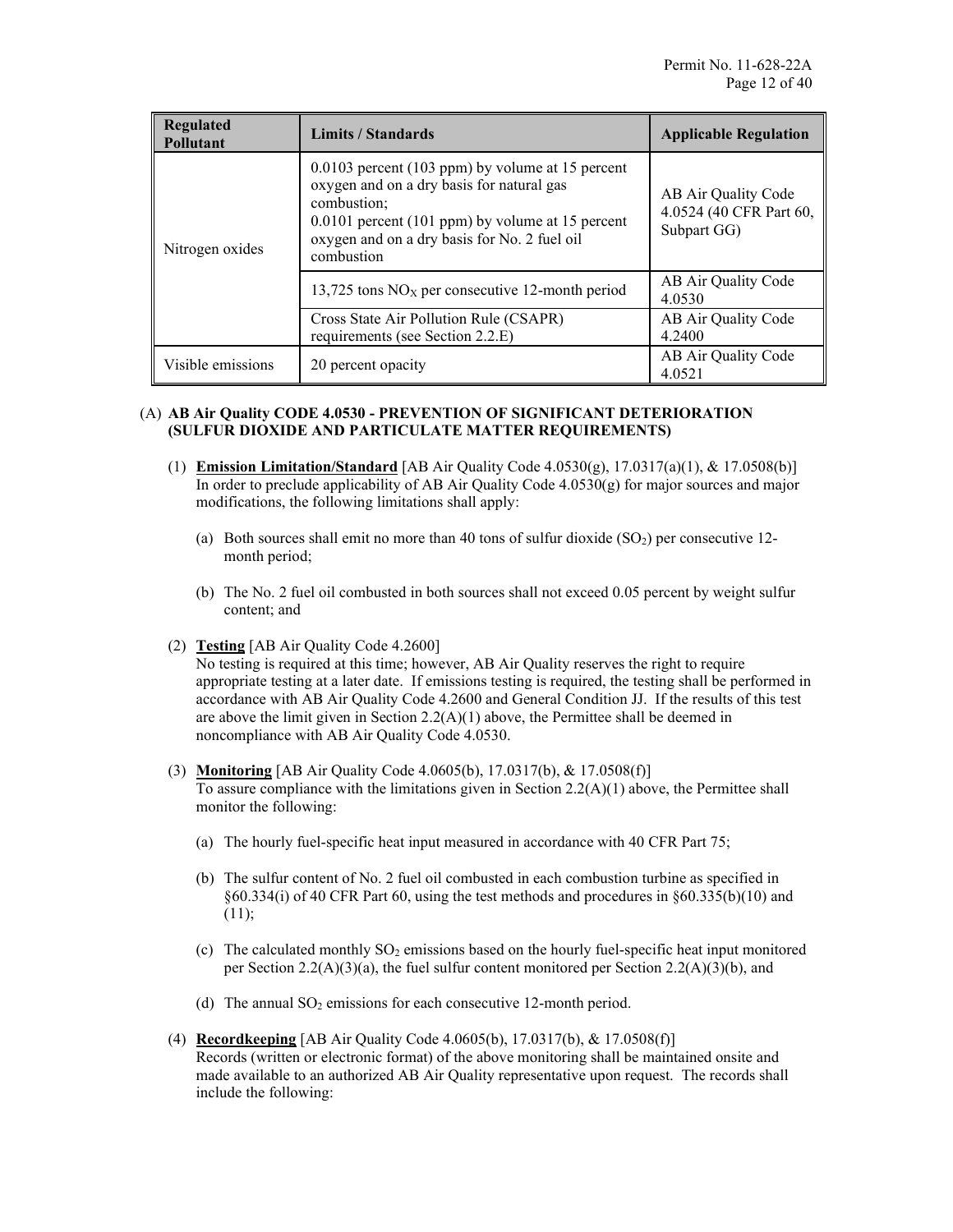- (a) The date and time of the required monitoring; and
- (b) The input parameters and results of the required monitoring noting whether or not noncompliant conditions were observed.
- (5) **Reporting** [AB Air Quality Code 17.0508(f)]

The Permittee shall submit a summary report of monitoring and recordkeeping activities, including the total  $SO_2$  emissions for each month and each consecutive 12-month period in the reporting period, postmarked on or before January 30 of each calendar year for the preceding three-month period between October and December, April 30 of each calendar year for the preceding three-month period between January and March, July 30 of each calendar year for the preceding three-month period between April and June, and October 30 of each calendar year for the preceding three-month period between July and September. All instances of deviations from the requirements of this permit must be clearly identified.

### (B) **AB Air Quality CODE 4.0524 - NEW SOURCE PERFORMANCE STANDARDS**

- (1) **Emission Limitation/Standard** [AB Air Quality Code 4.0524(a) & 17.0508(b)] As specified in  $\S 60.332(a)(1)$  of 40 CFR Part 60, emissions of nitrogen oxides from each source shall not exceed 0.0103 percent (103 ppm) by volume at 15 percent oxygen and on a dry basis for natural gas combustion and 0.0101 percent (101 ppm) by volume at 15 percent oxygen and on a dry basis for No. 2 fuel oil combustion. As specified in §60.333(b), fuel combusted in each source shall not contain sulfur in excess of 0.8 percent by weight.
- (2) **Monitoring/Recordkeeping** [AB Air Quality Code 4.0524(a) and 17.0508(f)] To assure compliance with the limitations given in Section  $2.2(B)(1)$  above, the Permittee shall:
	- (a) Monitor sulfur content of the No. 2 fuel oil being combusted in each combustion turbine according to §60.334(h) and using the test methods and procedures in §60.334(h)(1) and §60.335 (b)(10-11); and
	- (b) As required by §60.334(a), using the procedures in §60.335, for each combustion turbine, install and operate a continuous monitoring system to monitor and record fuel consumption and the ratio of water-to-fuel being combusted. The monitoring device shall be calibrated and maintained in accordance with the procedures in §60.334(g).
- (3) **Reporting** [AB Air Quality Code 4.0524(a) & 17.0508(f)] The Permittee shall conduct reporting according to the following:
	- (a) For the purpose of reports required under §60.7(c), periods of excess emissions for sulfur dioxide shall be reported for any daily period during which the sulfur content of the fuel being combusted exceeds 0.05 percent by weight based on a 12-month rolling average;
	- (b) For the purpose of reports required under  $\S60.7(c)$ , periods of excess emissions for nitrogen oxides shall be reported for any one-hour period during which the average water-to-fuel ratio, as measured by the continuous monitoring system, falls below the water-to-fuel ratio determined to demonstrate compliance with §60.332 by the performance test required in §60.8; and
	- (c) The Permittee shall submit in writing the sulfur content and of the No. 2 fuel oil combusted in the combustion turbines by January 30 of each calendar year for the preceding three-month period between October and December, April 30 of each calendar year for the preceding three-month period between January and March, July 30 of each calendar year for the preceding three-month period between April and June, and October 30 of each calendar year for the preceding three-month period between July and September.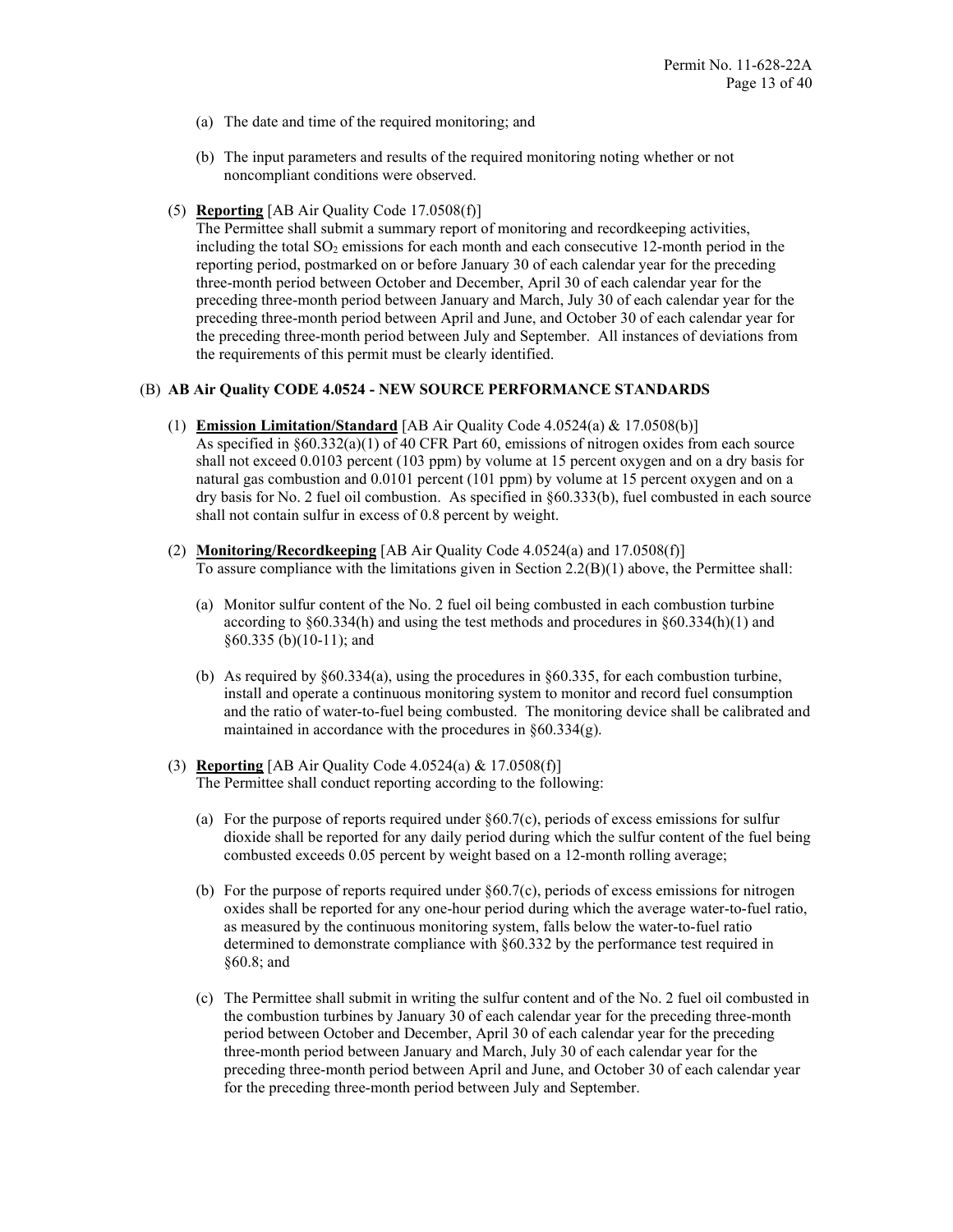All instances of deviations from the requirements of this permit must be clearly identified.

### (C) **AB Air Quality CODE 4.0530 - PREVENTION OF SIGNIFICANT DETERIORATION (NITROGEN OXIDES REQUIREMENTS)**

- (1) **Emission Limitation/Standard** [AB Air Quality Code 4.0530(g), 17.0317(a)(1), & 17.0508(b)] In order to preclude applicability of AB Air Quality Code 4.0530(g) for major sources and major modifications, both sources shall emit no more than 13,725 tons of nitrogen oxides per consecutive 12-month period.
- (2) **Testing** [AB Air Quality Code 4.2612]

No testing is required at this time; however, AB Air Quality reserves the right to require appropriate testing at a later date. If emissions testing is required, the testing shall be performed in accordance with AB Air Quality Code 4.2612 and General Condition JJ. If the results of this test are above the limit given in Section 2.2(C)(1) above, the Permittee shall be deemed in noncompliance with AB Air Quality Code 4.0530.

- (3) **Monitoring/Recordkeeping** [AB Air Quality Code 4.0605(b), 17.0317(b), & 17.0508(f)] To assure compliance with the limitation given in Section 2.2(C)(1) above, the Permittee shall determine nitrogen oxide emissions in pounds per hour using a CEMS meeting the requirements of 40 CFR Part 75, except that unbiased values may be used (missing data shall be filled in accordance with 40 CFR Part 75). Compliance with the nitrogen oxides emission limitation shall be determined monthly by summing hourly CEMS values over a consecutive 12-month period. The minimum number of data points, equally spaced, required to determine a valid hour value shall be determined by 40 CFR Part 75. If any consecutive 12-month sum exceeds the limitation given in Section  $2.2(C)(1)$  above, the Permittee shall be deemed in noncompliance with AB Air Quality Code 4.0530.
- (4) **Reporting** [AB Air Quality Code 4.0605(b), 17.0317(b), & 17.0508(f)]
	- The Permittee shall submit a summary report of monitoring and recordkeeping activities postmarked on or before January 30 of each calendar year for the preceding three-month period between October and December, April 30 of each calendar year for the preceding three-month period between January and March, July 30 of each calendar year for the preceding three-month period between April and June, and October 30 of each calendar year for the preceding threemonth period between July and September. All instances of deviations from the requirements of this permit must be clearly identified.

### (D) **AB Air Quality CODE 4.0521 - CONTROL OF VISIBLE EMISSIONS**

- (1) **Emission Limitation/Standard** [AB Air Quality Code 4.0521(d) & 17.0508(b)] Visible emissions from these sources shall not exceed 20 percent opacity when averaged over a six-minute period. However, six-minute averaging periods may exceed 20 percent not more than once in any hour and not more than four times in any 24-hour period. In no event shall the sixminute average exceed 87 percent opacity.
- (2) **Testing** [AB Air Quality Code 4.2610] If emissions testing is required, the testing shall be performed in accordance with AB Air Quality Code 4.2610 and General Condition JJ. If the results of this test are above the limit given in Section  $2.2(D)(1)$  above, the Permittee shall be deemed in noncompliance with AB Air Quality Code 4.0521.
- (3) **Monitoring** [AB Air Quality Code 4.0605(b) & 17.0508(f)] To assure compliance with the limitation given in Section 2.2(D)(1) above, the Permittee shall perform a Method 9 test for 1 hour in accordance with AB Air Quality Code 4.2610 prior to exceeding 1,000 hours of operation while combusting No. 2 fuel oil in each of these sources. This monitoring protocol shall be repeated prior to each 1,000-hour period of operation while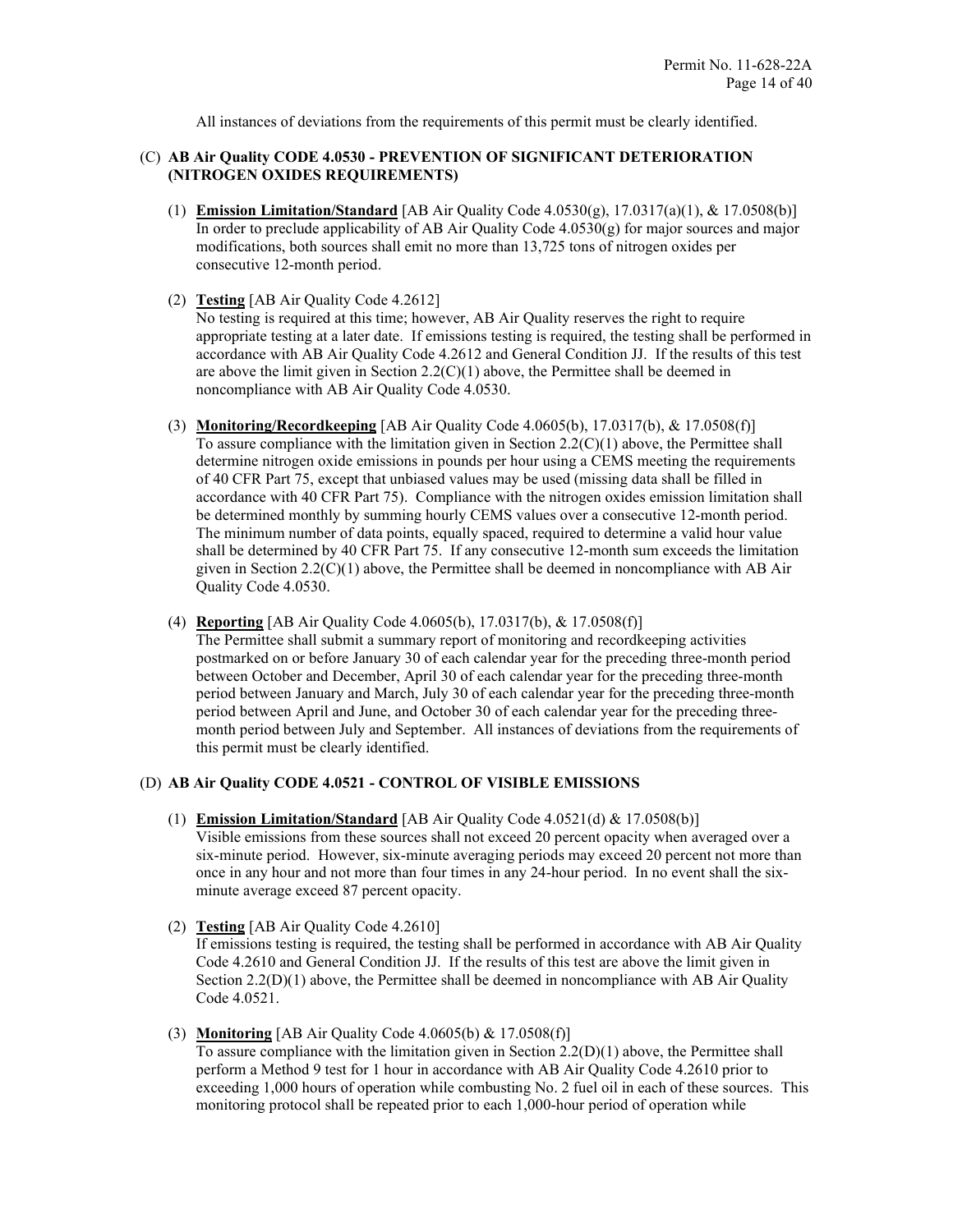combusting No. 2 fuel oil. No monitoring is required while burning natural gas in these sources.

- (4) **Recordkeeping** [AB Air Quality Code 4.0605(b) & 17.0508(f)] Records (written or electronic format) of the above monitoring shall be maintained onsite and made available to an authorized AB Air Quality representative upon request. The records shall include the following:
	- (a) The date and time of each recorded action;
	- (b) The results of each observation and/or test noting the source with emissions that were observed to be in noncompliance along with any corrective actions taken to reduce visible emissions; and
	- (c) The results of any corrective actions performed.
- (5) **Reporting** [AB Air Quality Code 4.0605(b) & 17.0508(f)] The permittee shall submit the results of the Method 9 test within 30 days of completion of the test. All instances of deviations from the requirements of this permit must be clearly identified.

### (E) **AB Air Quality CODE 2.400 – CROSS STATE AIR POLLUTION RULE (CSAPR)**

(2) **Emission Limitation/Standard** [AB Air Quality Code 4.0521(d) & 17.0508(b)] For the two combustion turbines (ID Nos. Unit 3 and Unit 4), the Permittee shall comply with all applicable requirements of 40 CPR Part 97, Subpart AAAAA "TR NOx Annual Trading Program", Subpart BBBBB "TR NOx Ozone Season Trading Program", and Subpart CCCCC "TR SO2 Group 1 Trading Program".

### **2.3 – Emission IDs AuxBoiler, DPH1A, and DPH2A**

The following table provides a summary of limits and standards for the emission sources referenced above:

| <b>Regulated</b><br>Pollutant | <b>Limits / Standards</b>                                     | <b>Applicable Regulation</b>                                    |  |
|-------------------------------|---------------------------------------------------------------|-----------------------------------------------------------------|--|
| N/A                           | Record keeping only: monthly fuel records<br>(Auxboiler only) | AB Air Quality Code<br>4.0524 (40 CFR Part 60<br>Subpart Dc)    |  |
| Hazardous Air<br>Pollutants   | See Section 2.3.B                                             | AB Air Quality Code<br>4.1111 (40 CFR Part 63<br>Subpart JJJJJJ |  |
| Particulate matter            | 0.105 pounds per million btu heat input                       | AB Air Quality Code<br>4.0503                                   |  |
| Sulfur dioxide                | 2.3 pounds per million Btu heat input                         | AB Air Quality Code<br>4.0516                                   |  |
| Particulate matter            | See Section 2.6                                               | AB Air Quality Code<br>4.0530<br><b>Actuals PAL</b>             |  |
| Visible emissions             | 20 percent opacity                                            | AB Air Quality Code<br>4.0521                                   |  |

### (A) **AB Air Quality CODE 4.0524 - NEW SOURCE PERFORMANCE STANDARDS** This condition applies only to AuxBoiler.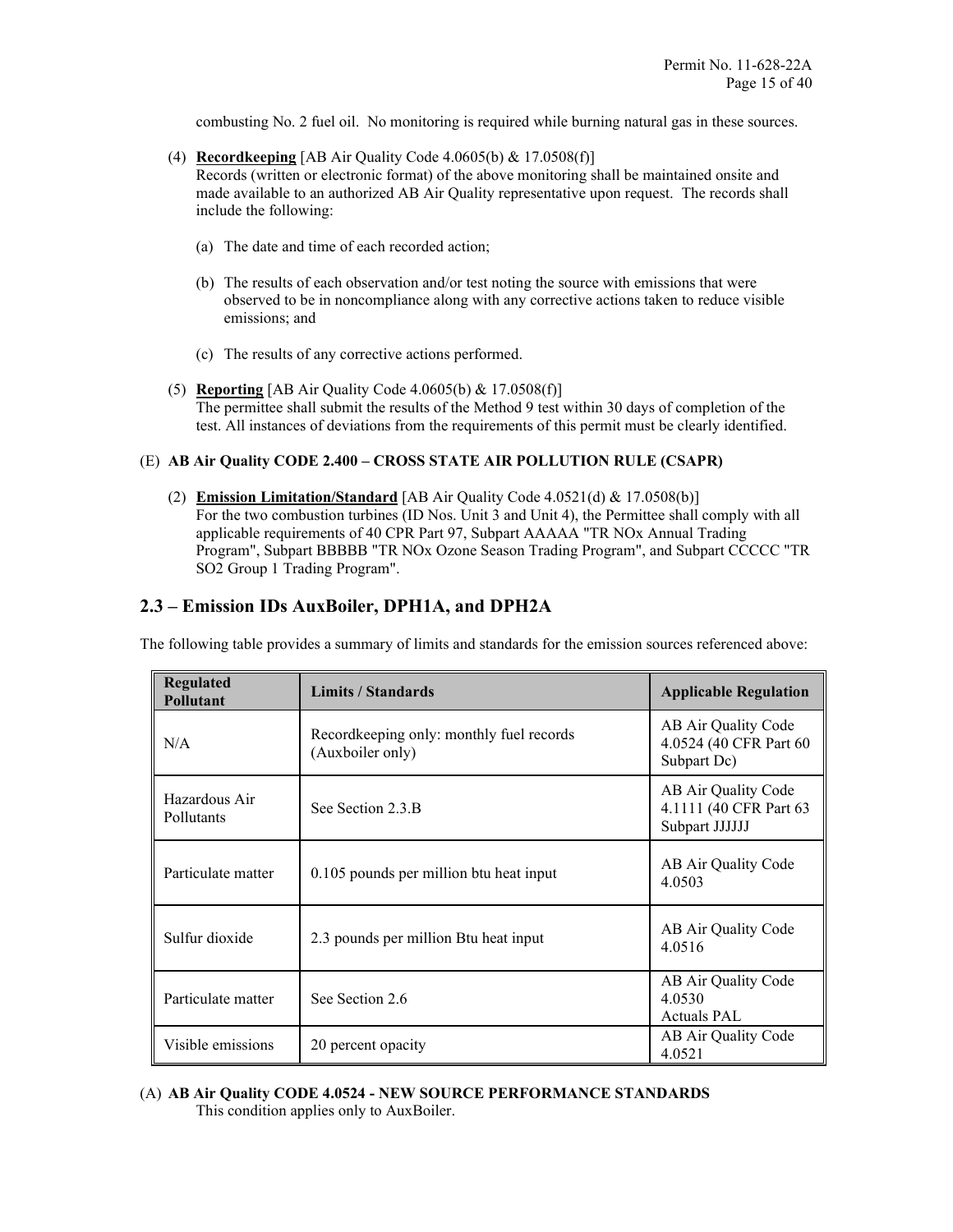- (1) **Emission Limitation/Standard** [AB Air Quality Code 4.0524(a) & 17.0508(b)] The permittee shall comply with all applicable provisions, including the requirements for emission standards, notification, testing, reporting, record keeping, and monitoring, contained in Chapter 4.0524 "New Source Performance Standards (NSPS)" as promulgated in 40 CFR Part 60 Subpart Dc, "Standards of Performance for Small Industrial-Commercial-Institutional Steam Generating Units," including Subpart A "General Provisions."
- (2) **Monitoring/Recordkeeping** [AB Air Quality Code 4.0524(a) and 17.0508(f)]
	- (a) The Permittee shall record and maintain records of the amount of fuel burned during each calendar month. Such records shall be maintained on site at the source for a period of two years following the date of such record. The Permittee shall be deemed in noncompliance with AB Air Quality Code 4.0524 if these records are not maintained.
- (B) **AB Air Quality CODE 4.01111 NEW SOURCE PERFORMANCE STANDARDS** This condition applies to AuxBoiler, DPH1A and DPH1B.
	- (1) **Emission Limitation/Standard** [AB Air Quality Code 4.1111(a) & 17.0508(b)] Should AuxBoiler, DPH1A or DPH1B operate on fuel oil other than during periods of gas curtailment, gas supply emergencies, startup, or for periodic testing not to exceed 48 hours during any calendar year, the affected boiler $(s)$  shall be operated in accordance with WNCRA Code 4.1111 - "Maximum Achievable Control Technology" and 40 CFR Part 63 - "National Emission Standards for Hazardous Air Pollutants for Source Categories." The requirements are stated in 40 CFR Part 63, Subpart A - "General Provisions," and 40 CFR Part 63, Subpart JJJJJJ - "National Emission Standards for Area Sources: Industrial, Commercial, and Institutional Boilers." Once a boiler becomes subject to Subpart JJJJJJ (by switching to fuel oil), compliance must be achieved within 180 days of the date of the fuel switch. [63.11210(h)]...
	- (2) **Notification and Reporting Requirements** [AB Air Quality Code 4.1111(a) and 17.0508(f)]
		- (a) An Initial Notification must be submitted within 120 days after the source becomes subject to the standard. [40 CFR 63.9(b) and 40 CFR 63.11225(a)(2)]
		- (b) A Notification of Compliance Status must be submitted no later than 120 days after the applicable compliance date. The notification must include the following certifications of compliance and be signed by a responsible official  $[63.11225(a)(4)]$ :
			- (i) That the facility complies with the requirements in 40 CFR 63.11214 to conduct an initial tune-up of the boiler;
			- (ii) That the facility has had an energy assessment performed according to 63.11214(c); and
			- (iii) That no secondary materials that are solid waste were combusted in the affected unit.
			- (iv) The notification must be submitted electronically using the Compliance and Emissions Data Reporting Interface (CEDRI) that is accessed through EPA's Central Data Exchange (CDX) (www.epa.gov/cdx). (Note: In accordance with AB Air Quality Code 4.0605 – "General Recordkeeping and Reporting Requirements," if AB Air Quality is not notified automatically via CEDRI that the Notification of Compliance Status has been submitted to EPA, or if the notification is not readily accessible to AB Air Quality via CEDRI, the facility may be required to notify AB Air Quality that the notification has been submitted and/or to provide a copy of the notification to AB Air Quality.
		- (c) If the Permittee intends to switch fuels, and this fuel switch may result in the applicability of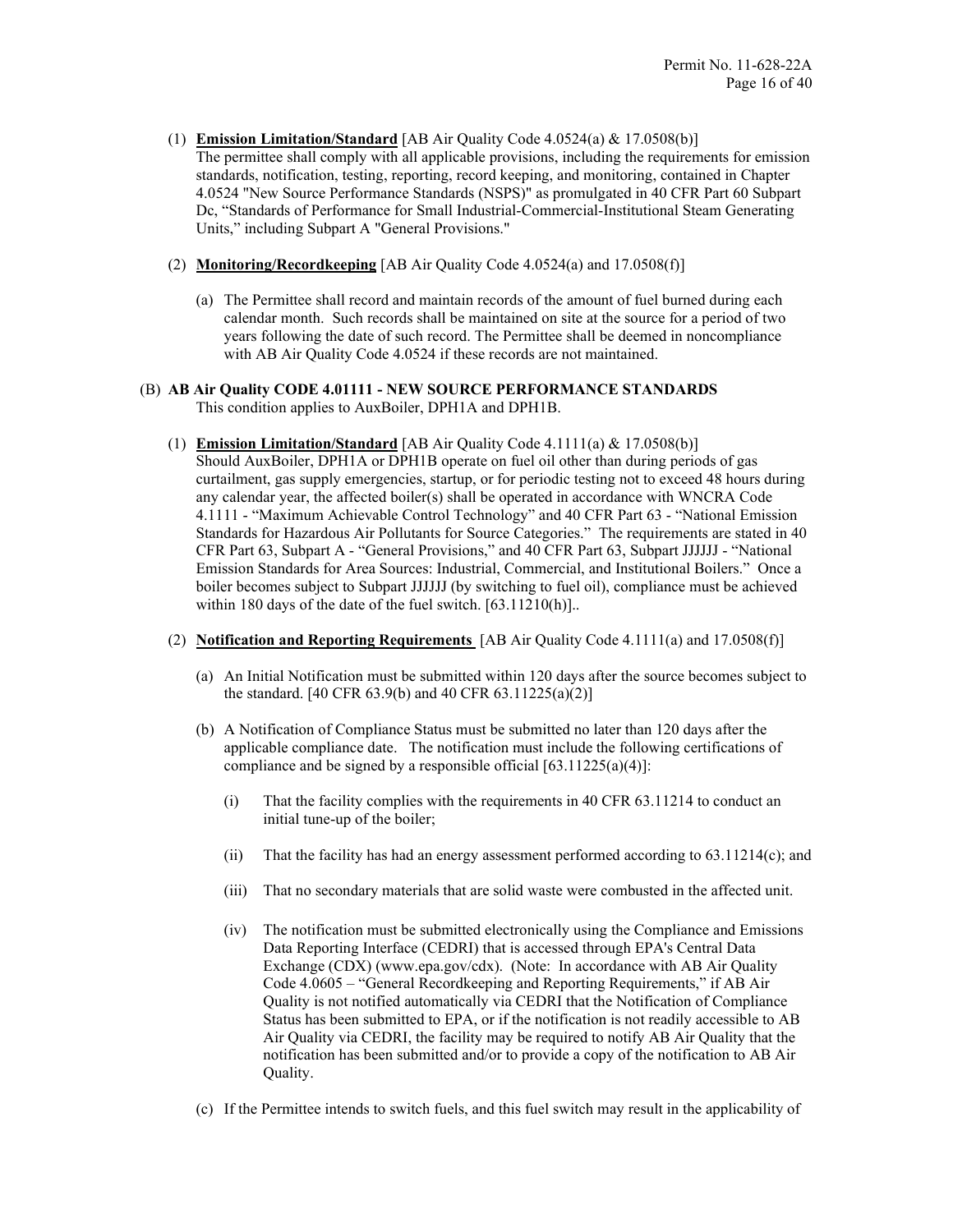Subpart JJJJJJ or a switch out of Subpart JJJJJJ due to a switch to 100 percent natural gas, the Permittee must provide 30 days prior notice of the date of the fuel switch. The notification must identify  $[63.11225(g)]$ :

- (i) The name of the owner or operator of the affected source, the location of the source, the boiler(s) that will switch fuels, and the date of the notice;
- (ii) The date upon which you will commence the fuel switch.

### (C) **AB Air Quality CODE 4.0503 – PARTICULATES FROM FUEL BURNING INDIRECT HEAT EXCHANGERS**

This condition applies to AuxBoiler, DPH1A and DPH1B.

(1) **Emission Limitation/Standard** [AB Air Quality Code 4.0503(c) & 17.0508(b)] Emissions of particulate matter from the combustion of natural gas that are discharged from the auxiliary boiler (AuxBoiler) and the two dew point heaters (DPH1A and DPH1B) into the atmosphere shall not exceed 0.105 pounds per million Btu heat input each.

### (D) **AB Air Quality CODE 4.0516 – SULFUR DIOXIDE EMISSIONS FROM COMBUSTION SOURCES**

This condition applies to AuxBoiler, DPH1A and DPH1B.

(1) **Emission Limitation/Standard** [AB Air Quality Code 4.0516(a) & 17.0508(b)] Emissions of sulfur dioxide from the auxiliary boiler (AuxBoiler) and the two dew point heaters (DPH1A and DPH1B) shall not exceed 2.3 pounds per million Btu heat input each. Sulfur dioxide formed by the combustion of sulfur in fuels, wastes, ores, and other substances shall be included when determining compliance with this standard.

### (E) **AB Air Quality CODE 4.0521 – CONTROL OF VISIBLE EMISSIONS**

This condition applies to AuxBoiler, DPH1A and DPH1B.

(1) **Emission Limitation/Standard** [AB Air Quality Code 4.0521(d) & 17.0508(b)] Visible emissions from these sources shall not be more than 20 percent opacity when averaged over a six-minute period. However, six-minute averaging periods may exceed 20 percent not more than once in any hour and not more than four times in any 24-hour period. In no event shall the six-minute average exceed 87 percent opacity.

| <b>Regulated Pollutant</b> | Limits / Standards           | <b>Applicable Regulation</b>                                 |
|----------------------------|------------------------------|--------------------------------------------------------------|
| Hazardous air pollutants   | Work practice standards      | AB Air Quality Code 4.1111 (40<br>CFR Part 63, Subpart ZZZZ) |
| Multiple pollutants        | See Section $2.4.B(2)$ below | AB Air Quality Code 4.0524 (40<br>CFR Part 60, Subpart IIII) |
| Particulate matter         | See Section 2.6              | AB Air Quality Code 4.0530<br>Actuals PAL                    |

### **2.4 - Emission Source ID Emergency Generators 2, 3, 4, 5 and Fire Pump Engine 2**

### (A) **AB Air Quality CODE 4.1111 - MAXIMUM ACHIEVABLE CONTROL TECHNOLOGY (MACT - 40 CFR PART 63 SUBPART ZZZZ)**

(1) **Applicability** [AB Air Quality Code 4.1111 & 17.0508(b) & 40 CFR 63.6595(a)(1)]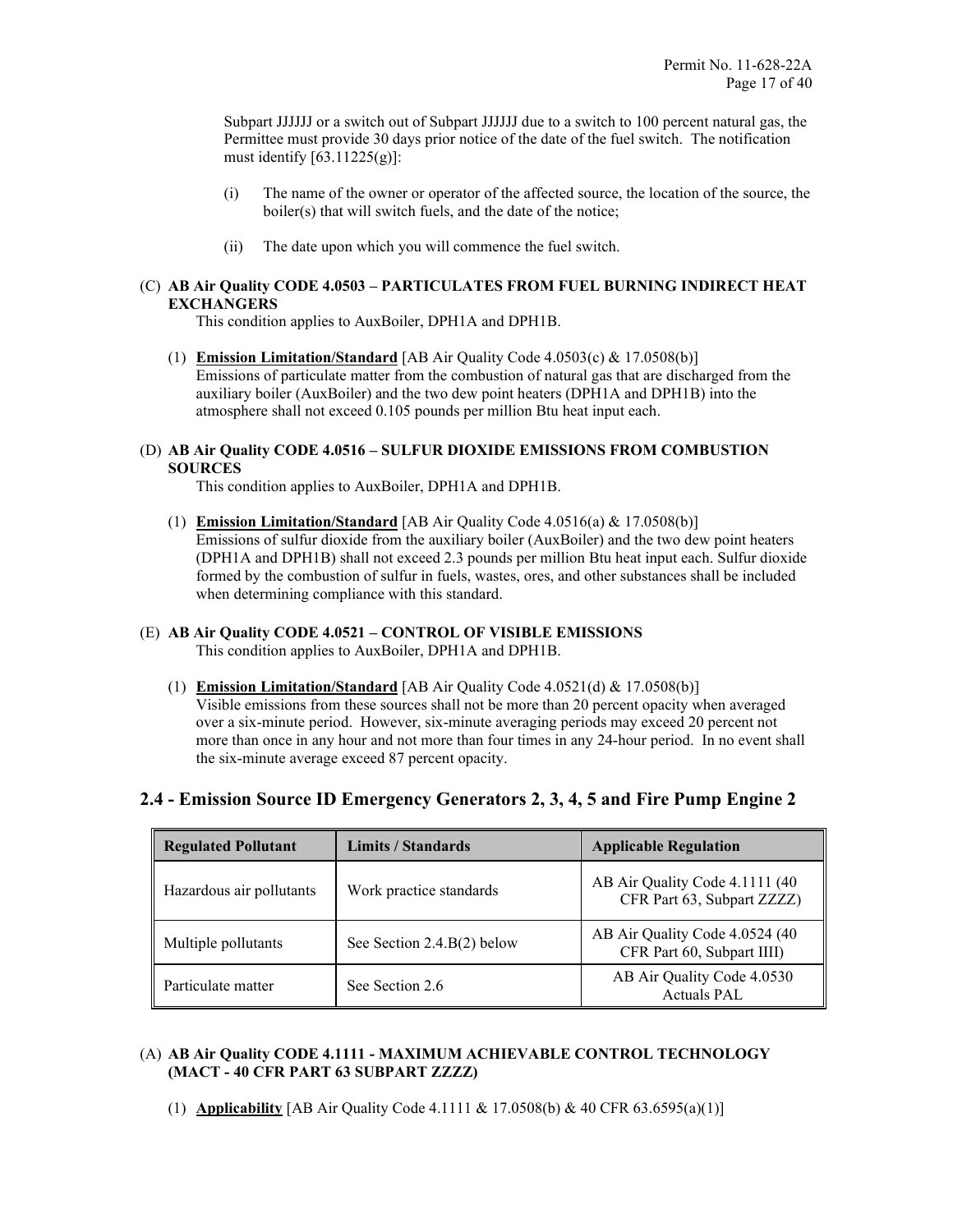For Emergency Generators 2, 3, 4, 5 and Fire Pump Engine 2, the Permittee shall comply with the requirements of 40 CFR Part 63, Subpart ZZZZ, "National Emission Standards of Hazardous Air Pollutants for Reciprocating Internal Combustion Engines (RICE)" by meeting the requirements of 40 CFR Part 60, Subpart IIII as specified in Section 2.G. above. No further requirements apply under 40 CFR Part 63, Subpart ZZZZ.

### (B) **AB Air Quality CODE 4.0524 – NEW SOURCE PERFORMANCE STANDARDS**

- (1) **Applicability** [AB Air Quality Code 4.1111 & 17.0508(b) & 40 CFR 63.6595(a)(1)] For Emergency Generators 2, 3, 4, 5 and Fire Pump Engine 2, the Permittee shall comply with all applicable provisions, including the emissions standards, notification, testing, reporting, recordkeeping, and monitoring requirements in accordance with AB Air Quality Code 4.0524, "New Source Performance Standards (NSPS) as promulgated in 40 CFR Part 60, Subpart IIII, "Standards of Performance for Stationary Compression Ignition Internal Combustion Engines," including Subpart A "General Provisions."[AB Air Quality Code 4.0524]
- (2) **Emissions Limitation/Standard** [AB Air Quality Code 4.1111 & 17.0508(b) & 40 CFR 63.6602]
	- (a) The Permittee shall comply with the emission standards 40 CFR 60.4202 for all pollutants, for the same model year and maximum engine power for Emergency Generators 2, 3, 4, and 5. [40CFR 60.4205(b)]
	- (b) For fire pump engines with a displacement of less than 30 liters per cylinder, Fire Pump Engine 2, the Permittee shall comply with the emission standards in Table 4 of 40 CFR 60 Subpart IIII, for all pollutants. [60.4205(c)]
- (3) **Monitoring, Installation, Collection, Operation, and Maintenance Requirements** [AB Air Quality Code 4.1111 & 17.0508(b) & 40 CFR 63.6625(e)]
	- (a) The Permittee shall use diesel fuel in the engine that meets the requirements of 40 CFR 80.510(b) including:
		- (i) a maximum sulfur content of 15 ppm; and
		- (ii) a minimum cetane index of 40 or a maximum aromatic content of 35 volume percent. [40 CFR 60.4207(b)]
	- (b) The owner or operator must operate and maintain the engines and control devices in accordance with the manufacturer's written instructions. The owner or operator may only change those engine settings that are permitted by the manufacturer. The owner or operator shall also meet the requirements of 40 CFR 89, 94 and/or 1068 as applicable.  $[\S 60.4211(a)]$
	- (c) The Permittee shall comply with the emission standards in Condition (B)(2) by purchasing an engine certified to the emission standards in Condition  $(B)(2)$  for the same model year and maximum engine power. The engine shall be installed and configured according to the manufacturer's emission related specifications. [40CFR 60.4211(c)]
	- (d) In order for the engines to be considered emergency stationary ICE under this condition, any operation other than emergency operation, maintenance and testing, and operation in nonemergency situations for 50 hours per year, as described below, is prohibited.
		- (i) There is no time limit on the use of emergency stationary ICE in emergency situations.
		- (ii) The Permittee may operate the emergency stationary ICE for any combination of the purposes specified in paragraphs i., below, for a maximum of 100 hours per calendar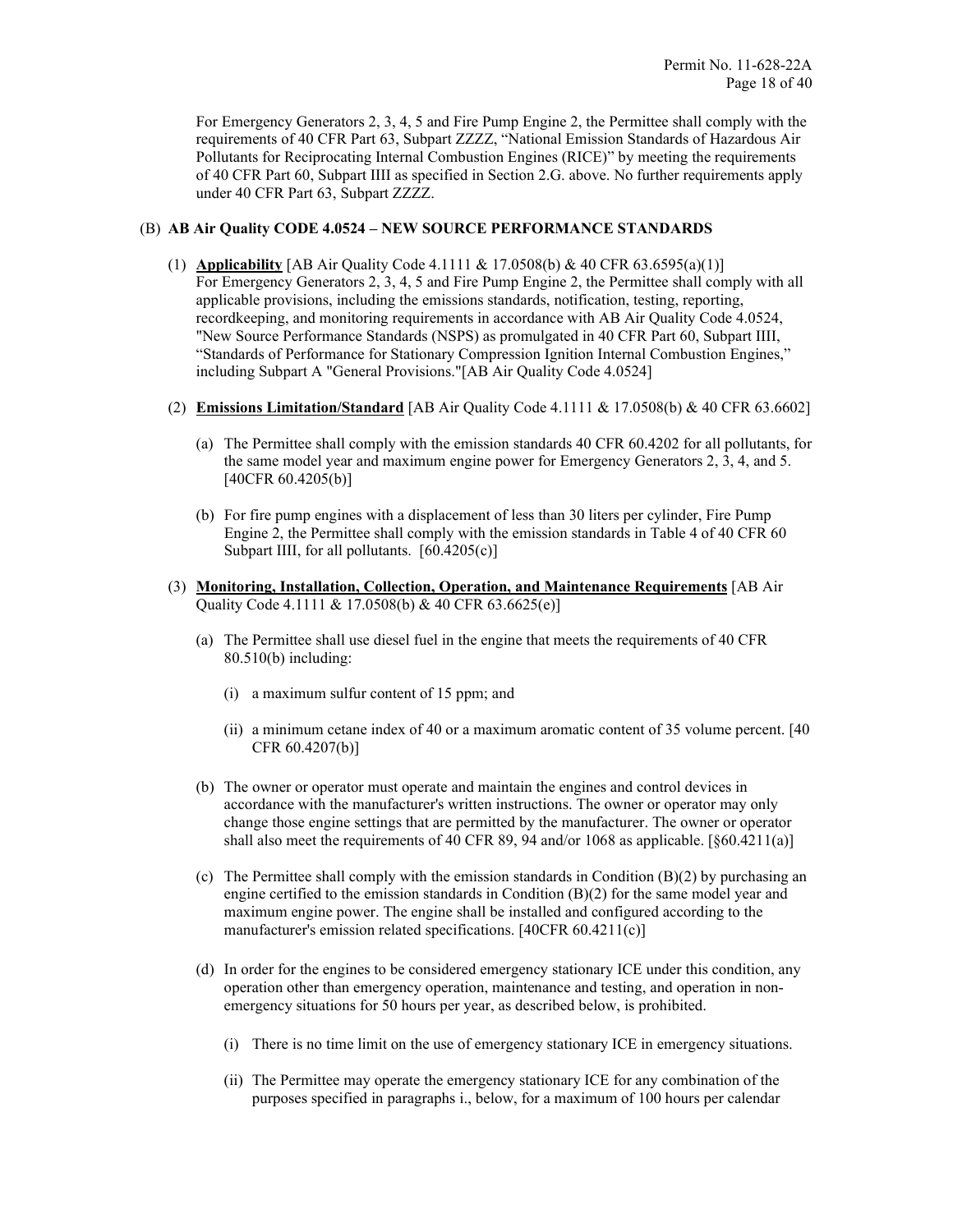year.

- (a) Emergency stationary ICE may be operated for maintenance checks and readiness testing, provided that the tests are recommended by federal, state or local government, the manufacturer, the vendor, the regional transmission organization or equivalent balancing authority and transmission operator, or the insurance company associated with the engine. The Permittee may petition the Administrator for approval of additional hours to be used for maintenance checks and readiness testing, but a petition is not required if the Permittee maintains records indicating that federal, state, or local standards require maintenance and testing of emergency ICE beyond 100 hours per calendar year.
- (iii) Emergency stationary ICE may be operated for up to 50 hours per calendar year in nonemergency situations. The 50 hours of operation in non-emergency situations are counted as part of the 100 hours per calendar year for maintenance and testing provided in paragraph (b) of this condition. The 50 hours per calendar year for non- emergency situations cannot be used for peak shaving or to generate income for a facility to an electric grid or otherwise supply power as part of a financial arrangement with another entity. The 50 hours per year for non-emergency situations can be used to supply power as part of a financial arrangement with another entity if all of the following conditions are met:
	- (a) The engine is dispatched by the local balancing authority or local transmission and distribution system operator;
	- (b) The dispatch is intended to mitigate local transmission and/or distribution limitations so as to avert potential voltage collapse or line overloads that could lead to the interruption of power supply in a local area or region;
	- (c) The dispatch follows reliability, emergency operation or similar protocols that follow specific NERC, regional, state, public utility commission or local standards or guidelines;
	- (d) The power is provided only to the facility itself or to support the local transmission and distribution system; and
	- (e) The Permittee identifies and records the entity that dispatches the engine and the specific NERC, regional, state, public utility commission or local standards or guidelines that are being followed for dispatching the engine. The local balancing authority or local transmission and distribution system operator may keep these records on behalf of the Permittee.
- (e) To assure compliance, the Permittee shall perform inspections and maintenance on the engine as recommended by the manufacturer per 40 CFR 60.4206 and 40 CFR 60.4211(a). The results of inspection and maintenance shall be maintained in a logbook (written or electronic format) onsite and made available to an authorized representative upon request. The logbook shall record the following:
	- (i) the date and time of each recorded action;
	- (ii) the results of each inspection;
	- (iii) the results of any maintenance performed on the engine;
	- (iv) any variance from manufacturer's recommendations, if any, and corrections made;
	- (v) the hours of operation of the engine in emergency and non-emergency service. [40 CFR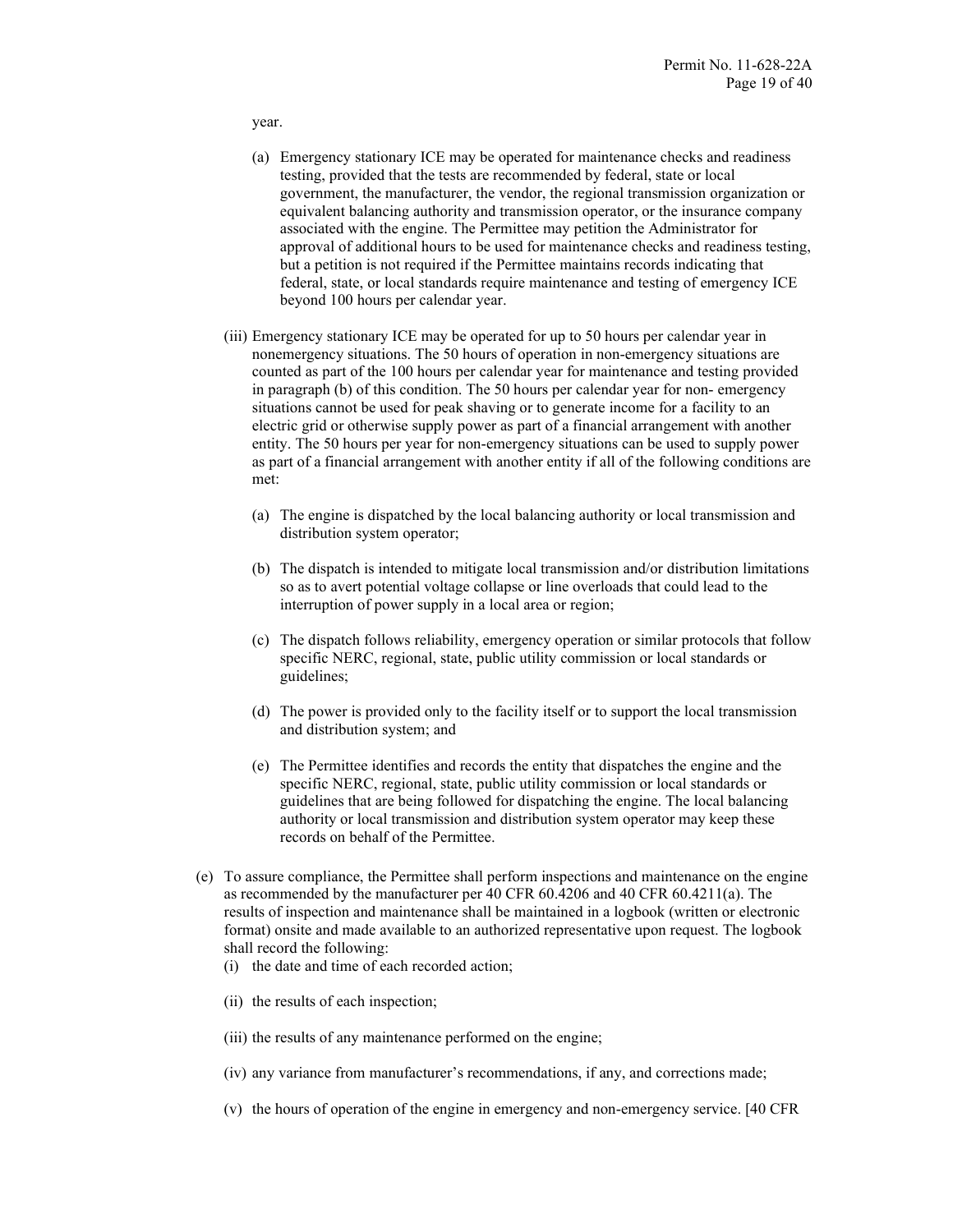60.4214(b)]

- (vi) if a PM filter is used, records of any corrective action taken after the backpressure monitor has notified the owner or operator that the high backpressure limit of the engine is approached  $[40 \text{ CFR}60.4214(c)]$ ; and
- (vii)documentation from the manufacturer that the engine is certified to meet the emission standards in condition c.
- (f) Permittee shall be deemed in noncompliance with 15A NCAC 2D .0524 if the requirements in conditions (a) through (f) are not met.
- (4) **Reporting** [AB Air Quality Code 4.1111 & 17.0508(f) & 40 CFR 63.6625]
	- (a) If the Permittee operates an emergency stationary that is contractually obligated to be available for more than 15 hours per calendar year for the purposes specified in Paragraph (3)(d)(ii) or (iii), above, the Permittee shall submit an annual report according to the requirements at 40 CFR 60.4214(d). This report must be submitted to the Director of the Agency and the EPA. [40 CFR 60.4214(d)].

### (C) **AB Air Quality CODE 4.0521 – CONTROL OF VISIBLE EMISSIONS**

(1) **Emission Limitation/Standard** [AB Air Quality Code 4.0521d) & 17.0508(b)] Visible emissions from the these sources shall not be more than 20 percent opacity when averaged over a six-minute period. However, six-minute averaging periods may exceed 20 percent not more than once in any hour and not more than four times in any 24-hour period. In no event shall the six-minute average exceed 87 percent opacity.

### **2.5 – Emission IDs CTWR1 and CTWR2**

The following table provides a summary of limits and standards for the emission sources referenced above:

| <b>Regulated</b><br><b>Pollutant</b> | Limits / Standards         | <b>Applicable Regulation</b>                        |
|--------------------------------------|----------------------------|-----------------------------------------------------|
| Particulate matter                   | $E = 55.0*(P)^{0.11} - 40$ | AB Air Quality Code<br>4.0515                       |
| Particulate matter                   | See Section 2.6            | AB Air Quality Code<br>4.0530<br><b>Actuals PAL</b> |

### (A) **AB Air Quality CODE 4.0515 – PARTICULATES FROM MISCELLANEOUS INDUSTRIAL PROCESSES**

(1) **Emission Limitation/Standard** [AB Air Quality Code 4.0515(a) & 17.0508(b)] Emissions of particulate matter from the cooling towers, CTWR1 and CTWR2, shall not exceed an allowable emission rate as calculated by the following equation:

 $E = 55.0*(P)^{0.11}$  - 40 Where  $E =$  allowable emission rate in pounds per hour  $P =$  process weight in tons per hour

### **2.6 – Plantwide Applicability Limits**

(A) **Emission Limitation/Standard Particulate Matter (PM) and (PM-10)**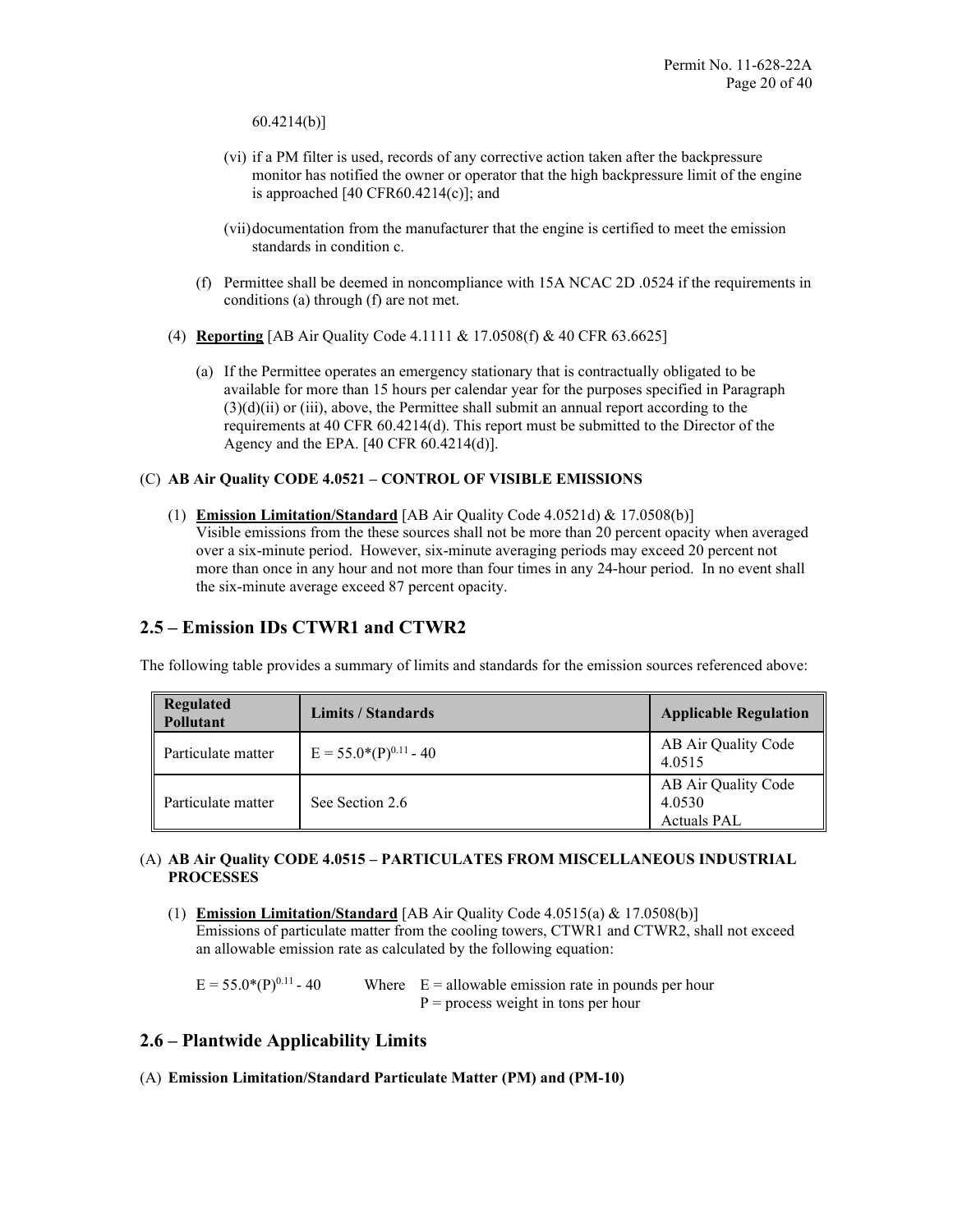- (1) **Emission Limitation/Standard** [AB Air Quality Code 4.0530; 40 CFR 51.166(w)(7)]
	- (a) The following Actuals Plantwide Applicability Limitations (Actuals PAL**)** shall not be exceeded:

| <b>Actuals Plantwide Applicability Limitations</b> |                                                                                                        |  |  |
|----------------------------------------------------|--------------------------------------------------------------------------------------------------------|--|--|
| <b>PAL Pollutant</b>                               | <b>PM</b>                                                                                              |  |  |
| <b>Actuals PAL</b>                                 | Plantwide actual PM emissions shall not exceed 108 tons per consecutive 12-month<br>rolling period.    |  |  |
| <b>PAL Pollutant</b>                               | $PM-10$                                                                                                |  |  |
| <b>Actuals PAL</b>                                 | Plantwide actual PM-10 emissions shall not exceed 98 tons per consecutive 12-<br>month rolling period. |  |  |
| <b>Effective Date</b>                              | June 1, 2020                                                                                           |  |  |
| <b>Expiration</b><br>Date                          | May 31, 2030                                                                                           |  |  |
|                                                    | Unit 5, Unit 7, Unit 3 IC Turbine, Unit 4 IC Turbine                                                   |  |  |
|                                                    | AuxBoiler, DPH1A & DPH1B, CTWR1 & CTWR2                                                                |  |  |
| <b>PAL Emissions</b><br><b>Units</b>               | Emergency Generators 2, 3, 4, 5 and Fire Pump Engine 2                                                 |  |  |
|                                                    | Heat 1                                                                                                 |  |  |
|                                                    | Other Sources: 18, 28, 29, 30                                                                          |  |  |

- (b) The definition of major modification at 40 CFR  $51.166(b)(2)$  shall not apply with respect to particulate matter and PM-10 when the source is complying with the requirements under paragraph 40 CFR 51.166(w). Pursuant to 40 CFR 51.166(w)(2)(viii), a PAL major modification means any physical change in or change in the method of operation of the source that causes it to emit the PAL pollutant (PM and/or PM10) at a level equal to or greater than the PAL. The Permittee may make modifications or additions to the PAL emission units in  $2.6(A)(1)$  (a) above, without requiring a modification of the PAL provisions of this permit if the emissions from the modified or additional emissions units will be calculated according to the monitoring methods specified in  $2.6(A)(3)$  below and if the facility-wide actual emissions of the PAL pollutant do not exceed the PAL level specified in  $2.6(A)(1)(a)$  above.
- (c) If the Permittee applies to renew the PAL permit in accordance with  $40 \text{ CFR } 51.166(\text{w})(10)$ before the end of the PAL effective period, then the PAL permit shall not expire at the end of the PAL effective period. It shall remain in effect until a revised PAL permit is issued. [40 CFR  $51.166(w)(7)(iii)$ ]
- (d) Once the PAL expires, the Permittee is subject to the requirements in 40 CFR 51.166(w)(9). Upon PAL permit expiration, the AB Air Quality shall decide whether and how the PAL allowable emissions will be distributed and issue a revised permit incorporating allowable limits for each PAL emissions unit, as the AB Air Quality determines is appropriate. The AB Air Quality will retain the ultimate discretion to decide whether and how the allowable emissions will be allocated. [40 CFR  $51.166(w)(7)(v)$ ]

### (2) **Testing** [AB Air Quality Code 4.2609; 40 CFR §51.166(w)(12)(vi)]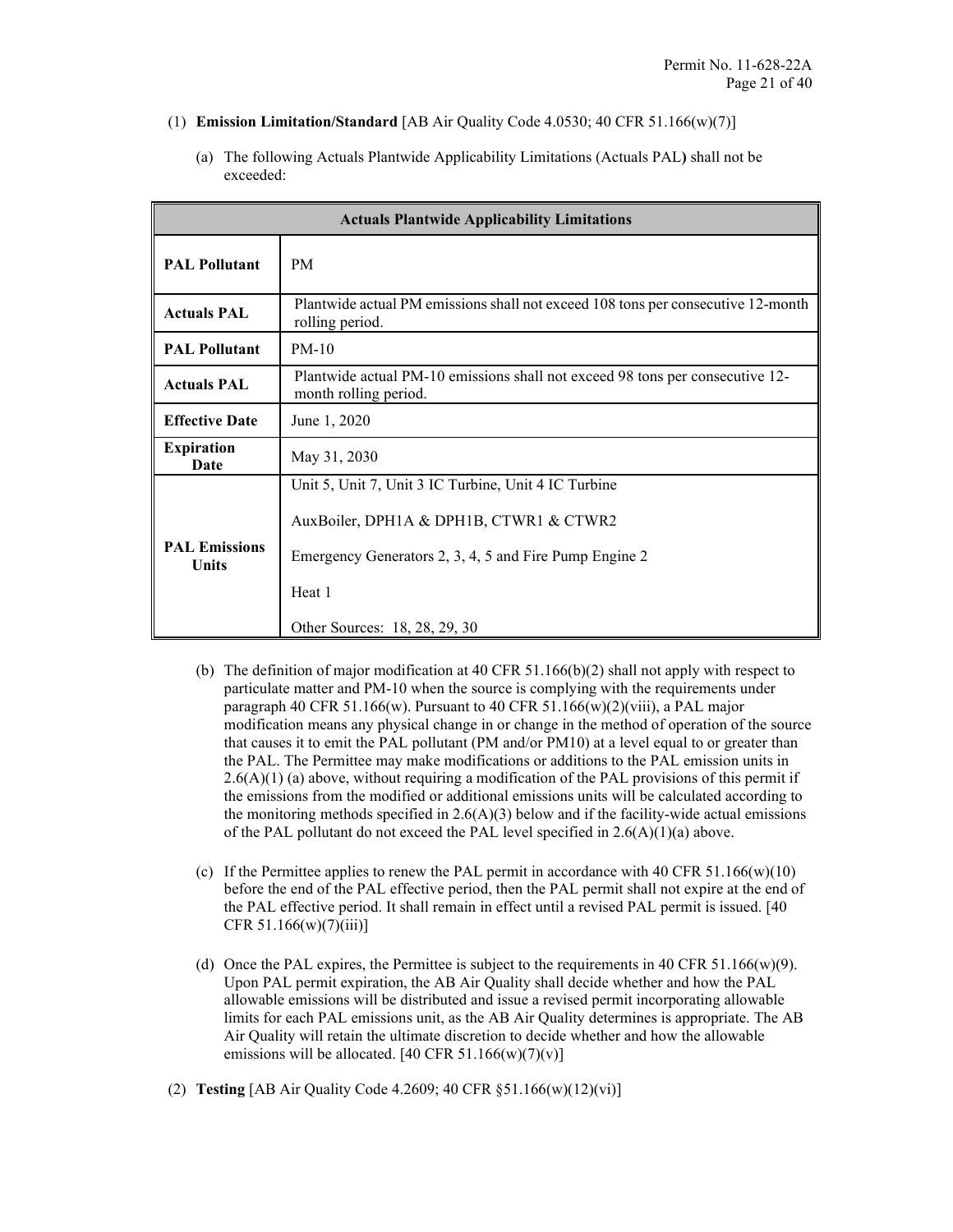- (a) The Permittee shall conduct a performance test, in accordance with General Condition JJ of Part I of this permit, by May 11, 2022 on Units 3 and 4 to validate the PM emission factors used in establishing the PAL. The emission factor shall be determined during the performance test at or near maximum representative operating conditions in accordance AB Air Quality Code 4.2600 "Source Testing" including a test protocol in accordance with 4.2603. Unless otherwise provided for in the test protocol, a separate test shall be conducted both when firing natural gas and No. 2 fuel oil for each operating mode. Based on the threerun arithmetic average result of the emission factor, the Agency will notify the Permittee if a revision to the PAL is required as described in (d) below.
- (b) No additional testing is required at this time; however, the AB Air Quality reserves the right to require appropriate testing at any time. If emission testing is required, the testing shall be performed in accordance with AB Air Quality Code 4.2609 and General Condition JJ. If the results of this testing indicate that the PM or PM-10 emissions on a 12-month rolling basis have exceeded the actual PAL in Section 2.6.A(1) above, the Permittee shall be deemed in noncompliance with Chapter 4 .0530.
- (c) The Permittee shall revalidate the emission factors and any other data used in Section 2.6.A(3) below for calculations of PM and PM-10 emissions through performance testing or other scientifically valid means approved by the AB Air Quality. The Permittee shall perform such revalidation once every five years after the issuance of the PAL permit (Permit No. 11- 628B issued May 18, 2020), in accordance with General Condition JJ. If the Permittee does not perform this revalidation, the Permittee shall be deemed in noncompliance with Chapter 4 .0530.
- (d) If any emission factors or methods included in the monitoring provision in subparagraph 3 below are revised, the applicable provision of the PAL permit may be modified through a modification to the permit to reflect the results. If the emission factor to be revised is based on an AB Air Quality-approved stack test, the permit may be modified through the an administrative amendment in accordance to General Condition G.1. The Permittee shall not rely on the updated emission factor or method until they are approved by AB Air Quality and incorporated into the permit.
- (3) **Monitoring/Recordkeeping** [AB Air Quality Code 4.5030; 40 CFR 51.166(w)(12) & (13)]
	- (a) The Permittee shall keep records of the monthly PM and PM-10 emissions, including emissions from startups, shutdowns, and malfunctions, from each source listed below in a logbook (written or electronic). The Permittee shall be deemed in non-compliance with AB Air Quality Code 4.0530, if these records are not kept or if the limit in  $2.6(A)(1)(a)$  is exceeded. Emissions, shall be determined as follows:

| <b>Emission</b><br>Unit ID | <b>Unit Description</b>                                                                                         | <b>Method</b>                     | <b>Emission Factor</b><br><b>Value</b>              | <b>Emission Calculation</b><br>Methodology                                              |
|----------------------------|-----------------------------------------------------------------------------------------------------------------|-----------------------------------|-----------------------------------------------------|-----------------------------------------------------------------------------------------|
| Unit 5                     | Unit 5 - NG/NOx. Fuel oil fired<br>simple/combined cycle<br>combustion turbine                                  | $10 - \text{Site EF}$<br>(Vendor) | 6.20 lb/hr $(N.G.)(F+C)$<br>$39.7$ lb/hr (Oil)(F+C) | Hours of Gas X<br><b>Emission Factor</b><br>Hours of Oil X Emission<br>Factor           |
| Unit 7                     | Unit 7 - NG/NOx. Fuel oil fired<br>simple/combined cycle<br>combustion turbine                                  | $10 - \text{Site EF}$<br>(Vendor) | 6.20 lb/hr $(N.G.)(F+C)$<br>39.7 lb/hr (Oil)(F+C)   | Hours of Gas X<br><b>Emission Factor</b><br>Hours of Oil X Emission<br>Factor           |
| Unit 3 IC<br>Turbine       | Unit 3 IC Turbine AV3 -<br>Natural gas / No.2 Oil Fired<br>Simple Cycle Combustion<br>Turbine (1,929 MM Btu/hr) | $10 - \text{Site EF}$             | 0.0076 lb/MMBtu<br>(Oil)<br>$0.003$ lb/MMBtu (NG)   | Heat Input Oil X<br><b>Emission Factor</b><br>Heat Input NG X<br><b>Emission Factor</b> |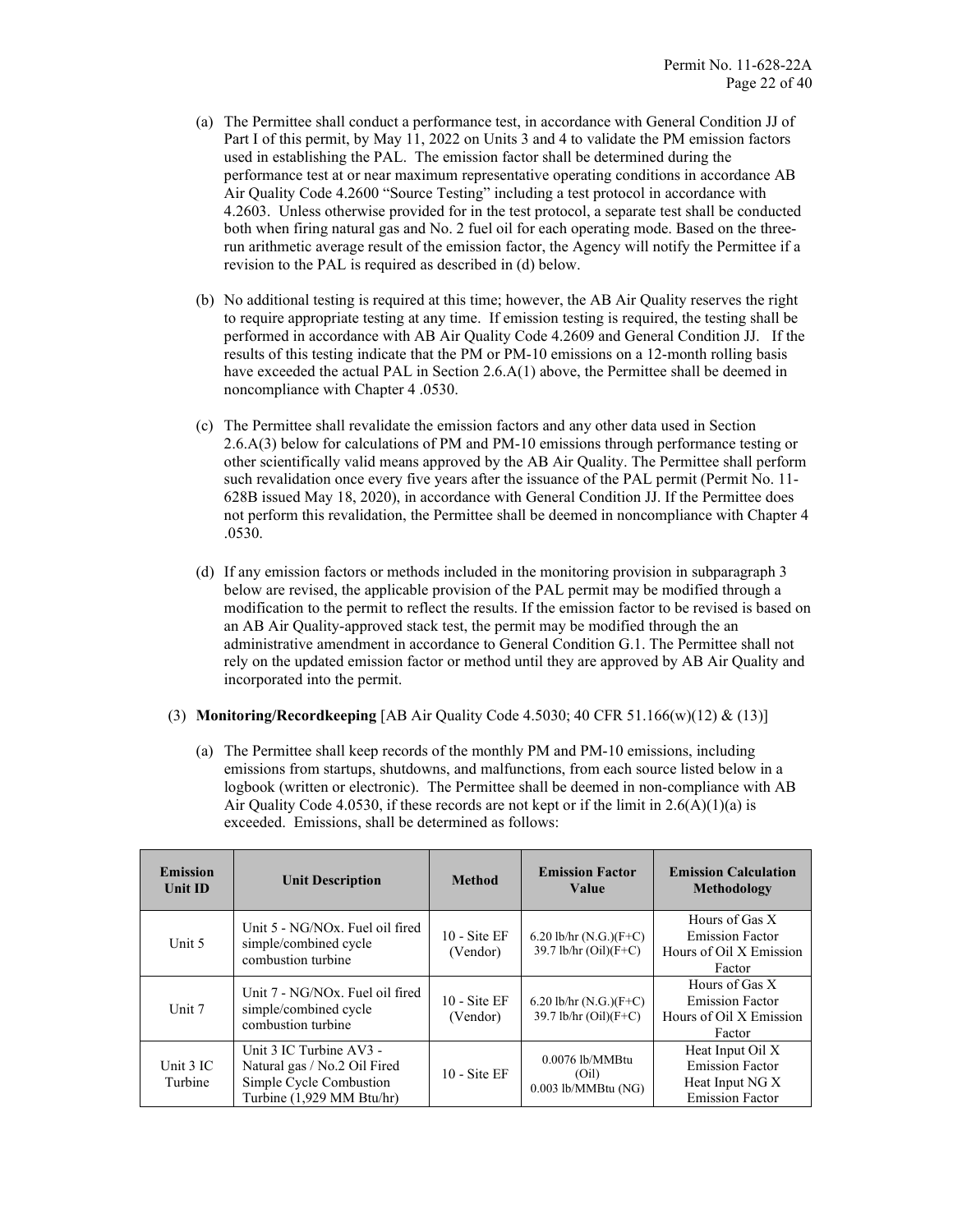| Unit 4 IC<br>Turbine | Unit 4 IC Turbine - AV4 -<br>Natural gas / No.2 Oil Fired<br>Simple Cycle Combustion | $10 - Site EF$ | 0.0076 lb/MMBtu<br>(Oil)<br>0.003 lb/MMBtu (NG) | Heat Input Oil X<br><b>Emission Factor</b><br>Heat Input NG X |
|----------------------|--------------------------------------------------------------------------------------|----------------|-------------------------------------------------|---------------------------------------------------------------|
|                      | Turbine (1,929 MM Btu/hr)                                                            |                |                                                 | <b>Emission Factor</b>                                        |
|                      | Aux Boiler - (Natural gas, 47.6)                                                     |                |                                                 | Assume $PTE = 1.63$ tpy;                                      |
| AuxBoiler            | MMBtu/hr)                                                                            | $8 - AP - 42$  | 7.6 lb/mmscf                                    | Monthly = $1.55/12 =$                                         |
|                      |                                                                                      |                |                                                 | 0.13 tons per month                                           |
| Emergency            | <b>Emergency Generator 2</b>                                                         | 8 - NSPS       | 3.29E-4 lb/hp-hr                                | Assume $PTE = 0.12$ tpy;                                      |
| Generator 2          | (Blackstart, Diesel-fired 1,400                                                      |                |                                                 | Monthly = $0.12/12 =$                                         |
|                      | hp)                                                                                  |                |                                                 | 0.01 tons per month                                           |
| Emergency            | <b>Emergency Generator 3</b>                                                         |                |                                                 | Assume $PTE = 0.12$ tpy;                                      |
| Generator 3          | (Blackstart, Diesel-fired 1,400)                                                     | $8 - NSPS$     | 3.29E-4 lb/hp-hr                                | Monthly = $0.12/12 =$                                         |
|                      | hp)                                                                                  |                |                                                 | 0.01 tons per month                                           |
|                      | One (1) 762 HP diesel-fired                                                          |                |                                                 | Assume $PTE = 0.13$ tpy;                                      |
| Emergency            | emergency generator for the                                                          | $8 - AP - 42$  | 0.0007 lb/hp-hr                                 | Monthly = $0.13/12 =$                                         |
| Generator 4          | water treatment system                                                               |                |                                                 | 0.01 tons per month                                           |
|                      | One (1) 142 HP diesel-fired                                                          |                |                                                 | Assume $PTE = 0.08$ tpy;                                      |
| Emergency            | emergency generator for the                                                          | $8 - AP - 42$  | $0.0022$ lb/hp-hr                               | Monthly = $0.08/12 =$                                         |
| Generator 5          | Landfill Leachate System                                                             |                |                                                 | 0.006 tons per month                                          |
|                      |                                                                                      |                | Assume $PTE = 0.03$ tpy;                        |                                                               |
| Fire Pump            | Fire Pump Engine 2 (Diesel-                                                          | $8 - NSPS$     | 3.29E-4 lb/hp-hr                                | Monthly = $0.03/12 =$                                         |
| Engine 2             | fired 335 hp)                                                                        |                |                                                 | 0.003 tons per month                                          |
|                      | Two Dew Point Heaters                                                                |                | Assume $PTE = 0.65$ tpy;                        |                                                               |
| DPH1A&               | (Natural gas-fired 8.8)                                                              | $8 - AP-42$    | 7.6 lb/mmscf                                    | Monthly = $0.65/12 =$                                         |
| DPH1B                | MMBtu/hr each)                                                                       |                |                                                 | 0.05 tons per month                                           |
|                      | Two Cooling Towers                                                                   | $8 - AP - 42$  | 0.0005% Drift Rate                              | Assume $PTE = 1.53$ tpy;                                      |
| CTWR1 &              |                                                                                      |                |                                                 | Monthly = $1.53/122 =$                                        |
| CTWR2                |                                                                                      |                |                                                 | 0.13 tons per month                                           |
|                      | One (1) 4.00 million BTU per                                                         |                |                                                 | Assume $PTE = 0.07$ tpy;                                      |
| Heat 1               | hour natural gas-fired gas                                                           | $8 - AP - 42$  | 7.6 lb/mmscf                                    | Monthly = $0.07/12 =$                                         |
|                      | heater                                                                               |                |                                                 | 0.006 tons per month                                          |
|                      |                                                                                      |                |                                                 |                                                               |
| <b>Other Sources</b> |                                                                                      |                |                                                 |                                                               |
|                      | Ash handling /Ash pond /                                                             |                | 3.2E-3 lb/ton (all                              | Throughput X Emission                                         |
| 18                   | Landfill                                                                             | $8 - AP - 42$  | four transfer points                            | Factor                                                        |
|                      |                                                                                      |                | Haul Road                                       | <b>Calculate Emissions</b>                                    |
| 28                   | Road Dust                                                                            | $8 - AP - 42$  | Calculations                                    | Based on Truck Traffic                                        |
|                      | Four (4) 2.15 MMBtu/hr                                                               |                | $8 - AP - 42$<br>$0.00745$ lb/MMBtu             | Assume $PTE = 0.28$ ;                                         |
| 29                   | natural gas-fired turbine                                                            |                |                                                 | Monthly = $0.28/12 =$                                         |
|                      | building heaters                                                                     |                |                                                 | 0.023 tons per month                                          |
|                      | One (1) 0.0808 MMBtu/hr                                                              |                | 0.00745 lb/MMBtu                                | Assume $PTE = 0.03$ ;                                         |
| 30                   | natural gas-fired auxiliary                                                          | $8 - AP - 42$  |                                                 | Monthly = $0.03/12 =$                                         |
|                      | boiler building heater                                                               |                |                                                 | $0.003$ tons per month                                        |
|                      |                                                                                      |                |                                                 |                                                               |

- (b) The Emission Calculation Methodology listed in the table above shall be used to report actual emissions. The Permittee shall record and report maximum potential emissions without considering enforceable emission limitations or operational restrictions for a PAL emissions unit during any period of time that there is no monitoring data, unless another method for determining emissions during such periods is specified in the PAL permit. Notwithstanding the foregoing, the Permittee may consider actual production or operating data in determining its emissions for such a period if the Permittee has written records of such data and if the data are substantially the same as or similar in form or content to the monitoring data required by the PAL permit. The Permittee shall be deemed in noncompliance with Chapter 4 .0530 if the Permittee does not comply with the requirements of this Section 2.6(A). [40 CFR 51.166(w)(12)(vii)]
- (c) The Permittee shall retain a copy of the following records on site, in written or electronic format, for the duration of the PAL effective period plus 5 years: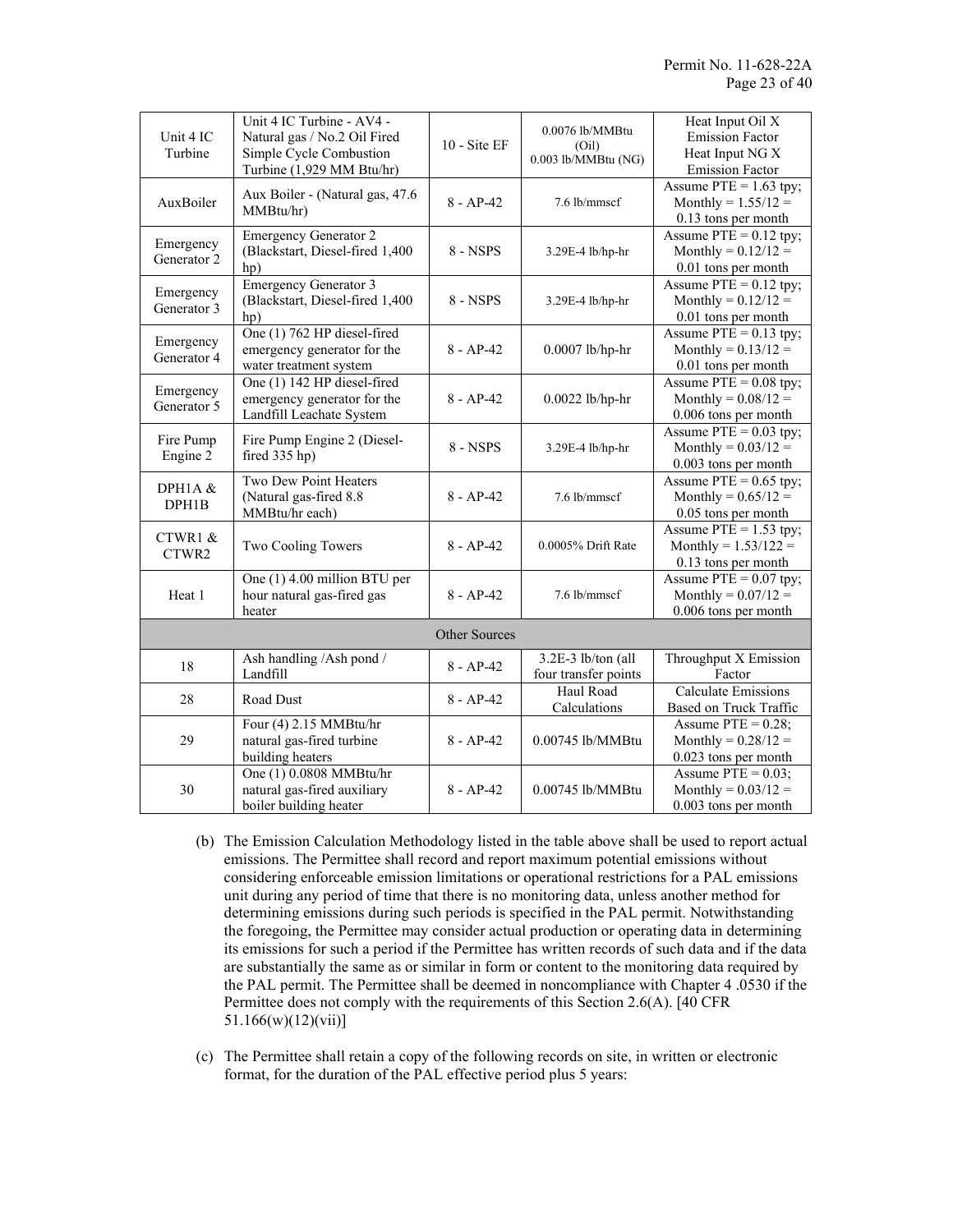- (i) A copy of the PAL permit application and any applications for revisions to the PAL; and,
- (ii) Each annual certification of compliance pursuant to Title V and the data relied on in certifying the compliance. This requirement applies only to the data used to certify compliance with the terms of these PAL provisions.

The Permittee shall be deemed in noncompliance with Chapter 4. 0530 if these records are not maintained. [40 CFR 51.166(w)(7)(viii) and  $51.166(w)(13)(ii)$ ]

(4) **Reporting** [AB Air Quality Code 4.5030; 40 CFR 51.166(w)(14)]

The owner or operator shall submit monitoring reports and prompt compliance reports to the reviewing authority in accordance with the applicable Title V operating permit program. The reports shall meet the requirements in paragraphs 40 CFR  $51.166(w)(14)(i)$  through (iii).

- (a) Semi-annual Report A semi-annual report shall be submitted to the Director postmarked on or before January 30 of each calendar year for the preceding six-month period between July and December and July 30 of each calendar year for the preceding six-month period between January and June. This report shall contain the information required in paragraphs 51.166(w)(14)(i)(a) through (g).
	- (i) The identification of owner or operator and the permit number.
	- (ii) Total annual emissions (tons/year) based on a 12-month rolling total for each month in the reporting period recorded pursuant to  $2.6(A)(3)$  and 40 CFR 51.166(w)(13)(i).
	- (iii) All data relied upon, including, but not limited to, any Quality Assurance or Quality Control data, in calculating the monthly and annual PAL pollutant emissions.
	- (iv) A list of any emissions units modified or added to the major stationary source during the preceding 6-month period.
	- (v) The number, duration, and cause of any deviations or monitoring malfunctions (e.g. other than the time associated with zero and span calibration checks), and any corrective action taken.
	- (vi) A notification of a shutdown of any monitoring system, whether the shutdown was permanent or temporary, the reason for the shutdown, the anticipated date that the monitoring system will be fully operational or replaced with another monitoring system, and whether the emissions unit monitored by the monitoring system continued to operate, and the calculation of the emissions of the pollutant or the number determined by method included in the permit, as provided by 40 CFR 51.166 (w)(12)(vii).
	- (vii)A signed statement by the responsible official (as defined by the applicable Title V operating permit program) certifying the truth, accuracy, and completeness of the information provided in the report.
- (b) Deviation report. The major stationary source owner or operator shall promptly submit reports of any deviations or exceedance of the PAL requirements, including periods where no monitoring is available. A report submitted pursuant to 40 CFR 70.6(a)(3)(iii)(B) shall satisfy this reporting requirement. The deviation reports shall be submitted within the time limits prescribed by the applicable program implementing  $40$  CFR  $70.6(a)(3)(iii)(B)$ . The reports shall contain the following information:
	- (i) The identification of owner or operator and the permit number;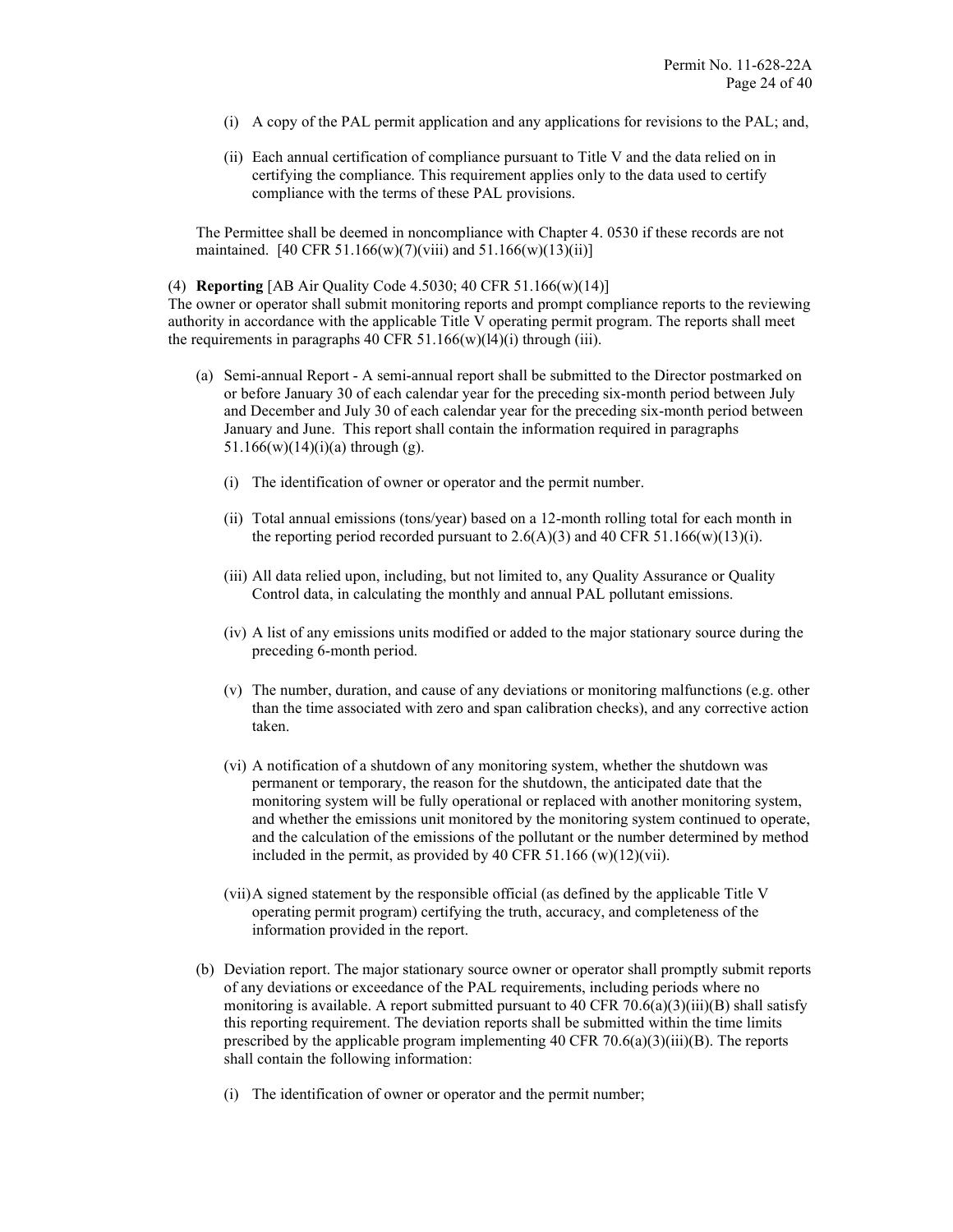- (ii) The PAL requirement that experienced the deviation or that was exceeded;
- (iii) Emissions resulting from the deviation or the exceedance; and
- (iv) A signed statement by the responsible official (as defined by the applicable Title V operating permit program) certifying the truth, accuracy, and completeness of the information provided in the report.
- (c) Re-validation results. The owner and operator shall submit to the Director the results of any re-validation within three months after completion of such revalidation.

### **2.7 – Facility Wide**

The following table provides a summary of limits and standards for the emission sources referenced above:

| <b>Regulated</b><br><b>Pollutant</b> | Limits / Standards                                                                                                                                                           | <b>Applicable Regulation</b>   |
|--------------------------------------|------------------------------------------------------------------------------------------------------------------------------------------------------------------------------|--------------------------------|
| Toxic Air<br>Pollutants              | Local-enforceable only<br>Ambient concentrations of TAPs shall not exceed<br>corresponding acceptable ambient levels (AALs) in<br>Chapter 4.1100 of the AB Air Quality Code. | AB Air Quality Code<br>17.0700 |

### (A) **AB Air Quality CODE 4.1100 – CONTROL OF TOXIC AIR POLLUTANTS (LOCAL ENFORCEABLE ONLY)**

(1) **Emission Limitation/Standard** [AB Air Quality Code 4.1100 & 17.0700]

The Permittee has demonstrated compliance with the following permit limits in accordance with the completed application received January 28, 2016. All toxic air pollutants (TAPs) covered in Chapter 4.1104 for all sources at the facility have been evaluated. Sources evaluated, excluding the sources exempt from evaluation under Chapter 17.0702, are listed below with the modeled emission rates. Modeled emission rates were optimized to represent worst case emissions.:

| <b>Emission Source</b> | <b>Toxic Air Pollutant</b> | <b>Emission Limit(s)</b> |
|------------------------|----------------------------|--------------------------|
|                        | Arsenic                    | $0.194$ lb/yr            |
|                        | Benzene                    | $6.36$ lb/yr             |
|                        | Beryllium                  | $0.323$ lb/yr            |
|                        | Cadmium                    | $1.54$ lb/yr             |
| Heat 1                 | Chromium VI                | $0.0111$ lb/day          |
|                        | Formaldehyde               | $0.00656$ lb/hr          |
|                        | Manganese                  | 0.00110 lb/day           |
|                        | Mercury                    | 0.00803 lb/day           |
|                        | Nickel                     | $0.0246$ lb/day          |

(2) **Emission Limitation/Standard** [AB Air Quality Code 4.1100 & 17.0700]

The facility shall be operated and maintained in such a manner that any new, existing or increased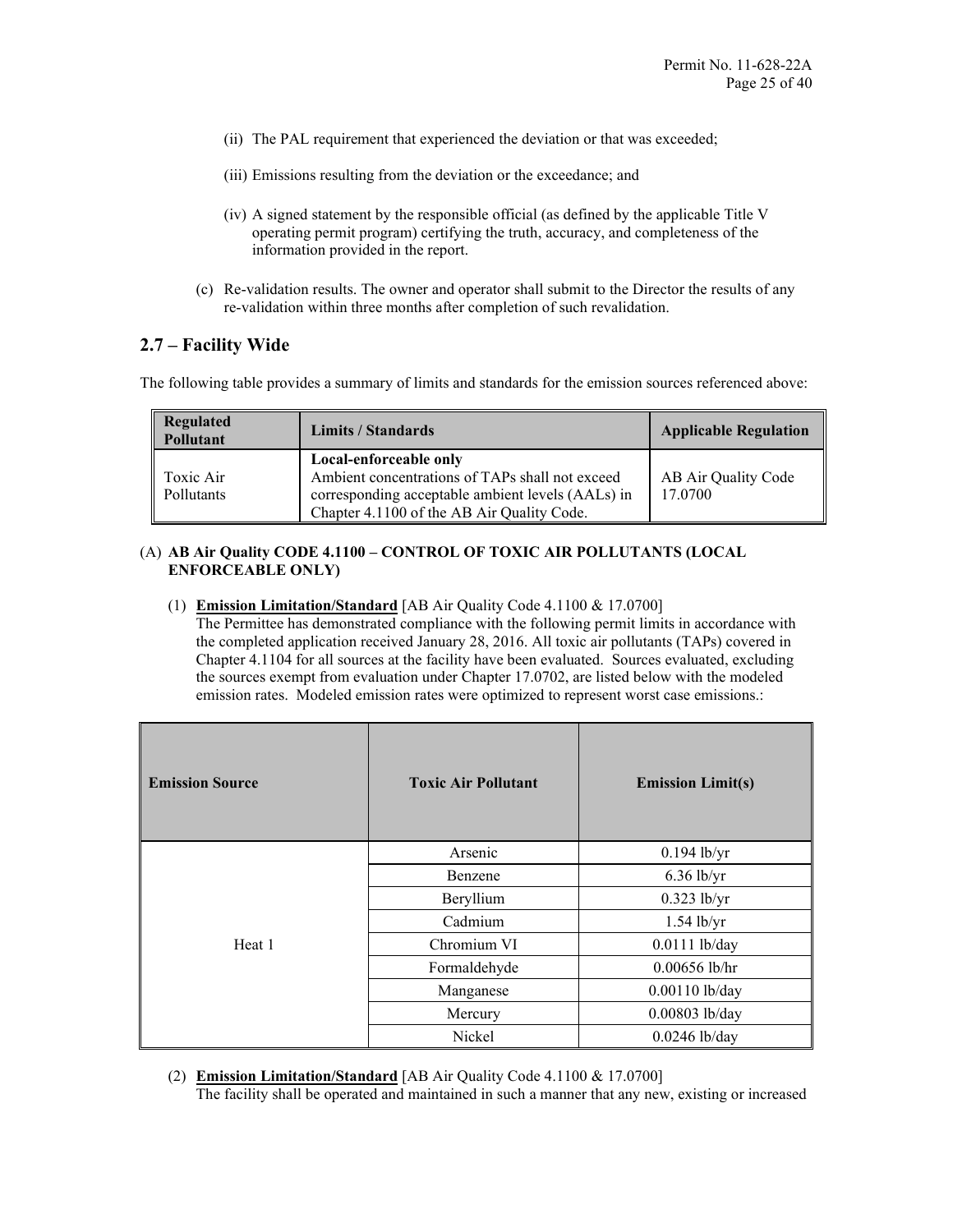actual emissions of any TAP listed in AB Air Quality Code 17.0711 or in this permit from all sources at the facility (excluding those sources exempt under AB Air Quality Code 17.0702 "Exemptions"), including fugitive emissions and emission sources not otherwise required to have a permit, will not exceed its respective TPER listed in AB Air Quality Code 17.0711 without first obtaining an air permit to construct or operate.

|                           | <b>TPER Limitations</b> |                                         |                                                   |                                   |
|---------------------------|-------------------------|-----------------------------------------|---------------------------------------------------|-----------------------------------|
| Pollutant                 | Carcinogens<br>(lb/yr)  | Chronic<br><b>Toxicants</b><br>(lb/day) | <b>Acute Systemic</b><br><b>Toxicants (lb/hr)</b> | <b>Acute Irritants</b><br>(lb/hr) |
| Acetaldehyde              |                         |                                         |                                                   | 6.8                               |
| Benzo(a)pyrene            | 2.2                     |                                         |                                                   |                                   |
| Benzyl Chloride           |                         |                                         | 0.13                                              |                                   |
| Carbon Disulfide          |                         | 3.9                                     |                                                   |                                   |
| Chlorobenzene             |                         | 46                                      |                                                   |                                   |
| Ethylene Dibromide        | 27                      |                                         |                                                   |                                   |
| Ethylene Dichloride       | 260                     |                                         |                                                   |                                   |
| n-Hexane                  |                         | 23                                      |                                                   |                                   |
| Methyl Chloroform         |                         | 250                                     |                                                   |                                   |
| Methyl Ethyl Ketone       |                         | 78                                      |                                                   | 22.4                              |
| Methylene Chloride        | 1,600                   |                                         | 0.39                                              |                                   |
| Phenol                    |                         |                                         | 0.24                                              |                                   |
| Polychlorinated Biphenyls | 5.6                     |                                         |                                                   |                                   |
| Styrene                   |                         |                                         | 2.7                                               |                                   |
| Toluene                   |                         | 98                                      |                                                   | 14.4                              |
| Trichloroethylene         | 4,000                   |                                         |                                                   |                                   |
| Trichlorofluoromethane    |                         |                                         | 140                                               |                                   |
| Vinyl Chloride            | 26                      |                                         |                                                   |                                   |
| Xylenes                   |                         | 57                                      |                                                   | 16.4                              |

### **SECTION 3 - ACID RAIN PROGRAM REQUIREMENTS**

### **ORIS code: 2706**

### (A) **Statement of Basis**

Statutory and Regulatory Authorities: In accordance with the provisions of Article 21B of Chapter 143, General Statutes of North Carolina, as amended, and Titles IV and V of the Clean Air Act, AB Air Quality issues this permit pursuant to AB Air Quality Code 17.0400 and 17.0500, and other applicable laws.

### (B) **SO2 Allowance Allocations and NOX Reduction Requirements for Each Affected Unit**

The following table provides a summary of the Title IV applicable requirements for the emission source(s) at this facility:

| <b>Emission Unit</b> | <b>Reduction</b><br>Requirement | <b>Applicability</b> |
|----------------------|---------------------------------|----------------------|
|----------------------|---------------------------------|----------------------|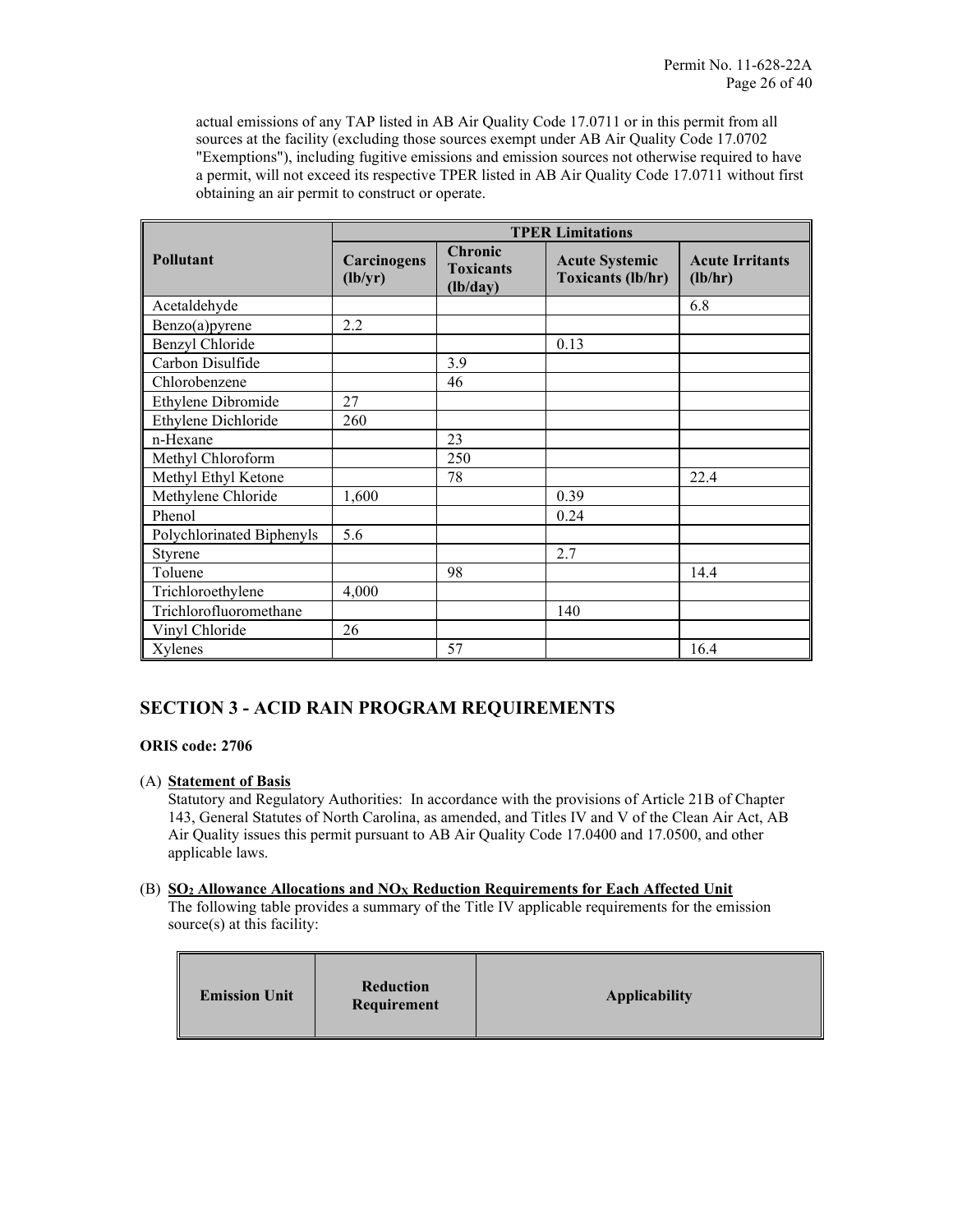| Unit 3 IC Turbine,<br>Unit 4 IC Turbine,<br>Unit 5 and Unit 7 | $SO2$ Allowances under<br>Table 2, 3, or 4 of 40<br>CFR Part 73 | SO <sub>2</sub> allowances are not allocated by U.S. EPA for<br>new units under 40 CFR Part 72. |
|---------------------------------------------------------------|-----------------------------------------------------------------|-------------------------------------------------------------------------------------------------|
|                                                               | NO <sub>x</sub> Limit                                           | Does not apply for gas or oil-fired units.                                                      |

### (C) **Comments, Notes, and Justifications**

None.

### (D) **Permit Applications (Attached)**

The permit applications submitted for this facility, as approved by AB Air Quality, are part of this permit. The owners and operators of these Phase II acid rain sources must comply with the standard requirements and special provisions set forth in the following attached applications:

Acid Rain Permit Application dated October 20, 2020.

### **SECTION 4 - GENERAL CONDITIONS AND LIMITATIONS**

This section describes terms and conditions applicable to this Title V facility.

- (A) **General Provisions** [NCGS 143-215 and AB Air Quality Code 17.0508(i)(16)]
	- (1) Terms not otherwise defined in this permit shall have the meaning assigned to such terms as defined in AB Air Quality Code Chapters 4 and 17.
	- (2) The terms, conditions, requirements, limitations, and restrictions set forth in this permit are binding and enforceable pursuant to NCGS 143-215.114A and 143-215.114B, including assessment of civil and/or criminal penalties. Any unauthorized deviation from the conditions of this permit may constitute grounds for revocation and/or enforcement action by AB Air Quality.
	- (3) This permit is not a waiver of or approval of any other permits that may be required for other aspects of the facility which are not addressed in this permit.
	- (4) This permit does not relieve the Permittee from liability for harm or injury to human health or welfare, animal or plant life, or property caused by the construction or operation of this permitted facility, or from penalties therefore, nor does it allow the Permittee to cause pollution in contravention of local laws or rules, unless specifically authorized by an order from AB Air Quality.
	- (5) Except as identified as local-only requirements in this permit, all terms and conditions contained herein shall be enforceable by AB Air Quality, the EPA, and citizens of the United States as defined in the Federal Clean Air Act.
	- (6) Any stationary source of air pollution shall not be operated, maintained, or modified without the appropriate and valid permits issued by AB Air Quality, unless the source is exempted by rule. AB Air Quality may issue a permit only after it receives reasonable assurance that the installation will not cause air pollution in violation of any of the applicable requirements. A permitted installation may only be operated, maintained, constructed, expanded, or modified in a manner that is consistent with the terms of this permit.
- (B) **Permit Availability** [AB Air Quality Code 17.0507(k) and 17.0508 (i)(9)(B)]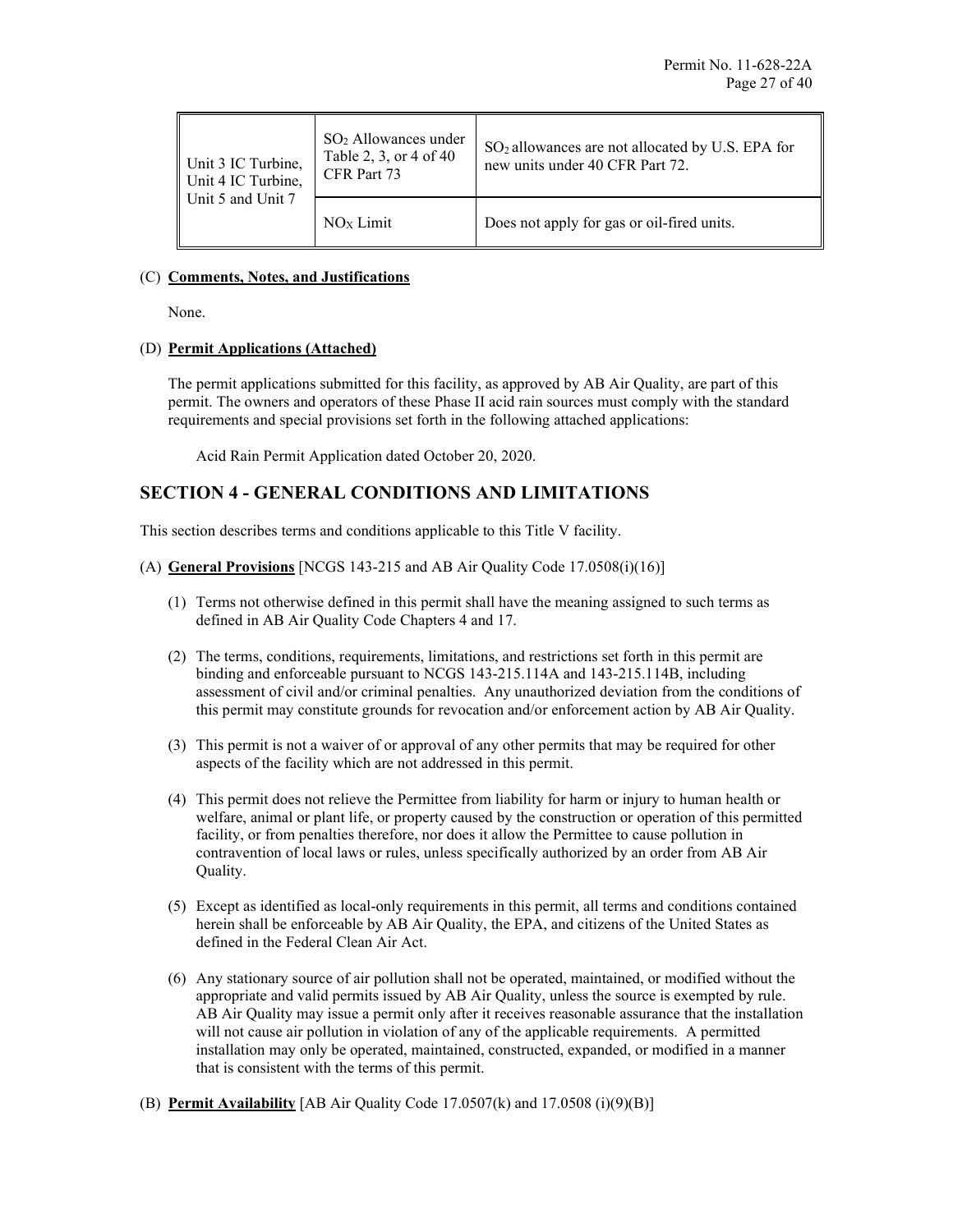The Permittee shall have available at the facility a copy of this permit and shall retain for the duration of the permit term one complete copy of the application and any information submitted in support of the application package. The permit and application shall be made available to an authorized representative of AB Air Quality upon request.

### (C) **Severability Clause** [AB Air Quality Code 17.0508(i)(2)]

In the event of an administrative challenge to a final and binding permit in which a condition is held to be invalid, the provisions in this permit are severable so that all requirements contained in the permit, except those held to be invalid, shall remain valid and must be complied with.

### (D) **Submissions** [AB Air Quality Code 17.0507(e) and 17.0508(i)(16)]

Except as otherwise specified herein, one copy of all documents, reports, test data, monitoring data, notifications, request for renewal, and any other information required by this permit shall be submitted to AB Air Quality.

### (E) **Duty to Comply** [AB Air Quality Code 17.0508(i)(3)]

The Permittee shall comply with all terms, conditions, requirements, limitations and restrictions set forth in this permit. Noncompliance with any permit condition except conditions identified as localonly requirements constitutes a violation of the Federal Clean Air Act. Noncompliance with any permit condition is grounds for enforcement action, for permit termination, revocation and reissuance, or modification, or for denial of a permit renewal application.

### (F) **Circumvention** - LOCAL ENFORCEABLE ONLY

The facility shall be properly operated and maintained at all times in a manner that will effect an overall reduction in air pollution. Unless otherwise specified by this permit, no emission source may be operated without the concurrent operation of its associated air pollution control device(s) and appurtenances.

### (G) **Permit Modifications**

- (1) Administrative Permit Amendments [AB Air Quality Code 17.0514] The Permittee shall submit an application for an administrative permit amendment in accordance with AB Air Quality Code 17.0514.
- (2) Transfer of Ownership or Operation [AB Air Quality Code 17.0524 and 17.0505] The Permittee shall submit an application for an ownership change in accordance with AB Air Quality Code 17.0524 and 17.0505.
- (3) Minor Permit Modifications [AB Air Quality Code 17.0515] The Permittee shall submit an application for a minor permit modification in accordance with AB Air Quality Code 17.0515.
- (4) Significant Permit Modifications [AB Air Quality Code 17.0516] The Permittee shall submit an application for a significant permit modification in accordance with AB Air Quality Code 17.0516.
- (5) Reopening for Cause [AB Air Quality Code 17.0517] The Permittee shall submit an application for reopening for cause in accordance with AB Air Quality Code 17.0517.

### (H) **Changes Not Requiring Permit Modifications**

(1) Reporting Requirements Any of the following that would result in new or increased emissions from the emission source(s) listed in Section 1 must be reported to the AB Air Quality: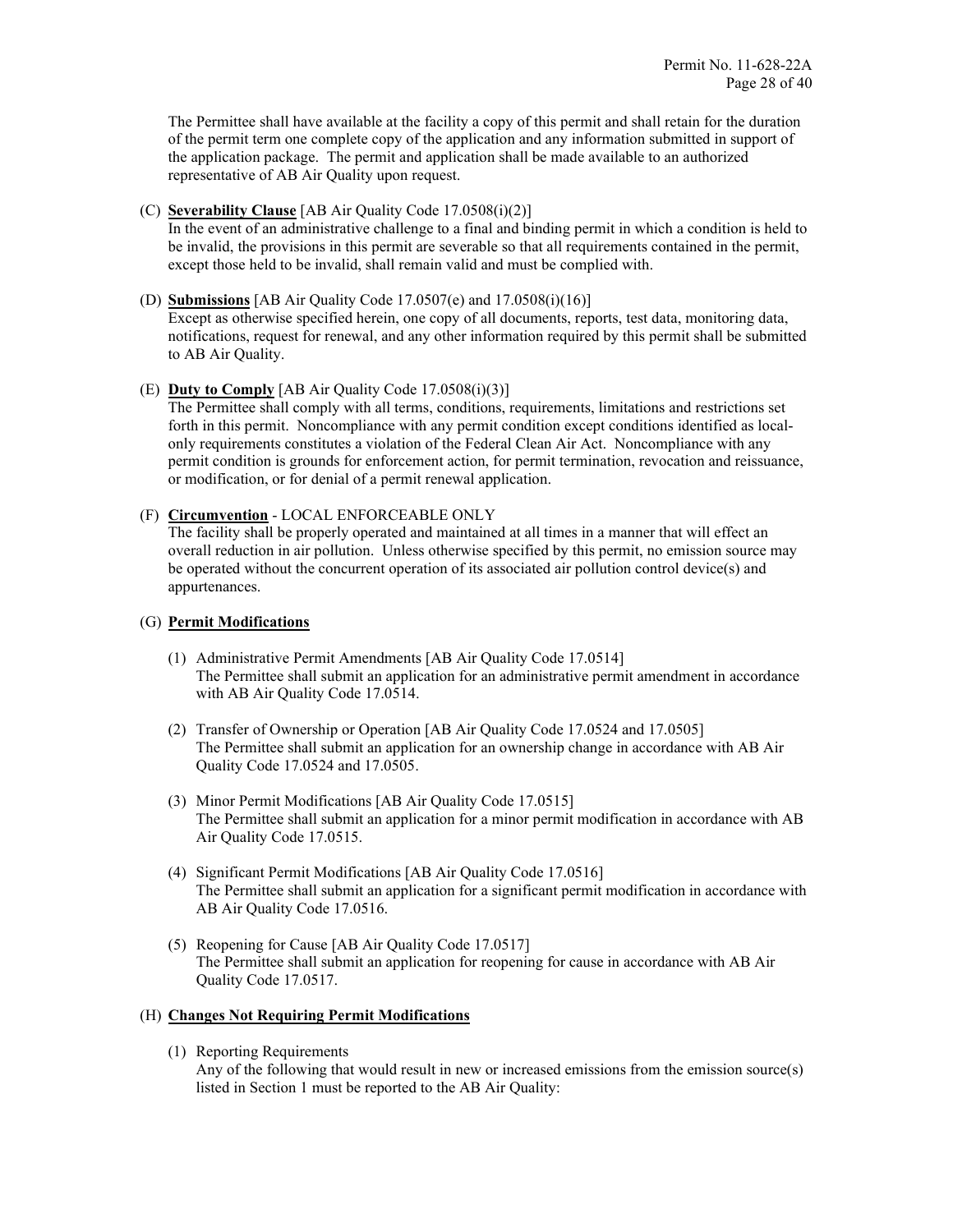- (a) Changes in the information submitted in the application;
- (b) Changes that modify equipment or processes; or
- (c) Changes in the quantity or quality of materials processed.

If appropriate, modifications to the permit may then be made by the AB Air Quality to reflect any necessary changes in the permit conditions. In no case are any new or increased emissions allowed that will cause a violation of the emission limitations specified herein.

- (2) Section 502(b)(10) Changes [AB Air Quality Code 17.0523(a)]
	- (a) "Section 502(b)(10) changes" means changes that contravene an express permit term or condition. Such changes do not include changes that would violate applicable requirements or contravene federally enforceable permit terms and conditions that are monitoring (including test methods), recordkeeping, reporting, or compliance certification requirements.
	- (b) The Permittee may make Section 502(b)(10) changes without having the permit revised if:
		- (i) The changes are not a modification under Title I of the Federal Clean Air Act;
		- (ii) The changes do not cause the allowable emissions under the permit to be exceeded;
		- (iii) The Permittee notifies the Director and EPA with written notification at least seven days before the change is made; and
		- (iv) The Permittee shall attach the notice to the relevant permit.
	- (c) The written notification shall include:
		- (i) A description of the change;
		- (ii) The date on which the change will occur;
		- (iii) Any change in emissions; and
		- (iv) Any permit term or condition that is no longer applicable as a result of the change.
	- (d) Section  $502(b)(10)$  changes shall be made in the permit the next time the permit is revised or renewed, whichever comes first.
- (3) Off Permit Changes [AB Air Quality Code 17.0523(b)] The Permittee may make changes in the operation or emissions without revising the permit if:
	- (a) The change affects only insignificant activities and the activities remain insignificant after the change; or
	- (b) The change is not covered under any applicable requirement.
- (4) Emissions Trading [AB Air Quality Code 17.0523(c)] To the extent that emissions trading is allowed under AB Air Quality Code Chapter 4, including subsequently adopted maximum achievable control technology standards, emissions trading shall be allowed without permit revision pursuant to AB Air Quality Code 17.0523(c).
- (I.A) **Reporting Requirements for Excess Emissions and Permit Deviations** [AB Air Quality Code 4.0535(f) and 17.0508(f)(2)]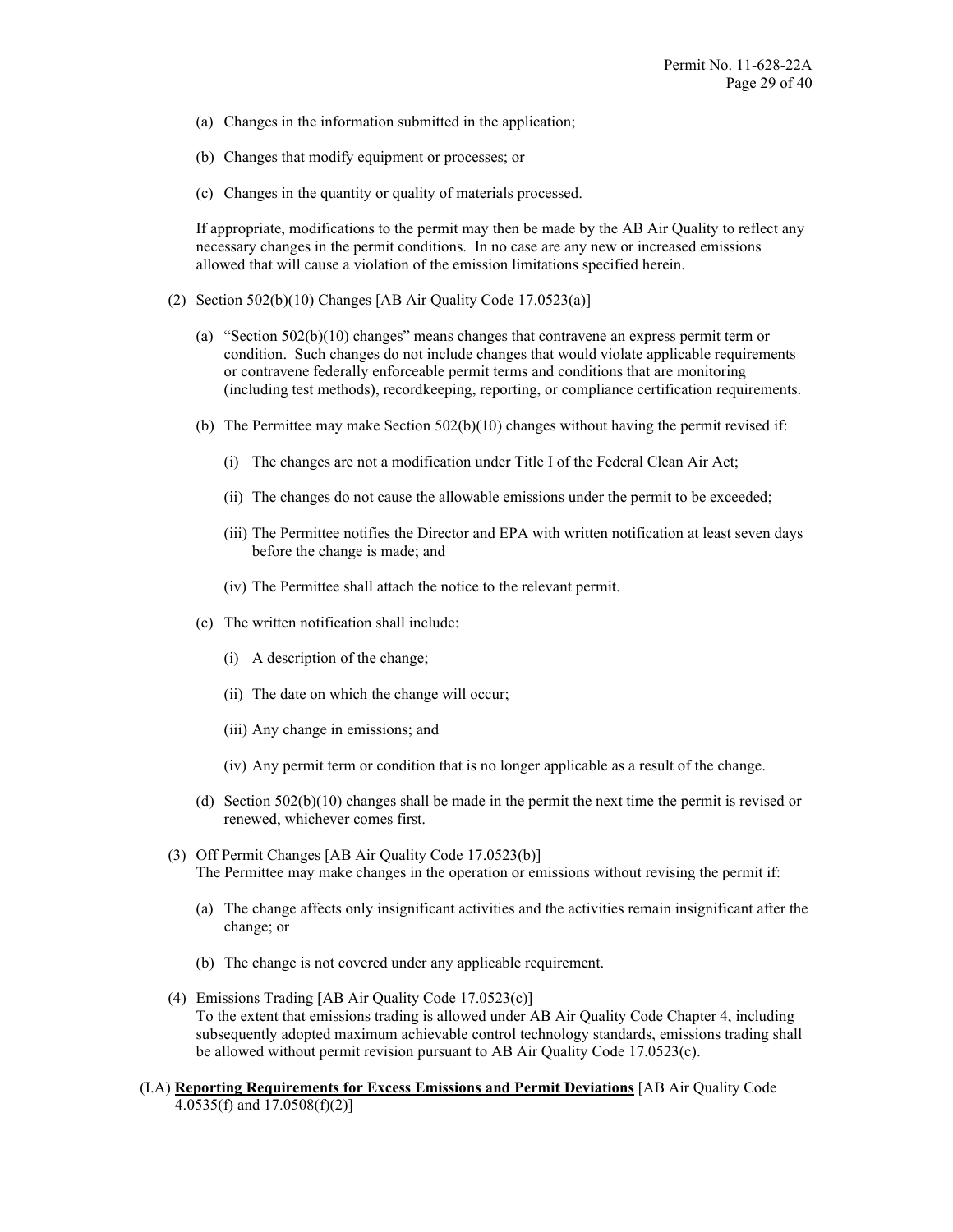"Excess Emissions" - means an emission rate that exceeds any applicable emission limitation or standard allowed by any rule in Sections .0500, .0900, .1200, or .1400 of Chapter 4; or by a permit condition; or that exceeds an emission limit established in a permit issued under AB Air Quality Code 17.0700. (*Note: Definitions of excess emissions under 4.1110 and 4.1111 shall apply where defined by rule.)*

"Deviations" - for the purpose of this condition, any action or condition not in accordance with the terms and conditions of this permit including those attributable to upset conditions, as well as excess emissions as defined above lasting less than four hours.

### Excess Emissions

- (1) If a source is required to report excess emissions under NSPS (AB Air Quality Code 4.0524), NESHAPs (AB Air Quality Code 4.1110 or 4.1111), or the operating permit provides for periodic (e.g., quarterly) reporting of excess emissions, reporting shall be performed as prescribed therein.
- (2) If the source is not subject to NSPS (AB Air Quality Code 4.0524), NESHAPs (AB Air Quality Code 4.1110 or 4.1111), or these rules do NOT define "excess emissions," the Permittee shall report excess emissions in accordance with AB Air Quality Code 4.0535 as follows:
	- (a) Pursuant to AB Air Quality Code 4.0535, if excess emissions last for more than four hours resulting from a malfunction, a breakdown of process or control equipment, or any other abnormal condition, the owner or operator shall:
		- (i) Notify the Director of any such occurrence by 9:00 a.m. Eastern Time of the Agency's next business day of becoming aware of the occurrence and provide:
			- Name and location of the facility;
			- Nature and cause of the malfunction or breakdown;
			- Time when the malfunction or breakdown is first observed:
			- Expected duration; and
			- Estimated rate of emissions;
		- (ii) Notify the Director immediately when corrective measures have been accomplished; and
		- (iii) Submit to the Director within 15 days a written report as described in AB Air Quality Code 4.0535(f)(3);

### Permit Deviations

- (3) Pursuant to AB Air Quality Code 17.0508(f)(2), the Permittee shall report deviations from permit requirements (terms and conditions) as follows:
	- (a) Notify the Director of all other deviations from permit requirements not covered under AB Air Quality Code 4.0535 quarterly. A written report to the Director shall include the probable cause of such deviation and any corrective actions or preventative actions taken. The responsible official shall certify all deviations from permit requirements.

### (I.B) **Other Requirements under AB Air Quality Code 4.0535**

The Permittee shall comply with all other applicable requirements contained in AB Air Quality Code 4.0535, including 4.0535(c), as follows: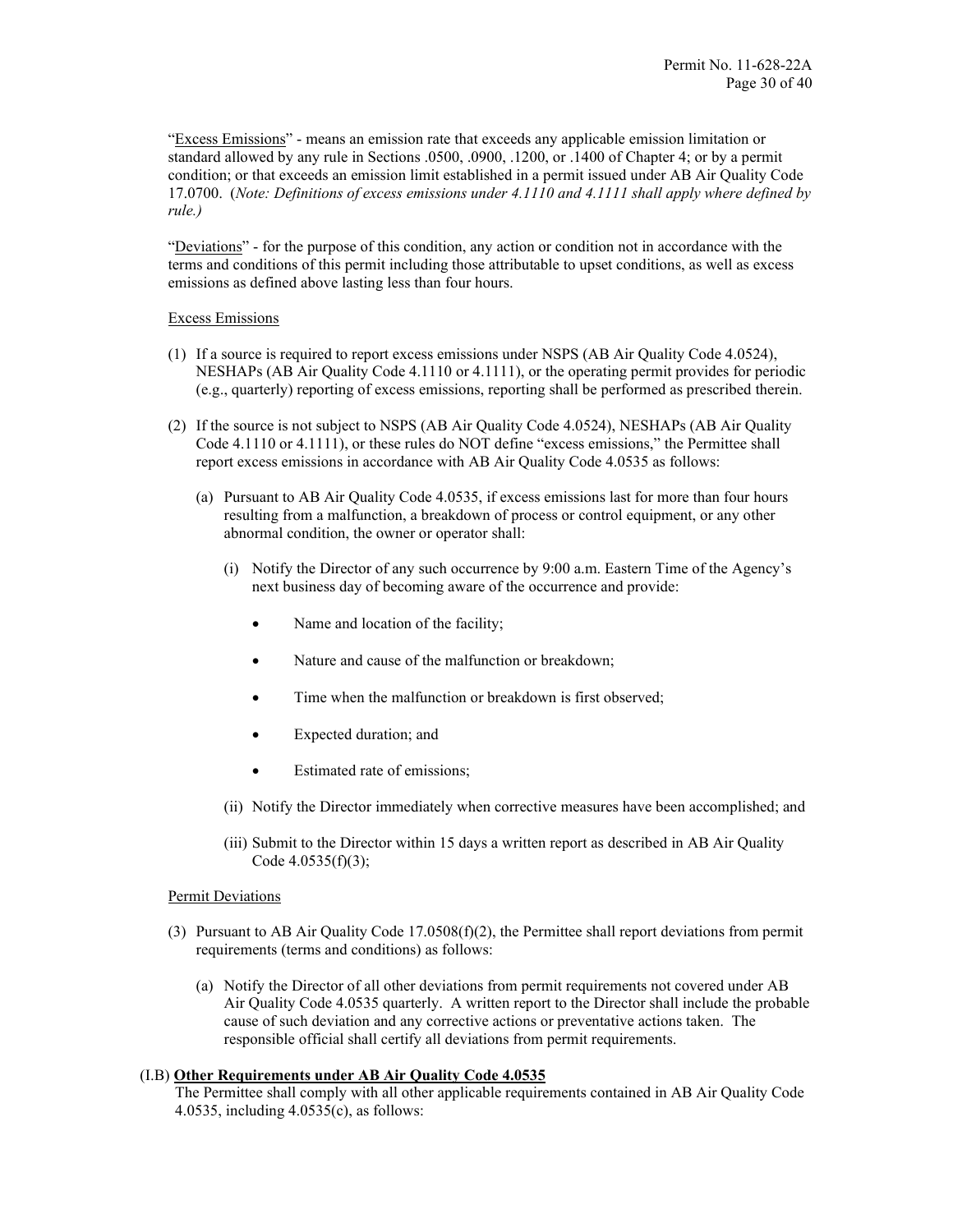- (1) Any excess emissions that do not occur during startup and shutdown shall be considered a violation of the appropriate rule unless the owner or operator of the sources demonstrates to the Director, that the excess emissions are a result of a malfunction. The Director shall consider, along with any other pertinent information, the criteria contained in AB Air Quality Code 4.0535(c)(1) through (7).
- (2) AB Air Quality Code 4.0535(g). Excess emissions during startup and shutdown shall be considered a violation of the appropriate rule if the owner or operator cannot demonstrate that excess emissions are unavoidable.

#### (J) **Emergency Provisions** [40 CFR 70.6(g)]

The Permittee shall be subject to the following provisions with respect to emergencies:

- (1) An emergency means any situation arising from sudden and reasonably unforeseeable events beyond the control of the facility, including acts of God, which situation requires immediate corrective action to restore normal operation, and that causes the facility to exceed a technologybased emission limitation under the permit, due to unavoidable increases in emissions attributable to the emergency. An emergency shall not include noncompliance to the extent caused by improperly designed equipment, lack of preventive maintenance, careless or improper operation, or operator error.
- (2) An emergency constitutes an affirmative defense to an action brought for noncompliance with such technology-based emission limitations if the conditions specified in (3) below are met.
- (3) The affirmative defense of emergency shall be demonstrated through properly signed contemporaneous operating logs or other relevant evidence that include information as follows:
	- (a) An emergency occurred and the Permittee can identify the cause(s) of the emergency;
	- (b) The permitted facility was at the time being properly operated;
	- (c) During the period of the emergency the Permittee took all reasonable steps to minimize levels of emissions that exceeded the standards or other requirements in the permit; and
	- (d) The Permittee submitted notice of the emergency to AB Air Quality within two working days of the time when emission limitations were exceeded due to the emergency. This notice must contain a description of the emergency, steps taken to mitigate emissions, and corrective actions taken.
- (4) In any enforcement proceeding, the Permittee seeking to establish the occurrence of an emergency has the burden of proof.
- (5) This provision is in addition to any emergency or upset provision contained in any applicable requirement specified elsewhere herein.

#### (K) **Permit Renewal** [AB Air Quality Code 17.0508(e) and 17.0513(b)]

This permit is issued for a fixed term not to exceed five years and shall expire at the end of its term. Permit expiration terminates the facility's right to operate unless a complete renewal application is submitted at least six months before the date of permit expiration. If the Permittee or applicant has complied with AB Air Quality Code 17.0512(b)(1), this AB Air Quality Code 17.0500 permit shall not expire until the renewal permit has been issued or denied. Permit expiration under AB Air Quality Code 17.0400 terminates the facility's right to operate unless a complete AB Air Quality Code 17.0400 renewal application is submitted at least six months before the date of permit expiration for facilities subject to 15A NCAC 2Q .0400 requirements. In either of these events, all terms and conditions of this permit shall remain in effect until the renewal permit has been issued or denied.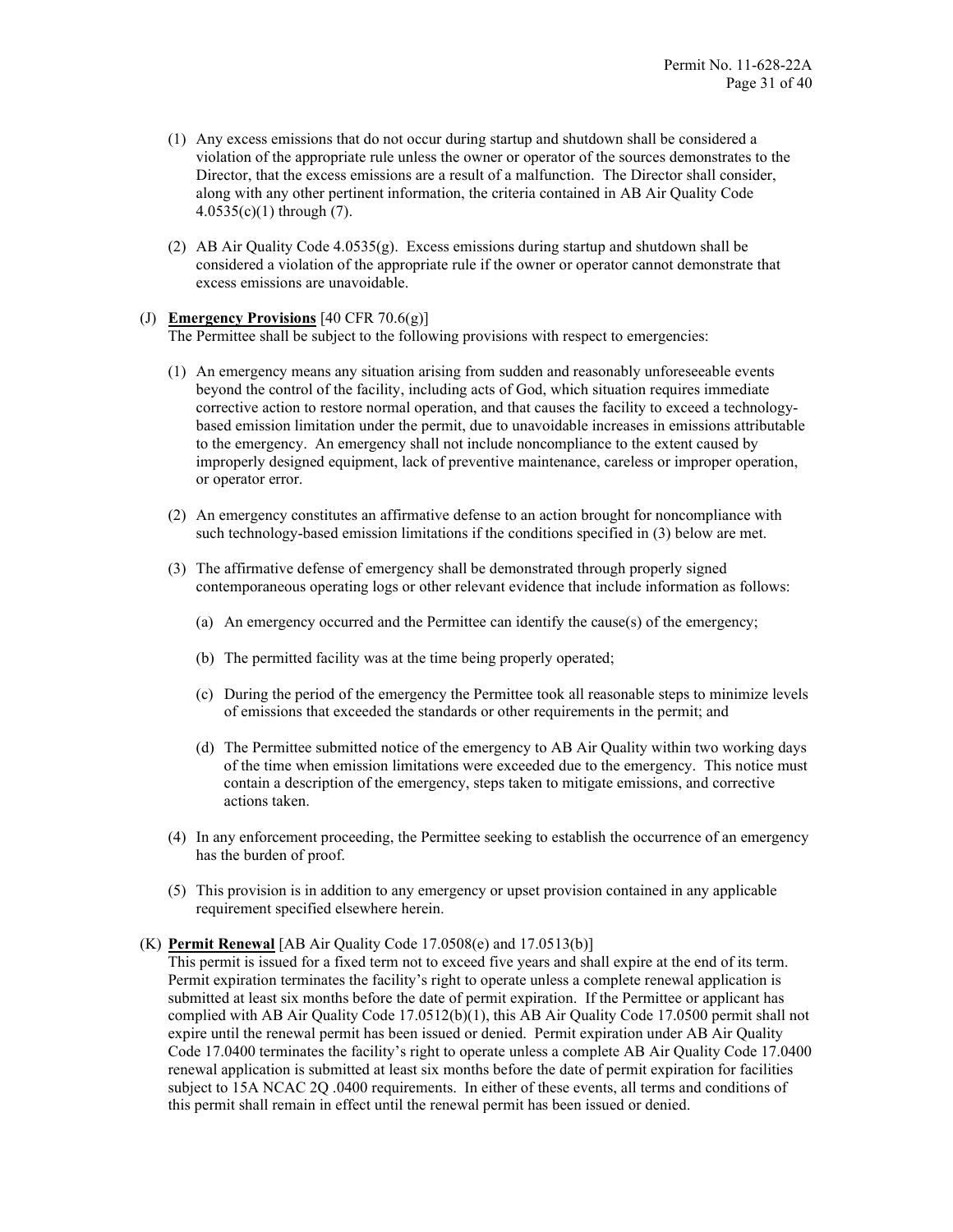(L) **Need to Halt or Reduce Activity Not a Defense** [AB Air Quality Code 17.0508(i)(4)] It shall not be a defense for a Permittee in an enforcement action that it would have been necessary to halt or reduce the permitted activity in order to maintain compliance with the conditions of this permit.

### (M) **Duty to Provide Information (submittal of information)** [AB Air Quality Code 17.0508(i)(9)]

- (1) The Permittee shall furnish to AB Air Quality, in a timely manner, any reasonable information that the Director may request in **writing** to determine whether cause exists for modifying, revoking and reissuing, or terminating the permit or to determine compliance with the permit.
- (2) The Permittee shall furnish AB Air Quality copies of records required to be kept by the permit when such copies are requested by the Director. For information claimed to be confidential, the Permittee may furnish such records directly to the EPA upon request along with a claim of confidentiality.
- (N) **Duty to Supplement** [AB Air Quality Code 17.0507(f)]

The Permittee, upon becoming aware that any relevant facts were omitted or incorrect information was submitted in the permit application, shall promptly submit such supplementary facts or corrected information to AB Air Quality. The Permittee shall also provide additional information as necessary to address any requirement that becomes applicable to the facility after the date a complete permit application was submitted but prior to the release of the draft permit.

(O) **Retention of Records** [AB Air Quality Code 17.0508(f) and 17.0508(l)]

The Permittee shall retain records of all required monitoring data and supporting information for a period of at least five years from the date of the monitoring sample, measurement, report, or application. Supporting information includes all calibration and maintenance records and all original strip-chart recordings for continuous monitoring information, and copies of all reports required by the permit. These records shall be maintained in a form suitable and readily available for expeditious inspection and review. Any records required by the conditions of this permit shall be kept on site and made available to an authorized AB Air Quality representative for inspection upon request.

(P) **Compliance Certification** [AB Air Quality Code 17.0508(n)]

The Permittee shall submit to AB Air Quality and the EPA (Air and EPCRA Enforcement Branch, EPA, Region 4, 61 Forsyth Street, Atlanta, GA 30303) postmarked on or before **January 30** a compliance certification (for the preceding calendar year) by a responsible official with all federallyenforceable terms and conditions in the permit, including emissions limitations, standards, or work practices. It shall be the responsibility of the current owner to submit a compliance certification for the entire year regardless of who owned the facility during the year. The compliance certification shall comply with additional requirements as may be specified under Sections  $114(a)(3)$  or  $504(b)$  of the Federal Clean Air Act. The compliance certification shall specify:

- (1) The identification of each term or condition of the permit that is the basis of the certification;
- (2) The compliance status (with the terms and conditions of the permit for the period covered by the certification);
- (3) Whether compliance was continuous or intermittent; and
- (4) The method(s) used for determining the compliance status of the source during the certification period.
- (Q) **Certification by Responsible Official** [AB Air Quality Code 17.0520]

A responsible official shall certify the truth, accuracy, and completeness of any application form, report, or compliance certification required by this permit. All certifications shall state that based on information and belief formed after reasonable inquiry, the statements and information in the document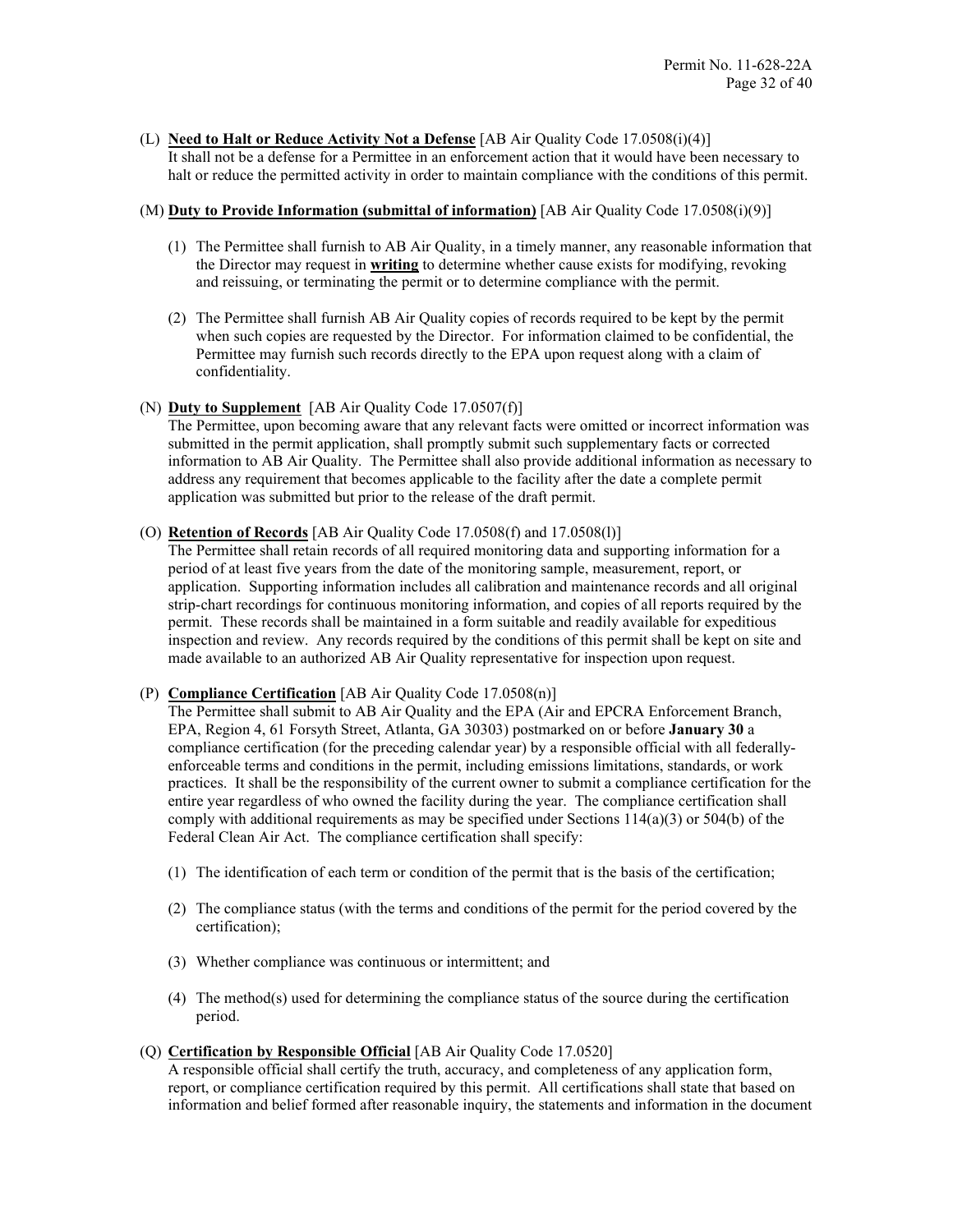are true, accurate, and complete.

- (R) **Permit Shield for Applicable Requirements** [AB Air Quality Code 17.0512]
	- (1) Compliance with the terms and conditions of this permit shall be deemed compliance with applicable requirements, where such applicable requirements are included and specifically identified in the permit as of the date of permit issuance.
	- (2) A permit shield shall not alter or affect:
		- (a) The power of the Director under AB Air Quality Code 1.0102(a)(12), or EPA under Section 303 of the Federal Clean Air Act;
		- (b) The liability of an owner or operator of a facility for any violation of applicable requirements prior to the effective date of the permit or at the time of permit issuance;
		- (c) The applicable requirements under Title IV; or
		- (d) The ability of the Director or the EPA under Section 114 of the Federal Clean Air Act to obtain information to determine compliance of the facility with its permit.
	- (3) A permit shield does not apply to any change made at a facility that does not require a permit or permit revision made under AB Air Quality Code 17.0523.
	- (4) A permit shield does not extend to minor permit modifications made under AB Air Quality Code 17.0515.
- (S) **Termination, Modification, and Revocation of the Permit** [AB Air Quality Code 17.0519] The Director may terminate, modify, or revoke and reissue this permit if:
	- (1) The information contained in the application or presented in support thereof is determined to be incorrect;
	- (2) The conditions under which the permit or permit renewal was granted have changed;
	- (3) Violations of conditions contained in the permit have occurred;
	- (4) The EPA requests that the permit be revoked under 40 CFR 70.7(g) or 70.8(d); or
	- (5) The Director finds that termination, modification, or revocation and reissuance of the permit is necessary to carry out the purpose of NCGS Chapter 143, Article 21B.
- (T) **Insignificant Activities** [AB Air Quality Code 17.0503]

Because an emission source or activity is insignificant does not mean that the emission source or activity is exempted from any applicable requirement or that the owner or operator of the source is exempted from demonstrating compliance with any applicable requirement. The Permittee shall have available at the facility at all times and made available to an authorized AB Air Quality representative upon request, documentation, including calculations, if necessary, to demonstrate that an emission source or activity is insignificant.

- (U) **Property Rights** [AB Air Quality Code 17.0508(i)(8)] This permit does not convey any property rights in either real or personal property or any exclusive privileges.
- (V) **Inspection and Entry** [AB Air Quality Code 17.0508(l) and 1.0104(d)]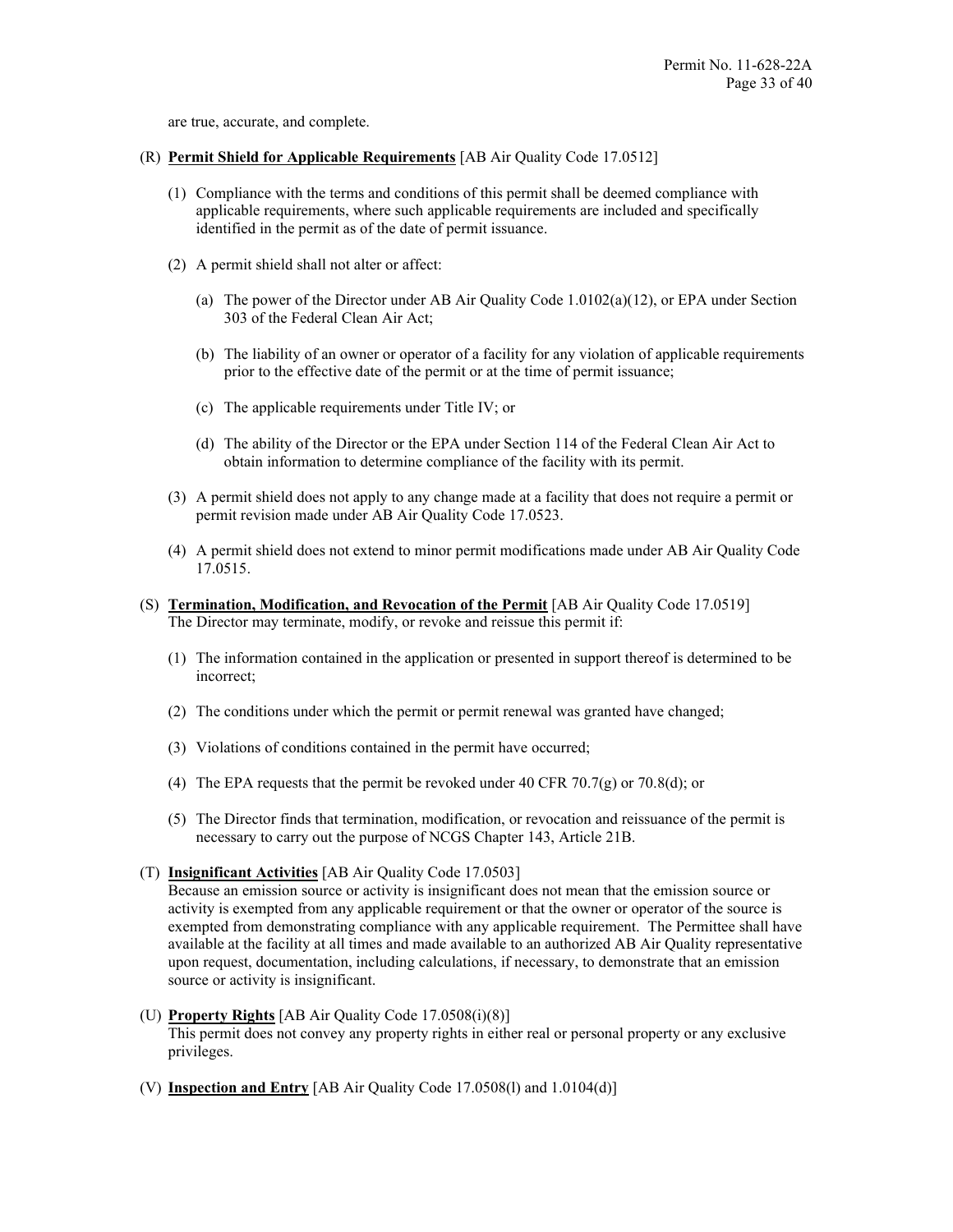- (1) Upon presentation of credentials and other documents as may be required by law, the Permittee shall allow AB Air Quality, or an authorized representative, to perform the following:
	- (a) Enter the Permittee's premises where the permitted facility is located or emissions-related activity is conducted, or where records are kept under the conditions of the permit;
	- (b) Have access to and copy, at reasonable times, any records that are required to be kept under the conditions of the permit;
	- (c) Inspect, at reasonable times and using reasonable safety practices, any source, equipment (including monitoring and air pollution control equipment), practices, or operations regulated or required under the permit; and
	- (d) Sample or monitor substances or parameters, using reasonable safety practices, for the purpose of assuring compliance with the permit or applicable requirements at reasonable times.

Nothing in this condition shall limit the ability of the EPA to inspect or enter the premises of the Permittee under Section 114 or other provisions of the Federal Clean Air Act.

(2) No person shall refuse entry or access to any authorized representative of AB Air Quality who requests entry for purposes of inspection, and who presents appropriate credentials, nor shall any person obstruct, hamper, or interfere with any such authorized representative while in the process of carrying out his or her official duties. Refusal of entry or access may constitute grounds for permit revocation and assessment of civil penalties.

### (W) **Annual Fee Payment** [AB Air Quality Code 17.0508(i)(10)]

- (1) The Permittee shall pay all fees in accordance with AB Air Quality Code 17.0200.
- (2) Payment of fees may be by check or money order made payable to the Asheville-Buncombe Air Quality Agency. Annual permit fee payments shall refer to the permit number.
- (3) If, within 30 days after being billed, the Permittee fails to pay an annual fee, the Director may initiate action to terminate the permit under AB Air Quality Code 17.0519.

#### (X) **Annual Emission Inventory Requirements** [AB Air Quality Code 17.0207]

The Permittee shall report by **June 30 of each year** the actual emissions of each air pollutant listed in AB Air Quality Code 17.0207(a) from each emission source within the facility during the previous calendar year. The report shall be in or on such forms as may be established by the Director. The accuracy of the report shall be certified by a responsible official of the facility.

#### (Y) **Confidential Information** [AB Air Quality Code 17.0107 and 17.0508(i)(9)]

Whenever the Permittee submits information under a claim of confidentiality pursuant to AB Air Quality Code 17.0107, the Permittee may also submit a copy of all such information and claim directly to the EPA upon request. All requests for confidentiality must be in accordance with AB Air Quality Code 17.0107.

(Z) **Construction and Operation Permits** [AB Air Quality Code 17.0100 and 17.0300]

A construction and operating permit shall be obtained by the Permittee for any proposed new or modified facility or emission source that is not exempted from having a permit prior to the beginning of construction or modification, in accordance with all applicable provisions of AB Air Quality Code 17.0100 and 17.0300.

(AA) **Standard Application Form and Required Information** [AB Air Quality Code 17.0505 and 17.0507]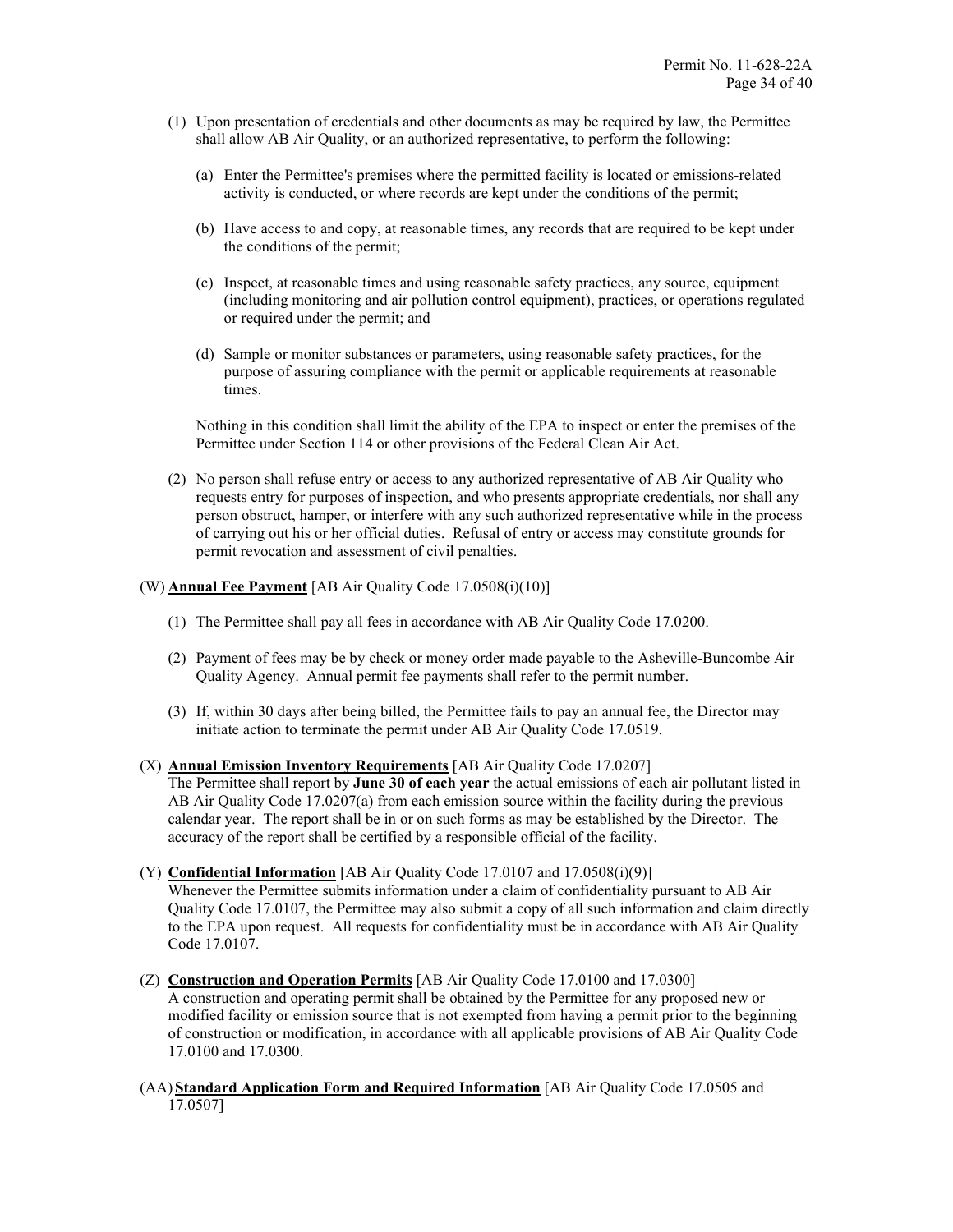The Permittee shall submit applications and required information in accordance with the provisions of AB Air Quality Code 17.0505 and 17.0507.

(BB) **Financial Responsibility and Compliance History** [AB Air Quality Code 17.0507(d)(4)] AB Air Quality may require an applicant to submit a statement of financial qualifications and/or a statement of substantial compliance history.

### (CC) **Refrigerant Requirements (Stratospheric Ozone and Climate Protection)** [AB Air Quality Code 17.0501(e)]

- (1) If the Permittee has appliances or refrigeration equipment, including air conditioning equipment, which use Class I or II ozone-depleting substances such as chlorofluorocarbons and hydrochlorofluorocarbons listed as refrigerants in 40 CFR Part 82, Subpart A, Appendices A and B, the Permittee shall service, repair, and maintain such equipment according to the work practices, personnel certification requirements, and certified recycling and recovery equipment specified in 40 CFR Part 82, Subpart F.
- (2) The Permittee shall not knowingly vent or otherwise release any Class I or II substance into the environment during the repair, servicing, maintenance, or disposal of any such device, except as provided in 40 CFR Part 82, Subpart F.
- (3) The Permittee shall comply with all reporting and recordkeeping requirements of 40 CFR 82.166. Reports shall be submitted to the EPA or its designee as required.

### (DD)**Prevention of Accidental Releases - Section 112(r)** [AB Air Quality Code 17.0508(h)] If the Permittee is required to develop and register a Risk Management Plan with EPA pursuant to Section  $112(r)$  of the Clean Air Act, then the Permittee is required to register this plan in accordance with 40 CFR Part 68.

(EE) **Prevention of Accidental Releases "General Duty" Clause - Section 112(r)(1) -** FEDERALLY ENFORCEABLE ONLY

Although a risk management plan may not be required, if the Permittee produces, processes, handles, or stores any amount of a listed hazardous substance, the Permittee has a general duty to take such steps as are necessary to prevent the accidental release of such substance and to minimize the consequences of any release.

(FF)**Title IV Allowances** [AB Air Quality Code 17.0508(i)(1)]

This permit does not limit the number of Title IV allowances held by the Permittee, but the Permittee may not use allowances as a defense to noncompliance with any other applicable requirement. The Permittee's emissions may not exceed any allowances that the facility lawfully holds under Title IV of the Federal Clean Air Act.

### (GG) **Air Pollution Emergency Episode** [AB Air Quality Code 4.0300]

Should the Director declare an Air Pollution Emergency Episode, the Permittee will be required to operate in accordance with the Permittee's previously approved Emission Reduction Plan or, in the absence of an approved plan, with the appropriate requirements specified in AB Air Quality Code 4.0300.

### (HH) **Registration of Air Pollution Sources** [AB Air Quality Code 4.0202]

The Director may require the Permittee to register a source of air pollution. If the Permittee is required to register a source of air pollution, this registration and required information will be in accordance with AB Air Quality Code 4.0202(b).

### (II) **Ambient Air Quality Standards** [AB Air Quality Code 4.0501(c)]

In addition to any control or manner of operation necessary to meet emission standards specified in this permit, any source of air pollution shall be operated with such control or in such manner that the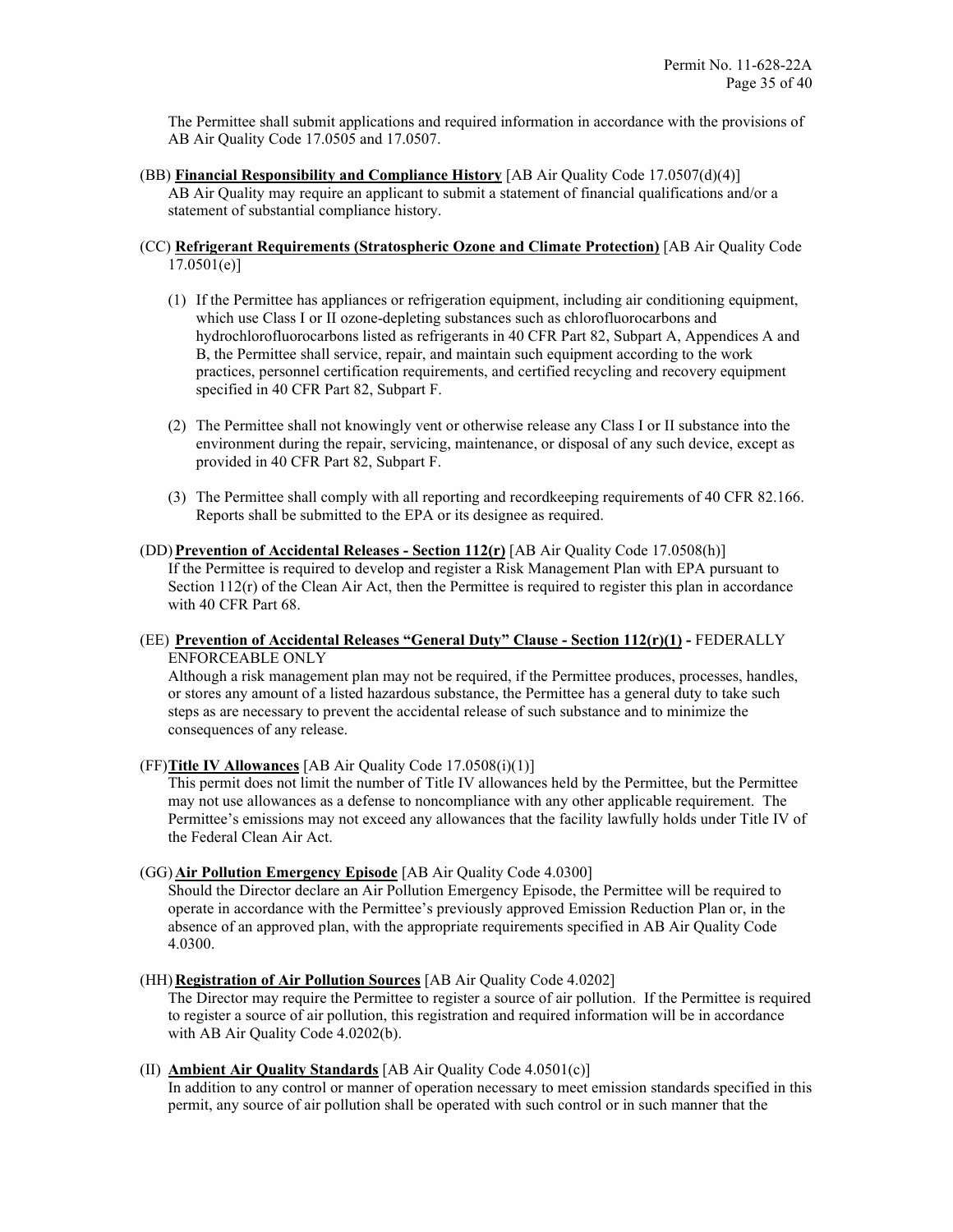source shall not cause the ambient air quality standards in AB Air Quality Code 4.0400 to be exceeded at any point beyond the premises on which the source is located. When controls more stringent than named in the applicable emission standards in this permit are required to prevent violation of the ambient air quality standards or are required to create an offset, the permit shall contain a condition requiring these controls.

- (JJ) **General Emissions Testing and Reporting Requirements** [AB Air Quality Code 17.0508(i)(16)] Emission compliance testing shall be by the procedures of AB Air Quality Code 4.2600, except as may be otherwise required in AB Air Quality Code 4.0524, 4.0912, 4.1110, 4.1111, or 4.1415. If emissions testing is required by this permit or AB Air Quality or if the Permittee submits emissions testing to AB Air Quality to demonstrate compliance, the Permittee shall perform such testing in accordance with AB Air Quality Code 4.2600 and follow the procedures outlined below:
	- (1) The owner or operator of the source shall arrange for air emission testing protocols to be provided to the Director prior to air pollution testing. Testing protocols are not required to be pre-approved by the Director prior to air pollution testing. The Director shall review air emission testing protocols for pre-approval prior to testing if requested by the owner or operator at least **45 days**  before conducting the test.
	- (2) Any person proposing to conduct an emissions test to demonstrate compliance with an applicable standard shall notify the Director at least **15 days** before beginning the test so that the Director may at his option observe the test.
	- (3) The owner or operator of the source shall arrange for controlling and measuring the production rates during the period of air testing. The owner or operator of the source shall ensure that the equipment or process being tested is operated at the production rate that best fulfills the purpose of the test. The individual conducting the emission test shall describe the procedures used to obtain accurate process data and include in the test report the average production rates determined during each testing period.
	- (4) One copy of the final air emission test report shall be submitted to the Director not later than **30 days** after sample collection unless otherwise specified in the specific conditions. The owner or operator may request an extension to submit the final test report. The Director shall approve an extension request if he finds that the extension request is a result of actions beyond the control of the owner or operator.
		- (a) The Director shall make the final determination regarding any testing procedure deviation and the validity of the compliance test. The Director may:
			- (i) Allow deviations from a method specified under a rule in this Section if the owner or operator of the source being tested demonstrates to the satisfaction of the Director that the specified method is inappropriate for the source being tested.
			- (ii) Prescribe alternate test procedures on an individual basis when he finds that the alternative method is necessary to secure more reliable test data.
			- (iii) Prescribe or approve methods on an individual basis for sources or pollutants for which no test method is specified in this Section if the methods can be demonstrated to determine compliance of permitted emission sources or pollutants.
		- (b) The Director may authorize the AB Air Quality to conduct independent tests of any source subject to a rule in this Subchapter to determine the compliance status of that source or to verify any test data submitted relating to that source. Any test conducted by the AB Air Quality using the appropriate testing procedures described in AB Air Quality Code 4.2600 has precedence over all other tests.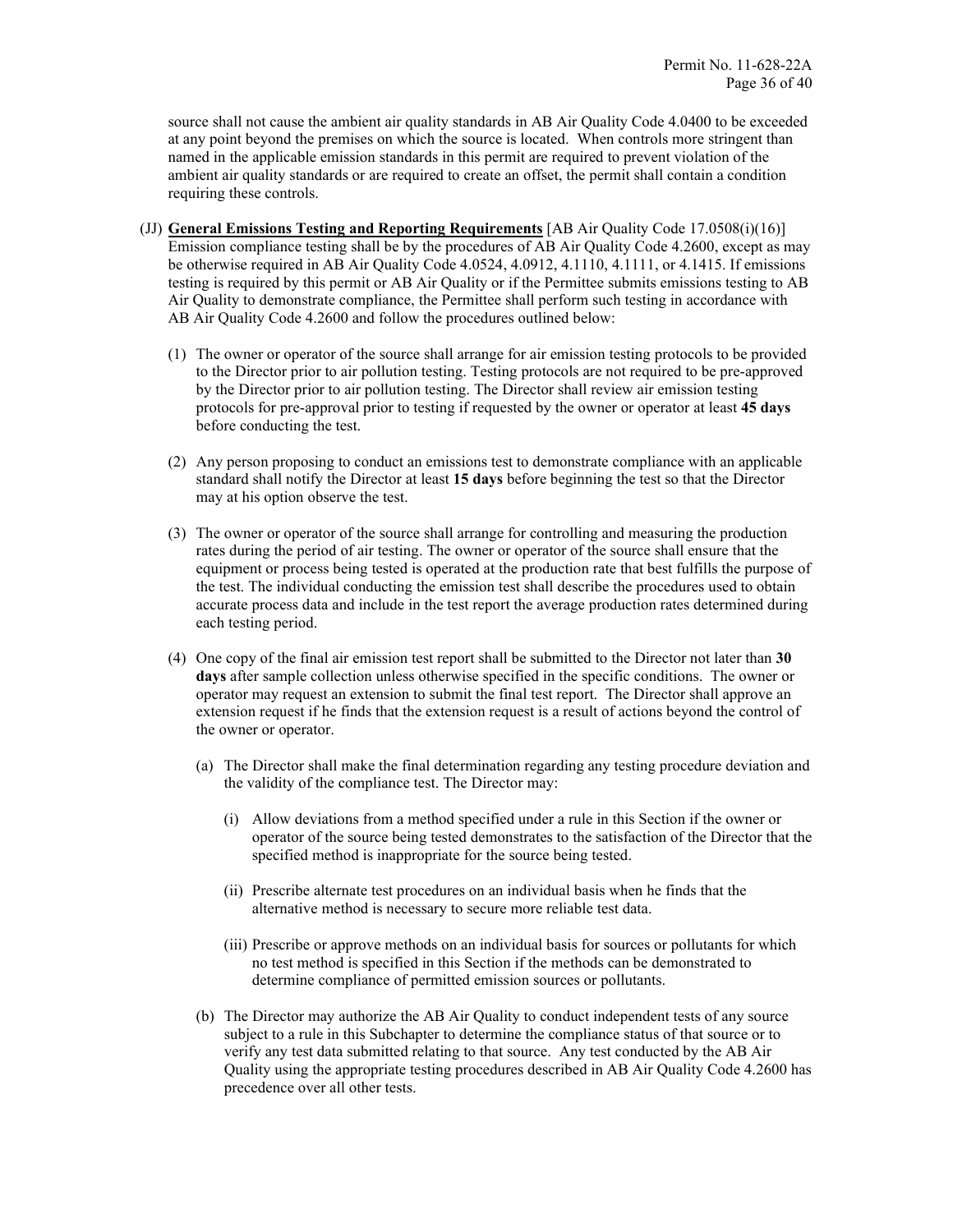### (KK) **Reopening for Cause** [AB Air Quality Code 17.0517]

- (1) A permit shall be reopened and revised under the following circumstances:
	- (a) Additional applicable requirements become applicable to a facility with remaining permit term of three or more years;
	- (b) Additional requirements (including excess emission requirements) become applicable to a source covered by Title IV;
	- (c) The Director or EPA finds that the permit contains a material mistake or that inaccurate statements were made in establishing the emissions standards or other terms or conditions of the permit; or
	- (d) The Director or EPA determines that the permit must be revised or revoked to assure compliance with the applicable requirements.
- (2) Any permit reopening shall be completed or a revised permit issued within 18 months after the applicable requirement is promulgated. No reopening is required if the effective date of the requirement is after the expiration of the permit term unless the term of the permit was extended pursuant to AB Air Quality Code 17.0513(c).
- (3) Except for the local enforceable only portion of the permit, the procedures set out in AB Air Quality Code 17.0507, 17.0521, or 17.0522 shall be followed to reissue the permit. If the local enforceable only portion of the permit is reopened, the procedures in AB Air Quality Code 17.0300 shall be followed. The proceedings shall affect only those parts of the permit for which cause to reopen exists.
- (4) The Director shall notify the Permittee at least 60 days in advance of the date that the permit is to be reopened, except in cases of imminent threat to public health or safety the notification period may be less than 60 days.
- (5) Within 90 days, or 180 days if the EPA extends the response period, after receiving notification from the EPA that a permit needs to be terminated, modified, or revoked and reissued, the Director shall send to the EPA a proposed determination of termination, modification, or revocation and reissuance, as appropriate.
- (LL) **Reporting Requirements for Non-Operating Equipment** [AB Air Quality Code 17.0508(i)(16)] The Permittee shall maintain a record of operation for permitted equipment, noting whenever the equipment is taken from and placed into operation. When permitted equipment is not in operation, the requirements for testing, monitoring, and recordkeeping are suspended until operation resumes.
- (MM) **Fugitive Dust Control Requirement** [AB Air Quality Code 4.0540] LOCAL ENFORCEABLE ONLY

As required by AB Air Quality Code 4.0540 "Particulates from Fugitive Dust Emission Sources," the Permittee shall not cause or allow fugitive dust emissions to cause or contribute to substantive complaints or excess visible emissions beyond the property boundary. If substantive complaints or excessive fugitive dust emissions from the facility are observed beyond the property boundaries for six minutes in any one hour (using Reference Method 22 in 40 CFR, Appendix A), the owner or operator may be required to submit a fugitive dust plan as described in AB Air Quality Code  $4.0540(g)$ .

"Fugitive dust emissions" means particulate matter that does not pass through a process stack or vent and that is generated within plant property boundaries from activities such as: unloading and loading areas, process areas, stockpiles, stock pile working, plant parking lots, and plant roads (including access roads and haul roads).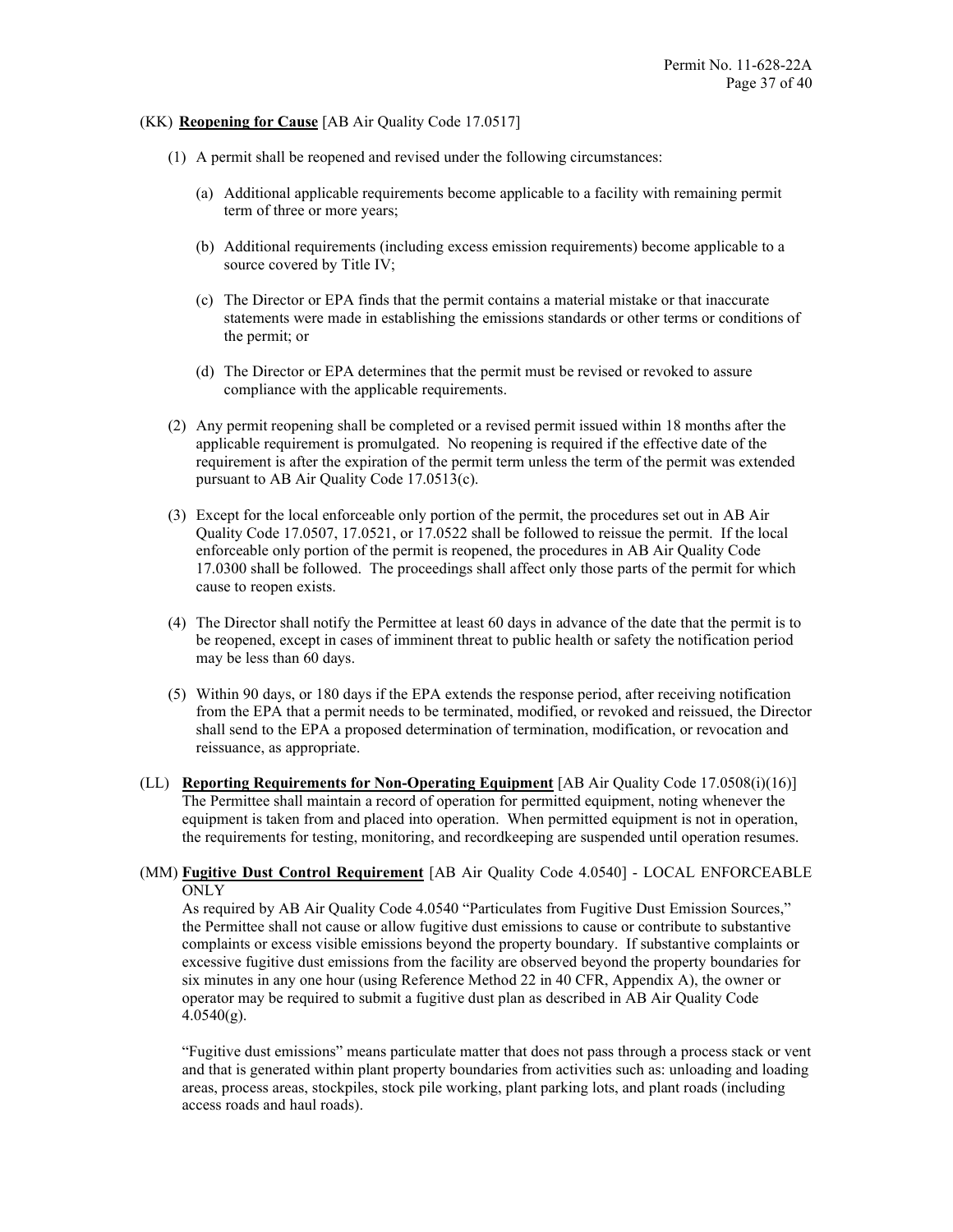- (NN) **Specific Permit Modifications** [AB Air Quality Code 17.0501 and 17.0523]
	- (1) For modifications made pursuant to AB Air Quality Code  $17.0501(c)(2)$ , the Permittee shall file a Title V Air Quality Permit Application for the air emission source(s) and associated air pollution control device(s) on or before 12 months after commencing operation.
	- (2) For modifications made pursuant to AB Air Quality Code  $17.0501(d)(2)$ , the Permittee shall not begin operation of the air emission source(s) and associated air pollution control device(s) until a Title V Air Quality Permit Application is filed and a construction and operation permit following the procedures of AB Air Quality Code 17.0500 (except for AB Air Quality Code 17.0504) is obtained.
	- (3) For modifications made pursuant to 502(b)(10), in accordance with AB Air Quality Code  $17.0523(a)(1)(C)$ , the Permittee shall notify the Director and EPA (EPA Region 4 - Air Planning Branch, 61 Forsyth St., Atlanta, GA 30303) in writing at least seven days before the change is made. The written notification shall include:
		- (a) A description of the change at the facility;
		- (b) The date on which the change will occur;
		- (c) Any change in emissions; and
		- (d) Any permit term or condition that is no longer applicable as a result of the change.

In addition to this notification requirement, with the next significant modification or Air Quality Permit renewal, the Permittee shall submit a page "E5" of the application forms signed by the responsible official verifying that the application for the 502(b)(10) change/modification, is true, accurate, and complete. Further note that modifications made pursuant to  $502(b)(10)$  do not relieve the Permittee from satisfying preconstruction requirements

### (OO) **Third Party Participation and EPA Review** [AB Air Quality Code 17.0521, 17.0522 and 17.0525(7)]

For permits modifications subject to 45-day review by the federal Environmental Protection Agency (EPA), EPA's decision to not object to the proposed permit is considered final and binding on the EPA and absent a third party petition, the failure to object is the end of EPA's decision-making process with respect to the revisions to the permit. The time period available to submit a public petition pursuant to 15A NCAC 2Q .0518 begins at the end of the 45-day EPA review period.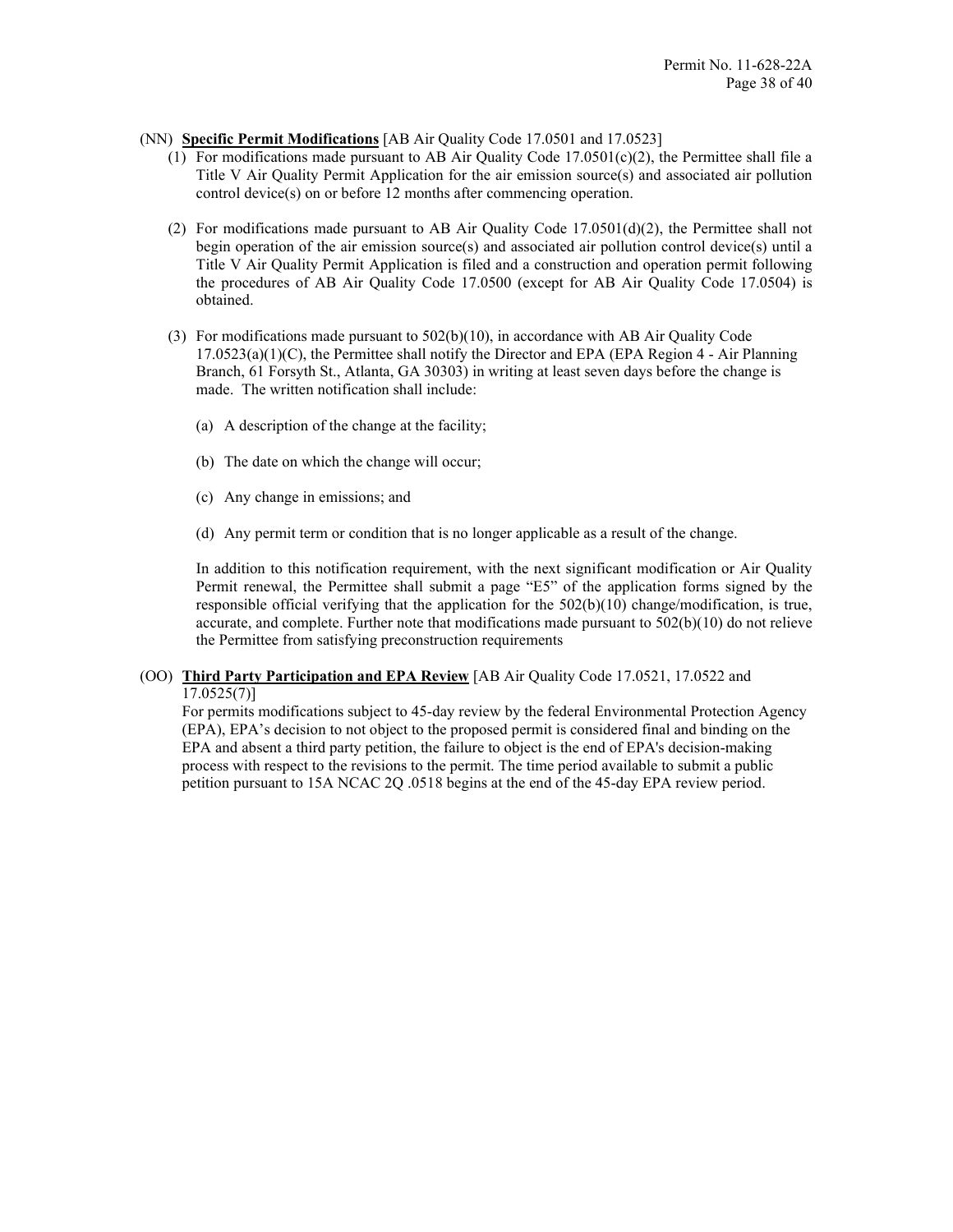### ATTACHMENT

### **List of Insignificant Activities Under AB Air Quality Code 17.0503(8)**

| <b>Emission</b><br><b>Source ID</b> | <b>Emission Source Description</b>                                                                                            |
|-------------------------------------|-------------------------------------------------------------------------------------------------------------------------------|
| 1                                   | Two (2) 1,804,000-gallon capacity aboveground No. 2 fuel oil storage tanks                                                    |
| 8                                   | Two (2) 6,200-gallon capacity lube oil tanks                                                                                  |
| 9                                   | Two (2) 250-gallon capacity false start drain tanks                                                                           |
| 17                                  | One (1) 500-gallon capacity mobile diesel fuel storage tank                                                                   |
| $18*$                               | Ash handling /Ash pond / Landfill                                                                                             |
| 23                                  | Two (2) 400 gallon capacity 19% aqueous ammonia stainless steel totes for Auxiliary<br><b>Boiler Chemical Addition</b>        |
| 25                                  | Two (2) 22,000 gallon capacity 19% aqueous ammonia storage tank sized for 168<br>hours full duct-fired load for SCR Injection |
| 26                                  | One (1) 1,250,000-gallon capacity aboveground No. 2 fuel oil storage tank                                                     |
| $28*$                               | Road Dust                                                                                                                     |
| $29*$                               | Four (4) 2.15 MMBtu/hr natural gas-fired turbine building heaters                                                             |
| $30*$                               | One (1) 0.808 MMBtu/hr natural gas-fired auxiliary boiler building heater                                                     |
| 32                                  | One (1) 500-gallon double wall diesel tank for use in the fuel containment area                                               |
| 33                                  | One (1) 500-gallon double wall gasoline tank for use in the fuel containment area                                             |
| 34                                  | One (1) 500-gallon kerosene fuel tank                                                                                         |
| 35                                  | One (1) portable 250-gallon fuel tank                                                                                         |
| 36                                  | Two (2) 6,150-gallon storage tank for CT Lube Oil                                                                             |
| 37                                  | Two (2) 900-gallon No. 2 diesel fuel tanks for EMG                                                                            |
| 38                                  | One (1) 460-gallon No. 2 diesel fuel storage tank for emergency fire pump                                                     |
| 39                                  | Two (2) 12,500-gallon storage tanks for ST Lube Oil                                                                           |
| 40                                  | Two (2) 230-gallon storage tanks for Electric Hydraulic Control Oil                                                           |
| 41                                  | One (1) 460-gallon No. 2 diesel fuel storage tank for emergency fire pump                                                     |
| 42                                  | Two (2) 2000-gallon diesel drain tank for false start                                                                         |
| 43                                  | Two (2) 300-gallon drain tanks for fuel gas condensate                                                                        |
| 45                                  | One (1) 500-gallon kerosene fuel tank for use in the fuel oil containment area                                                |

\*Emissions source is subject to Actuals Plantwide Applicability Limitations (Actuals PAL) for PM and PM-10.